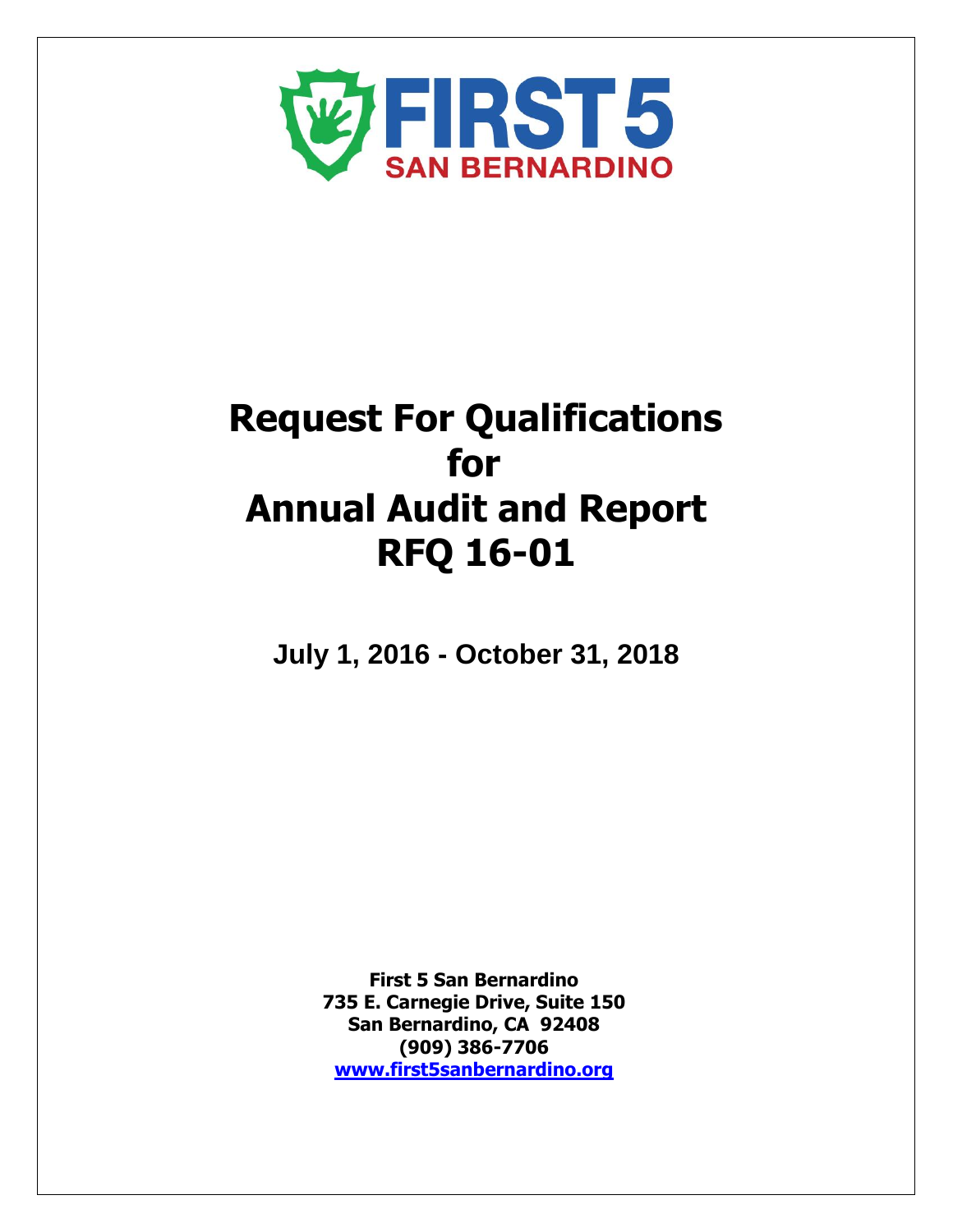# TABLE OF CONTENTS

| I.    | Purpose Background<br>Α.<br>B.<br>Proposition 10 and First 5 San Bernardino                                                                                                                                                                                                                             |
|-------|---------------------------------------------------------------------------------------------------------------------------------------------------------------------------------------------------------------------------------------------------------------------------------------------------------|
| II.   | <b>Period of Performance</b><br>Α.<br>В.<br>Admonition to Consultant(s)<br>C.<br>Questions<br>Correspondence<br>D.<br><b>Qualifications Submission Deadline</b><br>Е.                                                                                                                                   |
| III.  | .3<br>Contingencies<br>Α.<br><b>Modifications</b><br>B.<br>C.<br><b>Qualifications Submission</b><br>D.<br>Inaccuracies or Misrepresentations<br>Ε.<br><b>Incurred Costs</b><br>F.<br><b>Qualifications Packet Confidentiality</b><br>G.<br><b>Negotiations</b><br><b>Local Preference Policy</b><br>Η. |
| IV.   | Scope of Services<br>А.<br><b>Audit Schedule</b><br>В.<br>C.<br><b>Work Product</b><br><b>Project Considerations</b><br>D.<br>Ε.<br><b>Reference Documents</b>                                                                                                                                          |
| V.    | <b>General Responsibilities</b><br>Α.<br>В.<br><b>Fiscal Provisions</b><br>C.<br><b>Right to Monitor and Audit</b><br>Correction of Performance Deficiencies and Termination<br>D.                                                                                                                      |
| VI.   | <b>Equal Opportunity Program</b><br>А.<br><b>Civil Rights Compliance</b><br>В.                                                                                                                                                                                                                          |
| VII.  |                                                                                                                                                                                                                                                                                                         |
| VIII. |                                                                                                                                                                                                                                                                                                         |
| IX.   |                                                                                                                                                                                                                                                                                                         |
| Х.    | General<br>Α.<br><b>Procedures for Submitting Qualifications Packet</b><br>В.<br>C.<br><b>Submission Format</b>                                                                                                                                                                                         |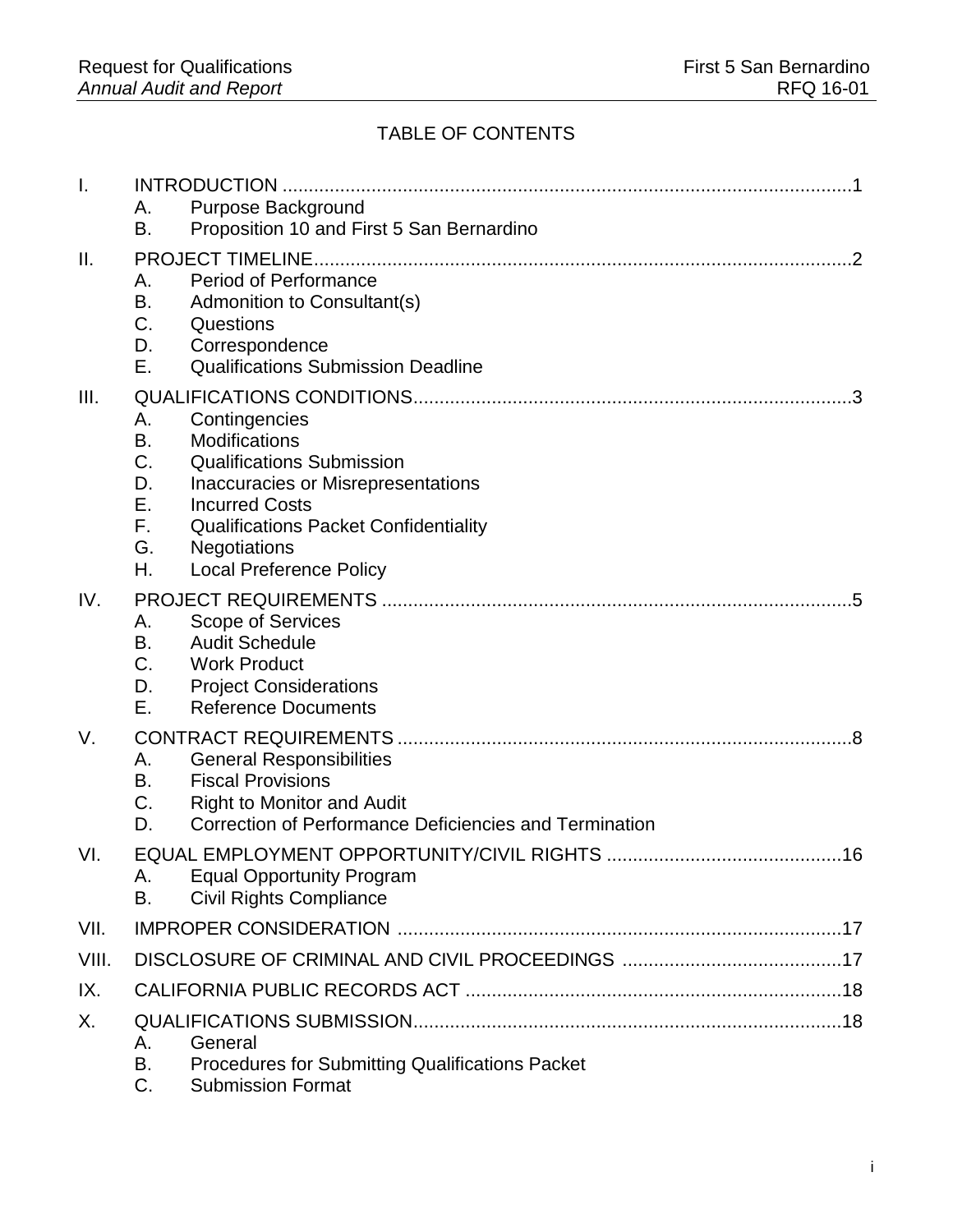# TABLE OF CONTENTS

| XI. |  |  |
|-----|--|--|
|-----|--|--|

- A. Evaluation Process
- B. Evaluation Criteria
- C. Contract Award
- D. Appeals
- E. Final Authority

Attachments:

- A Statements of Certification
- B Local Preference Policy
- C Standards and Procedures for Audits of Local Entities Administering the California Children and Families Act (First 5)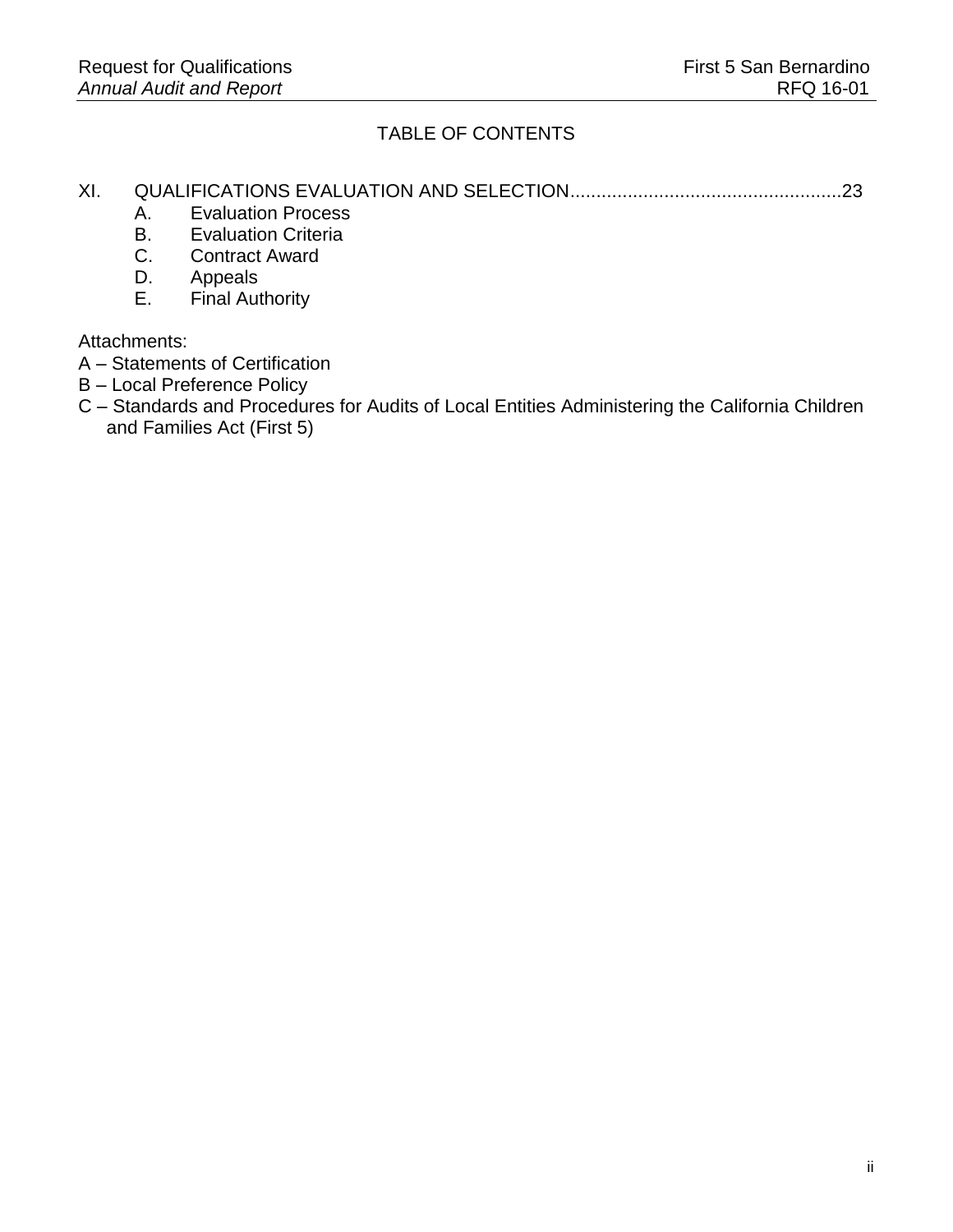# **I. INTRODUCTION**

# A. Purpose

First 5 San Bernardino, hereafter referred to as the "Commission", is issuing this Request for Qualifications (RFQ) to a qualified group or individual hereinafter referred to as "Consultant(s)" or "Contractor(s)" to conduct and prepare an Annual Audit and Report; and render an opinion on the Commission's financial statements. The Health and Safety Code Section 130150 provides on or before October 15 of each year, each county commission shall conduct an audit of, and issue a written report on the implementation and performance of, its functions during the preceding fiscal year, including, at a minimum, the manner in which funds were expended. The Commission requires a review of its operations to ensure compliance with policies and regulations, safeguarding of assets, and the reliability and integrity of information.

A financial and compliance audit is required, beginning with the fiscal year ending June 30, 2016, in accordance with generally accepted auditing standards promulgated by the American Institution of Certified Public Accountants, and generally accepted government auditing standards issued by the United States Comptroller General. The qualified group or individual with prior experience working with a First 5 Commission is preferred.

The Commission is a discrete component unit of the County of San Bernardino for fiscal reporting purposes. As such, the audit must be performed in accordance with Governmental Accounting Standards Statement No. 34 and No. 54.

For audits of fiscal years beginning June 30, 2006 counties participating in the California Children and Families program are subject to expanded audits. Attachment C, developed by the California State Comptroller, is designed to assist auditors in performing the expanded audit.

If conditions are discovered which lead to the belief that material errors and ommissions, defalcations, or other irregularities may exist, or if any other circumstances are encountered that require extended services, the auditor will promptly advise the Commission's Fiscal Administrator. No extended services will be performed unless they are authorized in the contractual agreement or in an amendment to the agreement.

## B. Proposition 10 and First 5 San Bernardino

First 5 San Bernardino, also known as the Children and Families Commission for San Bernardino County, was created by the passage of Proposition 10, the California Children and Families Act. In November 1998, voters passed this statewide ballot initiative to add a 50 cent tobacco tax on cigarette packs and tobacco products. The revenues collected must be directed toward promoting, supporting, and improving the early development of children prenatal through five years of age and to supporting the creation of integrated, comprehensive, and collaborative systems of services to enhance optimal early childhood development.

To facilitate the direction of Proposition 10 funds at the local level, county Commissions were established in each of the 58 counties in California. Each Commission is comprised of members appointed by the local County Board of Supervisors and each Commission has independent authority over the administration of Proposition 10 funds in its county.

The Children and Families Commission for San Bernardino County adopted its initial Strategic Plan in April 2000. The current Strategic Plan remains in effect through June 2020. This Strategic Plan outlines broad goals and more specific outcomes to support each goal. All funded projects of the Commission are designed to support the Commission in achieving these goals. A copy of the Strategic Plan can be downloaded from our website at [www.first5sanbernardino.org.](http://www.first5sanbernardino.org/)

First 5 San Bernardino Vision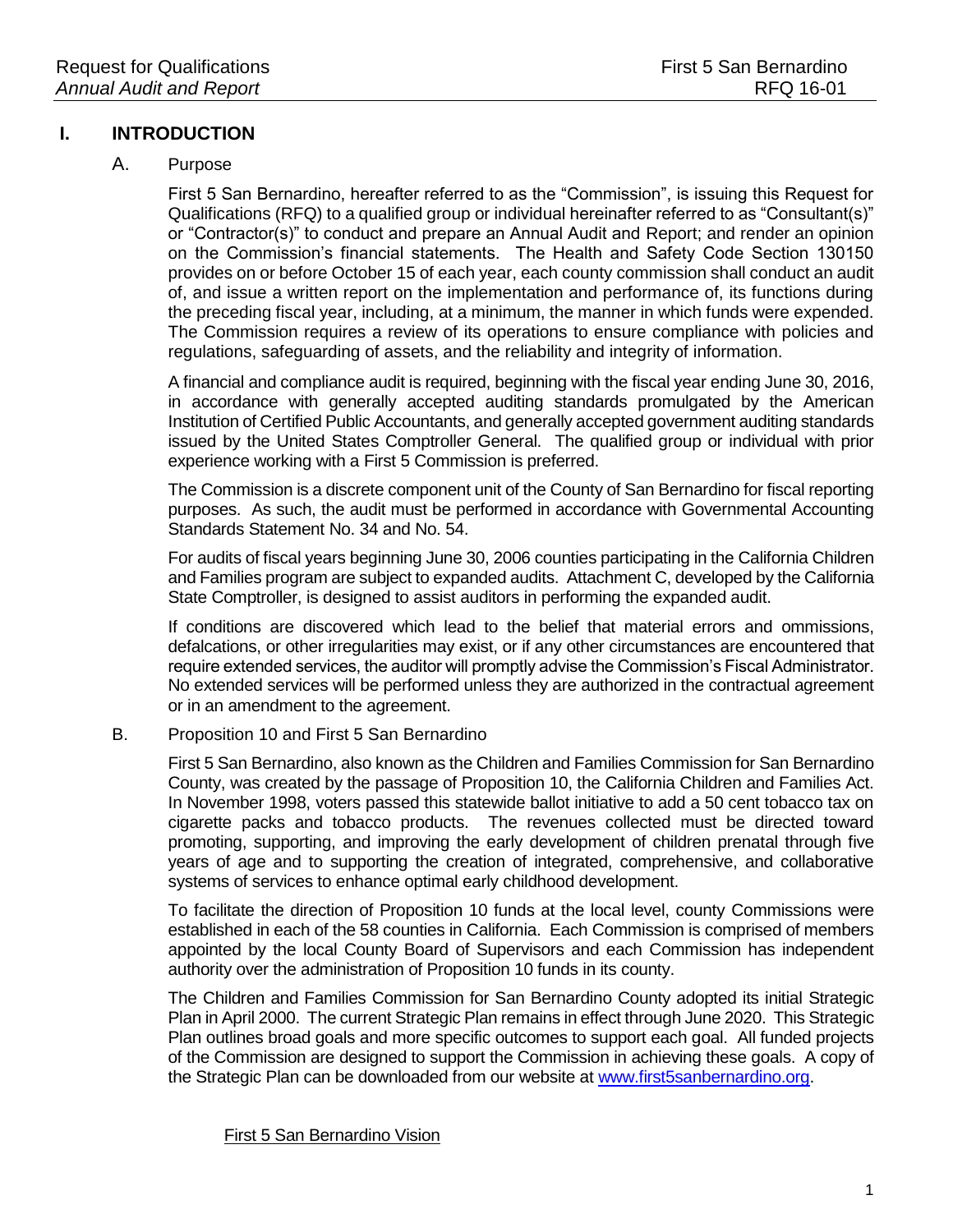All children in San Bernardino County are healthy, safe, nurtured, eager to learn and ready to succeed.

First 5 San Bernardino Mission

Promote, support and enhance the health and early development of children prenatal through age five and their families and communities.

# **II. PROJECT TIMELINE**

| 1. RFQ Release                                                                                                                     | Thursday, January 7, 2016                                                                    |
|------------------------------------------------------------------------------------------------------------------------------------|----------------------------------------------------------------------------------------------|
| 2. Deadline for submission of questions                                                                                            | Friday, January 29, 2016                                                                     |
| Email: malvarez@cfc.sbcounty.gov                                                                                                   | No later than 12 P.M., PST                                                                   |
| 3. Deadline for qualifications submissions                                                                                         | Friday, March 18, 2016<br>No later than 4:00 P.M., PST                                       |
| 4. Tentative date to inform of unsuccessful<br>submissions at the Administrative Phase (no<br>appeal)                              | April 1, 2016                                                                                |
| 5. Tentative date to inform of award or<br>unsuccessful submission (opportunity to<br>appeal)/Notice of recommendation for funding | May 6, 2016                                                                                  |
| 6. Tentative deadline to request appeal                                                                                            | May 20, 2016                                                                                 |
| 7. Tentative date for Commission approval                                                                                          | June 1, 2016                                                                                 |
|                                                                                                                                    | The Successful Contractor must be present at<br>the Commission Meeting for Contract Approval |

8. Contract start date *July 1, 2016*

The above dates are subject to change as deemed necessary by the Commission.

A. Period of Performance

The period of performance shall be for three (3) years, renewable (at the option of the Commission) in one-year increments, with the completion date of October 31, 2018.

B. Admonition to Consultant(s)

Once the RFQ has been issued and during the evaluation process, the individual identified above is the sole contact point for any inquiries relating to this RFQ. Only if authorized by the Commission's contact may other Commission Staff provide information. Any violation of this procedure may be grounds for disqualification of the Consultant. It is the responsibility of the Consultant to ensure that the RFQ responses arrive in a timely manner.

C. Questions

Questions regarding the contents of this RFQ must be submitted in writing on or before **12 P.M. PST, Friday, January 29, 2016 and directed to Mary Alvarez, Staff Analyst II, [malvarez@cfc.sbcounty.gov.](mailto:malvarez@cfc.sbcounty.gov)** *The questions and answers will be compiled and posted on the First 5 San Bernardino website as an addendum to this RFQ.*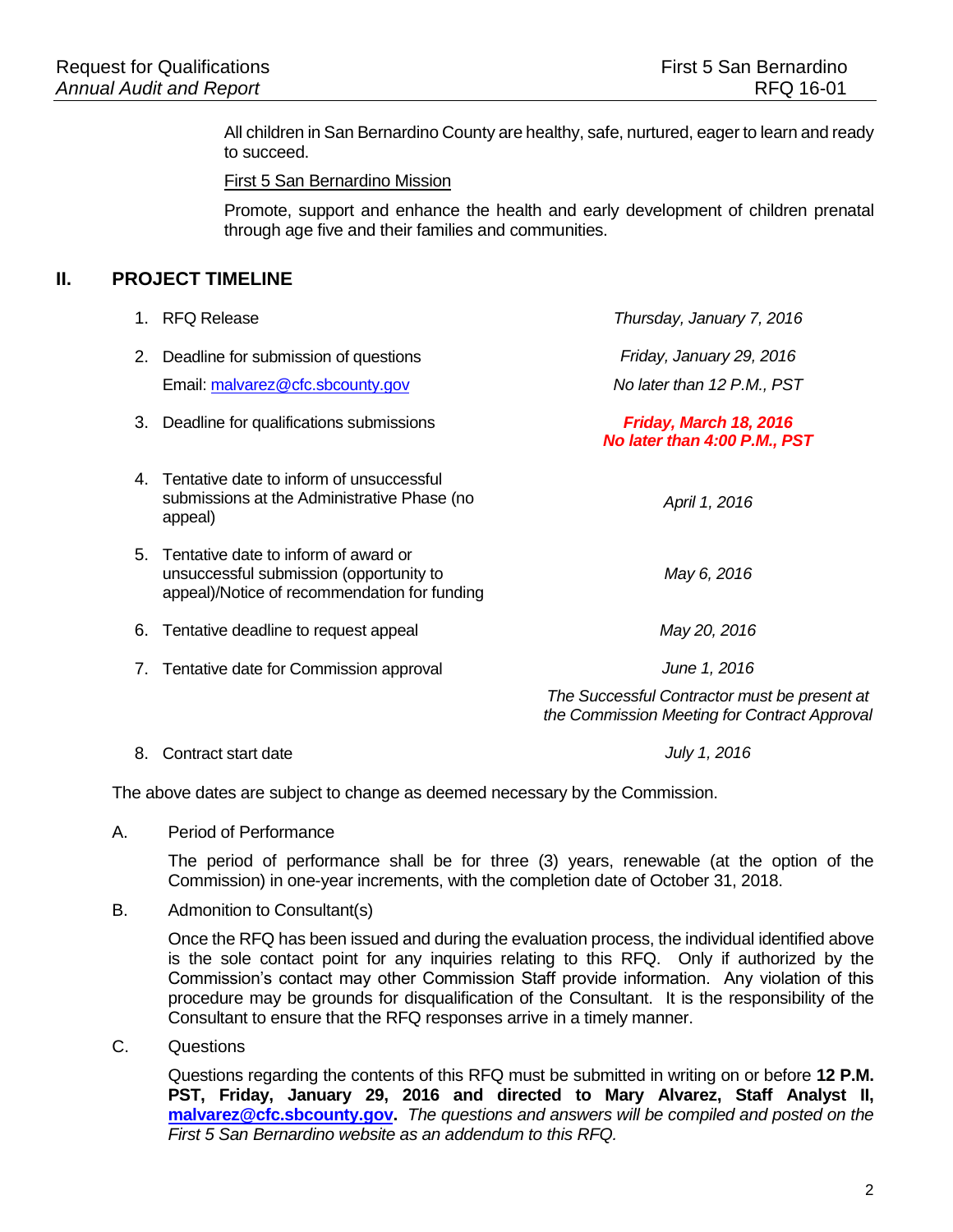# D. Correspondence

All correspondence, **including qualifications submissions and questions**, are to be submitted to:

First 5 San Bernardino ATTN: Annual Audit and Report Consultant RFQ 16-01 735 E. Carnegie Drive, Suite 150 San Bernardino, CA 92408

E. Qualifications Submission Deadline

**All qualifications submissions must be received at the address listed in Paragraph D of this Section no later than 4 P.M. (PST) on Friday, March 18, 2016.** Facsimile or electronically transmitted submissions will not be accepted. Postmarks will not be accepted in lieu of actual receipt. Late submissions will not be considered.

# **III. QUALIFICATIONS CONDITIONS**

A. Contingencies

Funding for this project is contingent on the availability of California Children and Families Trust Fund monies. This RFQ does not commit the Commission to award a contract. Cost, while not necessarily the primary factor used in the selection process, is an important factor. The Commission will award a contract based on the qualifications that best meet the needs of the Commission.

The Commission reserves the right to accept or reject any or all qualifications submissions if the Commission determines it is in the best interest of the Commission to do so. The Commission will notify all Consultant(s) in writing, if the Commission rejects all qualifications submissions.

B. Modifications

The Commission has the right to issue addenda or amendments to this RFQ. The Commission also reserves the right to terminate this procurement process at any time. Addenda or amendments to this RFQ will be posted on the same website as the RFQ.

C. Qualifications Submission

To be considered, all qualifications submissions must be submitted in the manner set forth in this RFQ. **It is the Consultant's responsibility to ensure that its qualifications submission arrives on or before the specified time.** All submitted materials become the property of the Commission.

D. Inaccuracies or Misrepresentations

If in the course of the RFQ process or in the administration of a resulting contract, the Commission determines that the Consultant has made a material misstatement or misrepresentation or that materially inaccurate information has been provided to the Commission, the Consultant(s) may be terminated from the RFQ process or in the event a contract has been awarded, the contract may be immediately terminated.

In the event of a termination under this provision, the Commission is entitled to pursue any available legal remedies.

E. Incurred Costs

This RFQ does not commit the Commission to pay any costs incurred in the preparation of a qualifications submission in response to this request and Consultant agrees that all costs incurred in developing the qualifications submission is the Consultant's responsibility.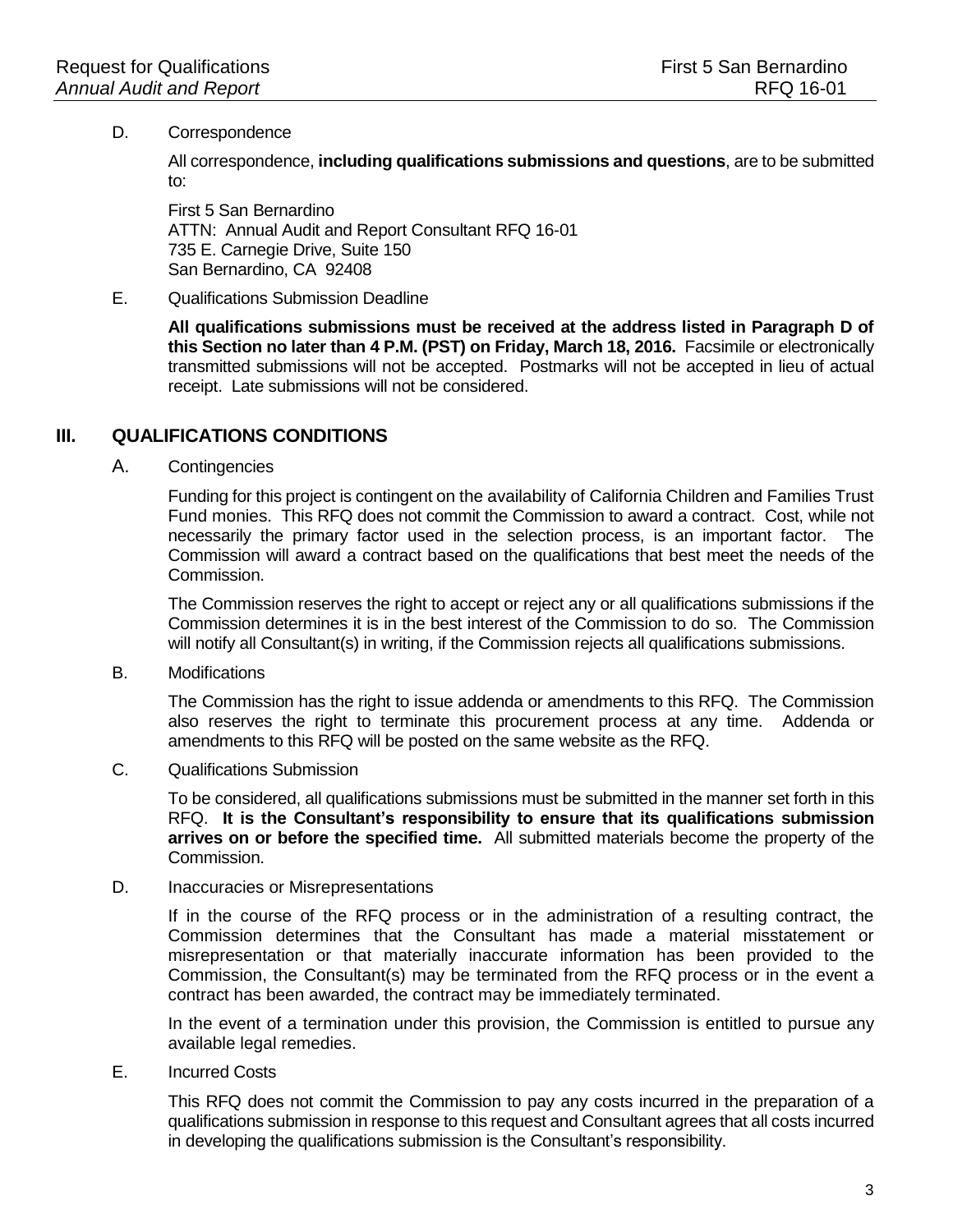# F. Qualifications Packet Confidentiality

Consultant(s) should be aware that qualifications submissions are subject to the California Public Records Act (Government Code section 6250 et seq.). If any Consultant's submission contains trade secrets or other information, which is proprietary by law, the Consultant must specifically identify the information and notify the Commission of its request to keep that information confidential.

The request to keep proprietary information confidential must be made in writing and attached to the envelope or other medium used to submit the qualifications. The confidential or proprietary information shall be readily separable from the response in order to facilitate eventual public inspection of the non-confidential portion of the response.

The Commission will review the request and notify the Consultant in writing of its decision as to whether confidentiality can be maintained under law. If confidentiality cannot be maintained, the Consultant has the option of withdrawing the submission or advising the Commission of its understanding that this information will become public record. The price of products offered or the cost of services proposed shall not be designated as proprietary or confidential information.

In the event a public records request is made for information designated by the Consultant as confidential or proprietary and if the Commission has made a determination as to the confidential or proprietary nature of the information, regardless of whether the Commission has or has not determined that information was designated as confidential or proprietary, the Commission will notify the Consultant of the request. The Consultant will have an opportunity to seek a determination from the appropriate court as to the disclosure or non-disclosure of the information.

G. Negotiations

The Commission may require the potential Consultant(s) selected to participate in negotiations, and to submit revisions to budget, technical information, and/or other items from their submission(s) as may result from these negotiations.

H. Local Preference Policy

The County of San Bernardino (County) and the Commission have adopted a preference for vendors whose principal place of business is located within the boundaries of the County. A five percent (5%) preference may be applied to the cost evaluation prior to approval of any purchase or acquisition of services, equipment, goods, or supplies.

For the purposes of the applying the local preference policy (County Policy 11-12), "principal place of business" is defined as the vendor's main office (or headquarters) or a major regional office. A "major regional office" is defined as a business location apart from the vendor's main office (or headquarters) which:

- 1. Has been issued a business license, if required, and has been established and open for a minimum of six months prior to the date that the approval authority authorizes the circulation of the procurement to which the vendor responds; and
- 2. Can demonstrate ongoing business activity in the field of endeavor on which the vendor is proposing, from that office during the preceding six (6) months; and
- 3. Has a minimum of 25% of the vendor's fulltime management employees and 25% of its fulltime regular employees working from the San Bernardino County location(s).

The County's Local Preference Policy means, for example, if two (2) or more Vendors respond to this procurement with qualifications that are equal in quality, service, and ability to meet the County's needs, County staff must identify if any of the Vendors are local vendors. If any of the Vendors are local vendors, and their quoted price is within five percent (5%) of the cost of services,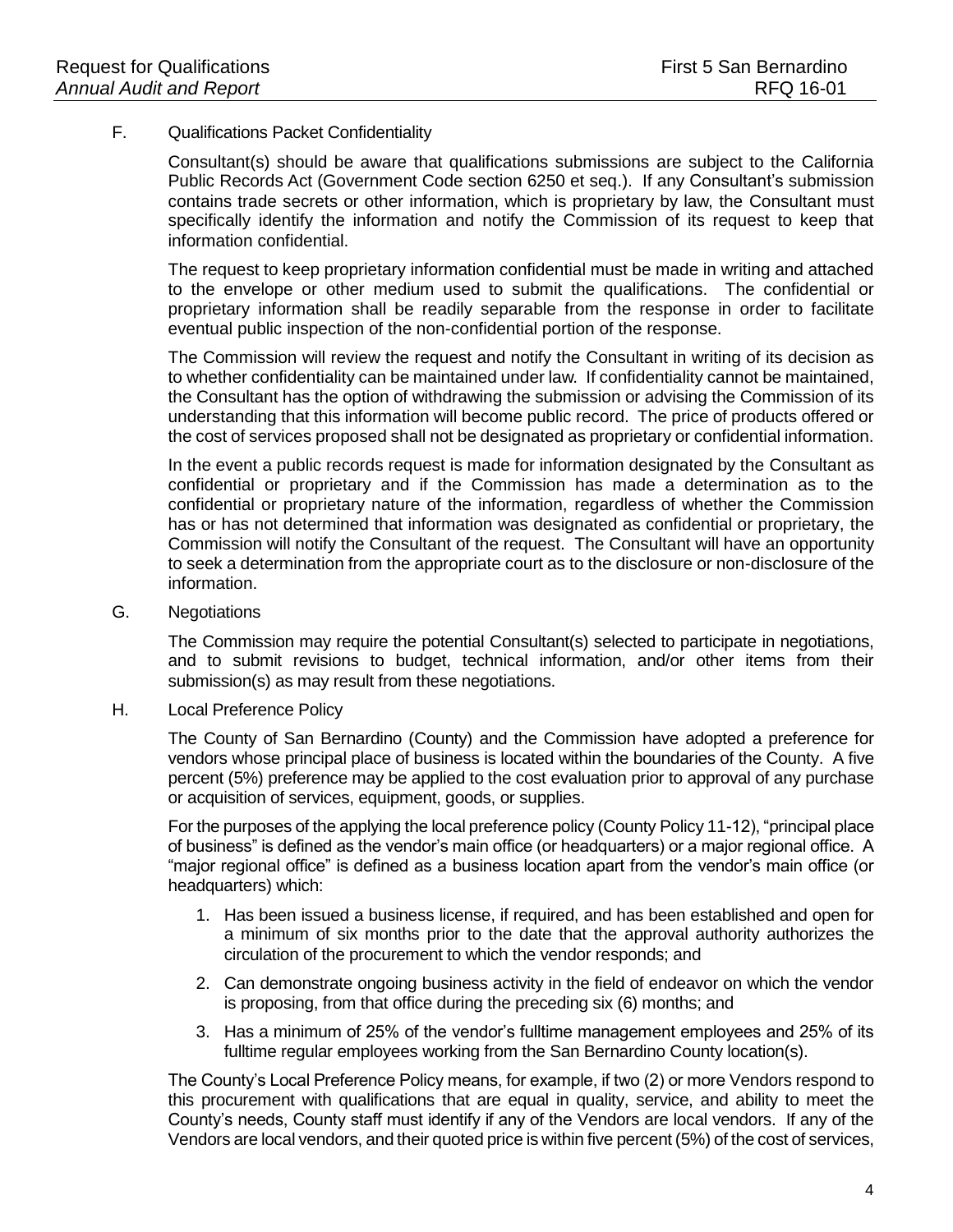equipment, goods, and/or supplies proposed by other Vendors, unless it is determined that an exemption applies, staff may recommend the local vendor for Contract award.

# **IV. PROJECT REQUIREMENTS**

A. Scope of Services

The Commission is seeking a qualified group or individual to perform audits for fiscal years covering July 1, 2015 through June 30, 2018. The audit must be performed in accordance with auditing standards generally accepted in the United States of America as promulgated by the American Institute of Certified Public Accountants and the standards applicable to financial audits set forth in *Government Auditing Standards,* issued by the Comptroller General of the United States. The audit must also comply with the California Comptroller's Office, *Standards and Procedures for Audits* of local entities administering Children and Families Act (First 5) to include the following activities:

1. Annual Audit and Report

Service Required:

- An opinion on the Commission's financial statements;
- A report on the Commission's compliance with applicable laws, regulations and requirements contained within the applicable portions of the California Health and Safety Code Sections 130100 through 130155;
- A report of the Commission's compliance with internal control procedures, based on minimal testing performed by the auditors, disclosing any material weakness identified during the scope of audit work;
- A meeting with Commission management staff, at a time to be determined prior to public hearing, to review findings;
- Presence at a public hearing each year in October (dates to be determined), to provide an overview of the findings and to answer questions from the Commission and general public relating to the report and any findings expressed in the audit prepared;
- Issue a pre-audit letter (Letter of Intent);
- Issue a Management Review Letter;
- A report on the status of prior year findings;
- The audit will be conducted in accordance with the auditing standards generally accepted in the United States of America and *Government Auditing Standards*, issued by the Comptroller of the United States for the purpose of determining whether or not such financial statements fairly present the financial position and results of operations of the Commission in accordance with generally accepted accounting principles (GAAP);
- The Contractor will provide technical assistance and attend Commission meetings, as necessary, related to the scope of services rendered below;
- As the Contractor schedules staff to perform annual services, Contractor is to give the Commission consideration to assign the same on-site supervisor(s) for audit engagements to provide continuity for service performance.
- 2. Reports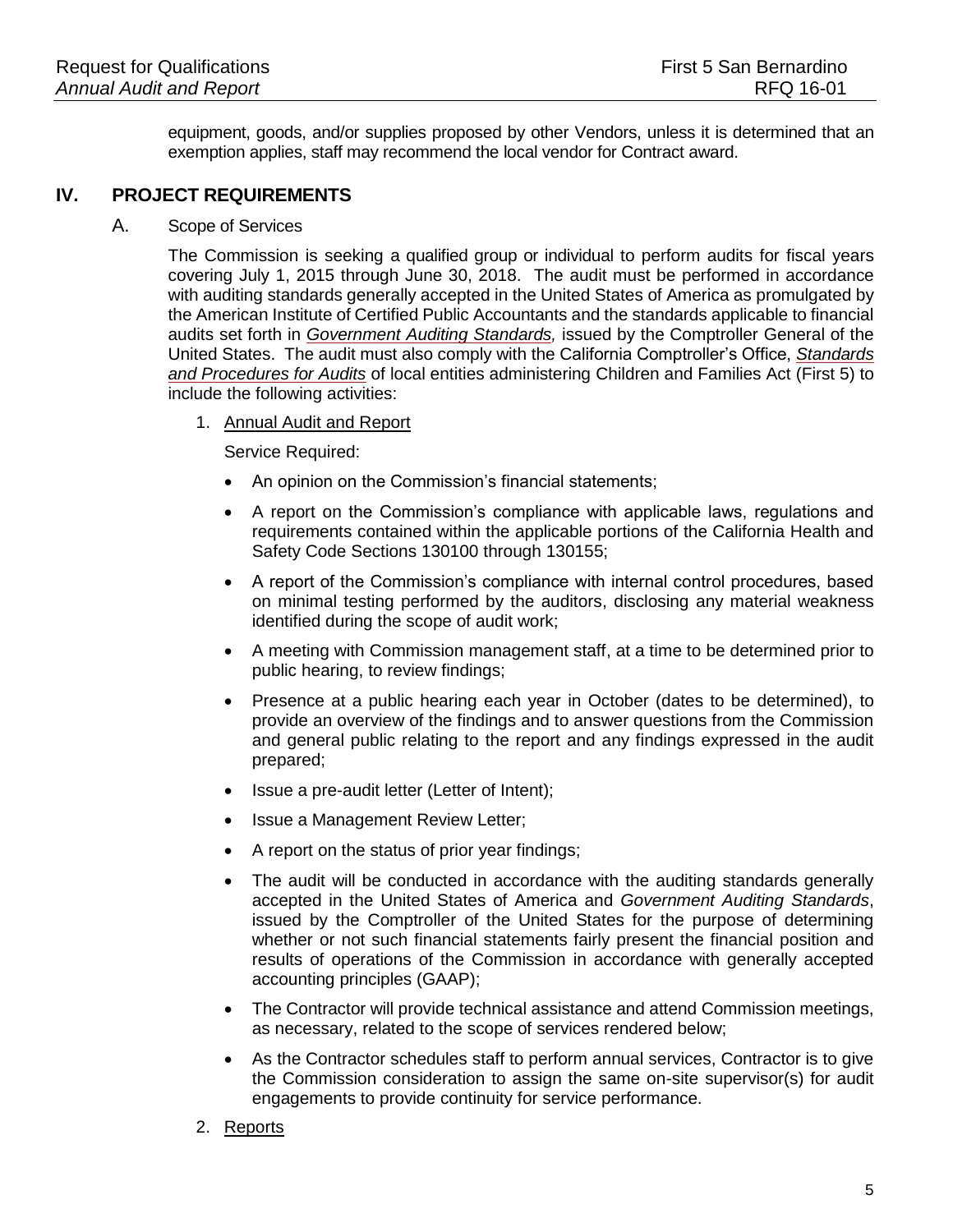The Annual Audit and Report shall consist of the following components:

- The independent auditor's report on the financial statements and the related notes to the financial statements
- The independent auditor's report on the internal controls over financial reporting and on compliance and other matters based on an audit of financial statements performed in accordance with *Government Auditing Standards*
- The independent auditor's report on state compliance
- Status of Prior Audit Findings

The Commission requires five (5) copies of the draft audit report to be submitted to the Commission Office no later than October 1 and twenty-five (25) bound copies of the final audit report to be submitted to the Commission Office no later than October 7.

Management Letter – A Management Letter communicates matters involving weaknesses or deficiencies in internal controls or operational inefficiencies, identified during the audit, and contains recommendations for management considerations. A draft management letter advising the Commission of opportunities observed for economy of operations and improvement in internal controls, if such matters were identified, shall be submitted to the Commission's Office within fifteen (15) days from the audit opinion date. The Contractor shall be available for any scheduled meetings that may be necessary to discuss the draft Management Letter. The Final Management Letter is to be submitted to the Commission within 60 days from the audit opinion date.

3. Consent

The Contractor grants the Commission permission to include, at no charge, the final audit opinion with officially published financial statements of the Commission.

4. Training

The Contractor agrees to provide, at no charge, to the Commission's internal audit (contracts) and accounting staff, up to eight hours annually of training specifically related to government accounting/auditing.

5. Availability of Prior Audit Reports

The Annual Audit and Report for fiscal year 2014-2015 is available at [http://first5sanbernardino.org/Portals/39/pdf/2015F5SB\\_Report.pdf?ver=2015-12-08-](http://first5sanbernardino.org/Portals/39/pdf/2015F5SB_Report.pdf?ver=2015-12-08-160416-910) [160416-910](http://first5sanbernardino.org/Portals/39/pdf/2015F5SB_Report.pdf?ver=2015-12-08-160416-910)

- B. Audit Schedule
	- 1. Audit planning, documentation of systems of internal control, and compliance and transaction testing should be completed during interim stage. Interim stage is to be performed in May and June prior to the close of the fiscal year. It is expected the Commission will close its books and prepare financial statements to be ready for the final audit by August 31. The Contractor is to start the final field work on September 1.
	- 2. The Commission will provide the Contractor with reasonable work space. The Contractor will also be provided with access to a telephone, a computer with access to the general ledger system, photocopy and fax machines.
- C. Work Product

All work papers prepared in connection with the contractual services will remain the property of the successful Consultant(s); however, all reports rendered to the Commission are the exclusive property of the Commission and subject to its use and control.

D. Project Considerations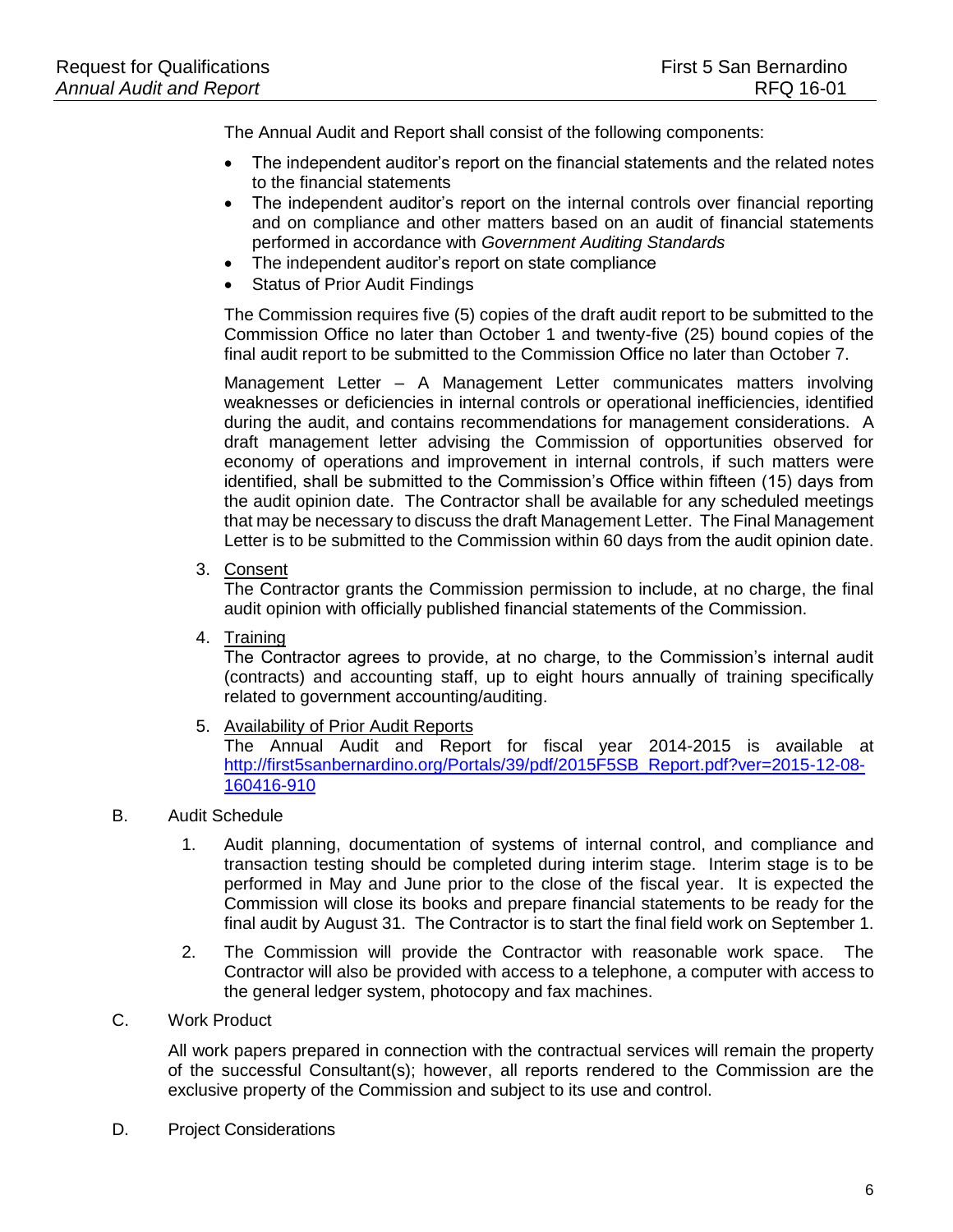- 1. The Consultant's personnel will possess appropriate licenses and certificates and be qualified in accordance with applicable statutes and regulations (when applicable). The Consultant(s) will obtain, maintain and comply with all necessary government authorizations, permits, and licenses required to conduct its operations. In addition, the Consultant(s) will comply with all applicable Federal, State and local laws, rules, regulations and orders in its operations including compliance with all applicable safety and health requirements as to the Contractor's employees.
- 2. The Consultant(s) must possess and comply with other requirements outlined in this RFQ.
- E. Reference Documents

The Commission has copies of the following materials available for review:

- 1. Americans with Disabilities Act [\[http://www.ada.gov/\]](http://www.ada.gov/)
- 2. California Department of Social Services Manual of Policies and Procedures Divisions 21 and 23, sections 600, 602, and 604 [\[http://www.cdss.ca.gov/ord/entres/getinfo/pdf/ops0102.pdf\]](http://www.cdss.ca.gov/ord/entres/getinfo/pdf/ops0102.pdf)
- 3. Clean Air Act (42 U.S.C. section 7606) [\[http://www.law.cornell.edu/uscode/html/uscode42/usc\\_sec\\_42\\_00007606----000-.html\]](http://www.law.cornell.edu/uscode/html/uscode42/usc_sec_42_00007606----000-.html)
- 4. Clean Water Act (33 U.S.C. section 1368) [\[http://www.law.cornell.edu/uscode/html/uscode33/usc\\_sec\\_33\\_00001368----000-.html\]](http://www.law.cornell.edu/uscode/html/uscode33/usc_sec_33_00001368----000-.html)
- 5. Environmental Tobacco Smoke (20 U.S.C. section 6081 et seq.), also known as the Pro-Children Act of 1994 [\[http://www.gpo.gov/fdsys/pkg/USCODE-2011-title20/html/USCODE-](http://www.gpo.gov/fdsys/pkg/USCODE-2011-title20/html/USCODE-2011-title20-chap68-subchapX.htm)[2011-title20-chap68-subchapX.htm](http://www.gpo.gov/fdsys/pkg/USCODE-2011-title20/html/USCODE-2011-title20-chap68-subchapX.htm)
- 6. Executive Order 11246 [30 Fed. Reg. 12319 (Sept. 24, 1965)], as amended by Executive Orders 11375, 11625, 12138, 12432, and 12250 [\[http://www.dol.gov/ofccp/regs/statutes/eo11246.htm\]](http://www.dol.gov/ofccp/regs/statutes/eo11246.htm)
- 7. Executive Order 11738 [38 Fed. Reg. 25161 (Sept. 10, 19730] and Environmental<br>Protection a Agency regulations (40 C.F.R., part 32)] Agency regulations (40 C.F.R., part 32)] [\[http://www.epa.gov/isdc/eo11738.htm\]](http://www.epa.gov/isdc/eo11738.htm)
- 8. Executive Order 12549 [51 Fed. Reg. 6370 (Feb. 18, 19860] and Debarment, Suspension, And Other Responsibility Matters (45 C.F.R, part 76) [\[http://www.epa.gov/isdc/eo12549.htm\]](http://www.epa.gov/isdc/eo12549.htm)
- 9. California Government Code section 6250 et seq. [\[http://www.leginfo.ca.gov/calaw.html\]](http://www.leginfo.ca.gov/calaw.html)
- 10. California Government Code section 87100 et seq. [\[http://www.leginfo.ca.gov/calaw.html\]](http://www.leginfo.ca.gov/calaw.html)
- 11. Office of Management and Budget (OMB) Circulars [\[http://www.whitehouse.gov/omb/circulars/\]](http://www.whitehouse.gov/omb/circulars/)
- 12. California Penal Code section 11105.3 [\[http://www.leginfo.ca.gov/calaw.html\]](http://www.leginfo.ca.gov/calaw.html)
- 13. State Energy Conservation Plan (California Code of Regulations Title 20, section 1401 et seq.) [\[http://ccr.oal.ca.gov/default.htm\]](http://ccr.oal.ca.gov/default.htm)
- 14. Title VII of the Civil Rights Act of 1964 [\[http://www.eeoc.gov/policy/vii.html\]](http://www.eeoc.gov/policy/vii.html)
- 15. California Welfare and Institutions Code section 10000 et seq. [\[http://www.leginfo.ca.gov/calaw.html\]](http://www.leginfo.ca.gov/calaw.html)
- 16. First 5 San Bernardino [\[http://www.first5sanbernardino.org\]](http://www.first5sanbernardino.org/)

# **V. CONTRACT REQUIREMENTS**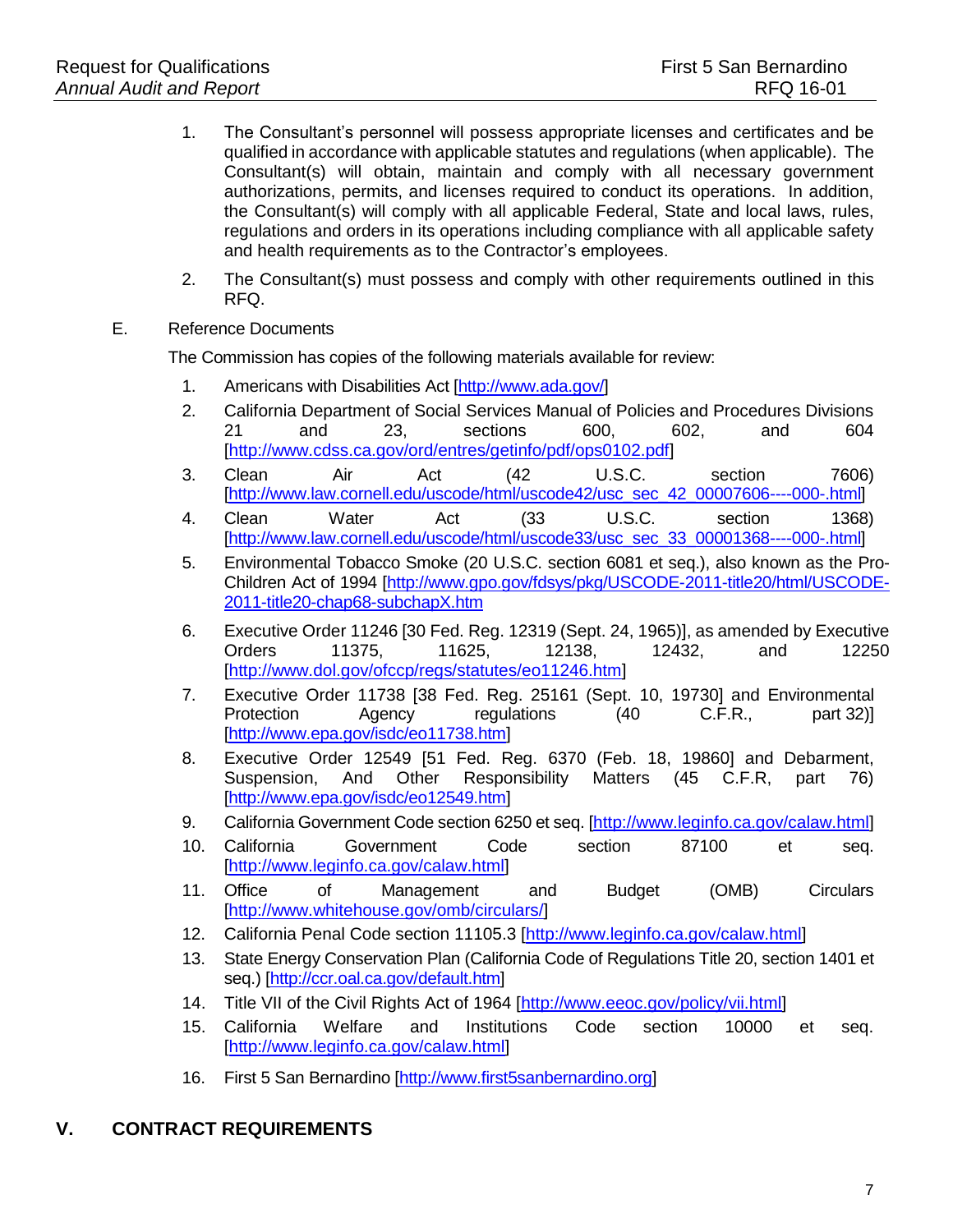Contracts funded through this RFQ may include the terms contained below.

- A. General Responsibilities
	- 1. Contractor Capacity

In the performance of this Contract, Contractor its agents and employees shall act in an independent capacity and not as officers, employees, or agents of the Commission.

2. Contract Assignability

Without the prior written consent of the Commission, the Contract is not assignable by Contractor either in whole or in part.

3. Conflict of Interest

Contractor shall make all reasonable efforts to ensure that no conflict of interest exists between its officers, employees, subcontractors, independent contractors, consultants, professional service representatives, volunteers and the Commission. Contractor shall make a reasonable effort to prevent employees, consultants, or members of governing bodies from using their positions for purposes that are, or give the appearance of being motivated by a desire for private gain for themselves or others such as those with whom they have family, business, or other ties. In addition, Contractor's employees shall not simultaneously receive payment for work done as an independent contractor without obtaining prior approval from the Executive Director or designee. In the event that the Commission determines that a conflict of interest situation exists, the Commission may disallow any increase in costs associated with the conflict of interest situation and such conflict may constitute grounds for termination of this contract.

4. Former Commission Administrative Officials

Contractor agrees to provide or has already provided information on former Commission administrative officials (as defined below) who are employed by or represent Contractor. The information provided includes a list of former Commission administrative officials who terminated County employment within the last five years and who are now officers, principals, partners, associates or members of the business. The information also includes the employment with or representation of Contractor. For purposes of this provision, "Commission Administrative Official" is defined as a member of the Commission or such Administrative Staff.

If during the course of the administration of this Contract, the Commission determines that the Contractor has made a material misstatement or misrepresentation or that materially inaccurate information has been provided to the Commission, this Contract may be immediately terminated. If this Contract is terminated according to this provision, the Commission is entitled to pursue any available legal remedies.

5. Subcontracting

Contractor agrees not to enter into any subcontracting agreements for work contemplated under the contract without first obtaining written approval from the Commission. Any subcontractor shall be subject to the same provisions as the Contractor. Contractor shall be ultimately responsible for the performance of any subcontractor.

6. Change of Address

Contractor shall notify the Commission in writing of any change in mailing and/or service address. Notification shall occur in advance of the address change. At a minimum, notification must occur within five days of the address change. Change of address shall not interrupt service deliverables outlined in the Scope of Services.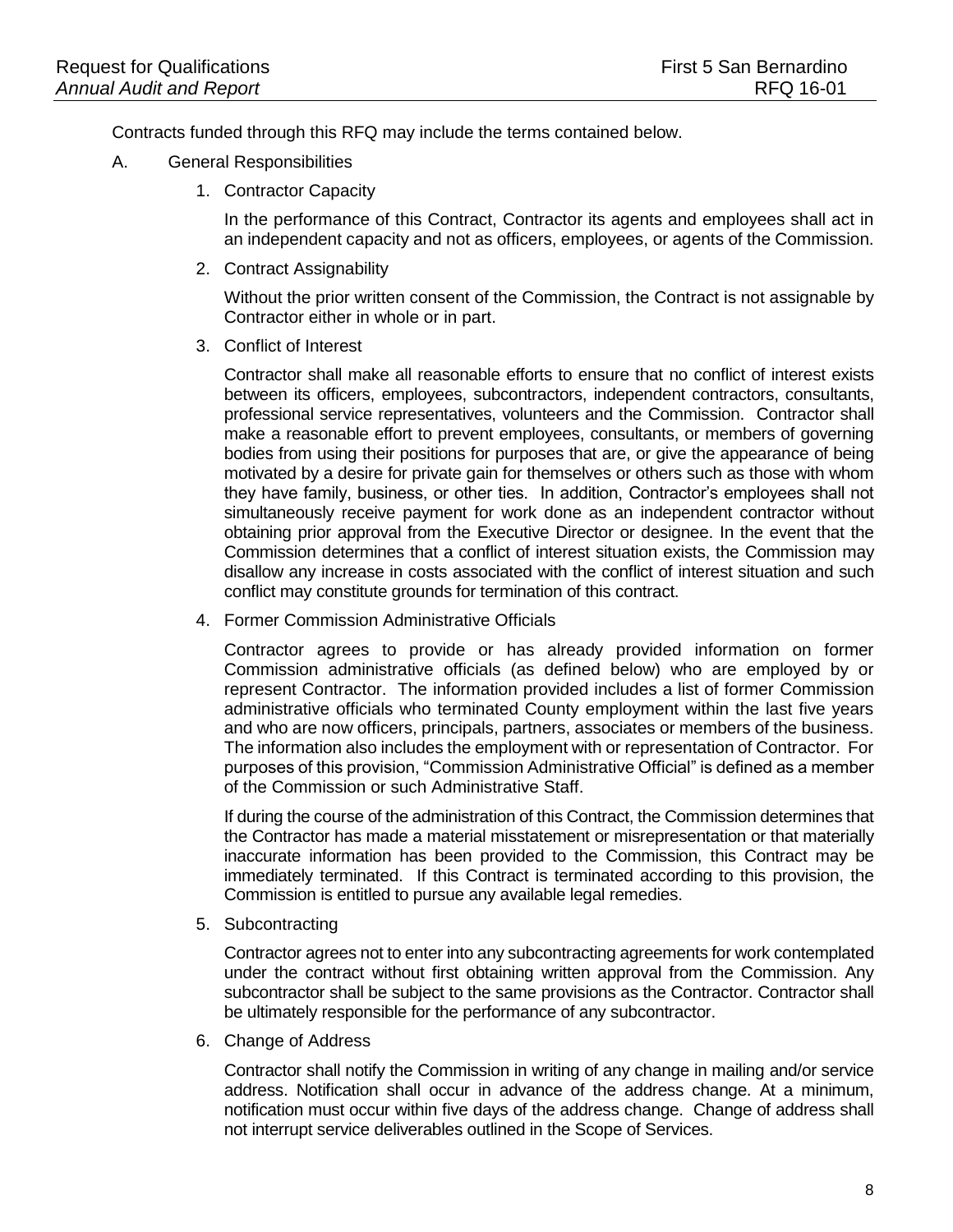# 7. Staffing and Notification

Contractor shall notify Commission of any continuing vacancies and any positions that become vacant during the term of this Contract that may result in reduction of services to be provided under this Contract. Upon notices of vacancies, the Contractor shall apprise Commission of the steps being taken to provide the services without interruption and to fill the position as expeditiously as possible. Vacancies and associated problems shall be reported to the Commission on each periodically required report for the duration of said vacancies and/or problems.

In the event of a problem or potential problem that will severely impact the quality or quantity of service delivery, or the level of performance under this contract, Contractor will notify the Commission within one working day, in writing and by telephone.

8. Contractor Primary Contact

The Contractor will designate one individual to serve as the primary contact and one to serve as the alternate contact, if primary contact is unavailable, on behalf of the Contractor and will notify the Commission of these designees within 15 days after contract approval. The primary contact shall have the authority to identify, on behalf of the Contractor, other parties able to give or receive information on behalf of this contract.

Contractor shall notify the Commission when the primary contact will be unavailable or out of the office for two weeks or more or if there is any change in either the primary or alternate contact.

9. Responsiveness

Contractor or a designee must respond to Commission inquiries within five business days.

10. Confidentiality

Contractor shall require its officers, agents, employees, volunteers and any subcontractor to sign a statement of understanding and comply with the provisions of federal, state and local statutes to assure that:

- All applications and records concerning any individual made or kept by any public officer or agency or contractor in connection with the administration of any services for which funds are received by the Contractor under this contract, will be confidential and will not be open to examination for any purpose not directly connected with the administration, performance, compliance, monitoring or auditing of such services;
- No person will publish, disclose, or permit to be published or disclosed or used, any confidential information pertaining to any applicant or participant of services under this contract;
- Contractor agrees to inform all subcontractors, consultants, employees, agents, and partners of the above provisions; and,
- Contractor shall comply with all applicable provisions of the Health Insurance Portability and Accountability Act of 1996 (HIPAA).
- 11. Indemnification and Insurance Requirements

Contractor agrees to and shall comply with the following indemnification and insurance requirements:

a. Indemnification – The Contractor agrees to indemnify, defend (with counsel reasonably approved by the Commission) and hold harmless the Commission and its authorized officers, employees, agents and volunteers from any and all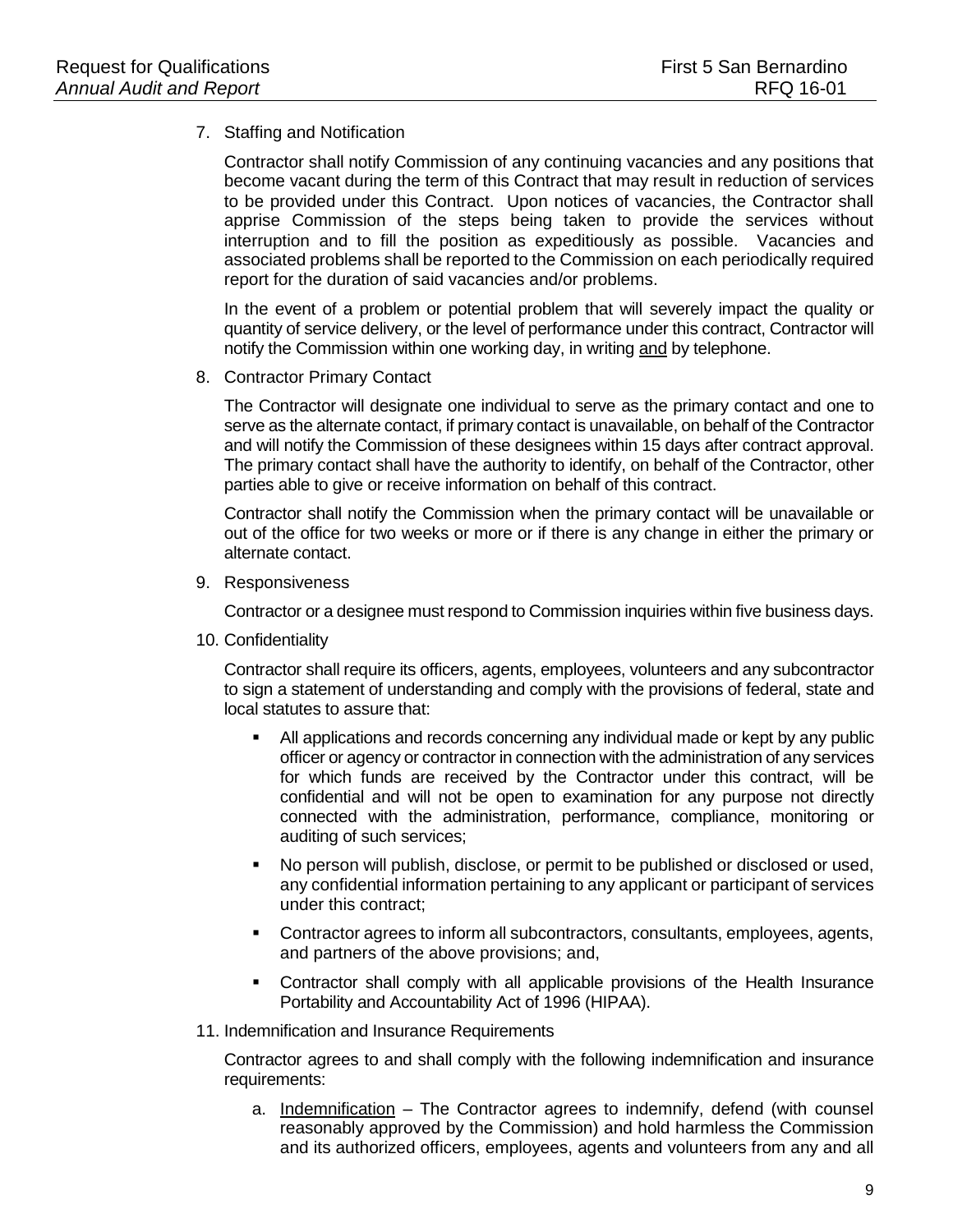claims, actions, losses, damages, and/or liability arising out of this contract from any cause whatsoever, including the acts, errors or omissions of any person and for any costs or expenses incurred by the Commission on account of any claim except where such indemnification is prohibited by law. This indemnification provision shall apply regardless of the existence or degree of fault of indemnitees. The Contractor's indemnification obligation applies to the Commission's "active" as well as "passive" negligence but does not apply to the Commission's "sole negligence" or "willful misconduct" within the meaning of Civil Code Section 2782.

- b. Additional Insured All policies, except for the Workers' Compensation, Errors and Omissions and Professional Liability policies, shall contain endorsements naming the Commission and its officers, employees, agents and volunteers as additional insureds with respect to liabilities arising out of the performance of services hereunder. The additional insured endorsements shall not limit the scope of coverage for the Commission to vicarious liability but shall allow coverage for the Commission to the full extent provided by the policy. Such additional insured coverage shall be at least as broad as Additional Insured (Form B) endorsement form ISO, CG 2010.11 85.
- c. Waiver of Subrogation Rights The Contractor shall require the carriers of required coverages to waive all rights of subrogation against the Commission, its officers, employees, agents, volunteers, contractors and subcontractors. All general or auto liability insurance coverage provided shall not prohibit the Contractor and Contractor's employees or agents from waiving the right of subrogation prior to a loss or claim. The Contractor hereby waives all rights of subrogation against the Commission.
- d. Policies Primary and Non-Contributory All policies required herein are to be primary and non-contributory with any insurance or self-insurance programs carried or administered by the Commission.
- e. Severability of Interests The Contractor agrees to ensure that coverage provided to meet these requirements is applicable separately to each insured and there will be no cross liability exclusions that preclude coverage for suits between the Contractor and the Commission or between the Commission and any other insured or additional insured under the policy.
- f. Proof of Coverage The Contractor shall furnish Certificates of Insurance to the Commission Department administering the contract evidencing the insurance coverage, including endorsements, as required, prior to the commencement of performance of services hereunder, which certificates shall provide that such insurance shall not be terminated or expire without thirty (30) days written notice to the Department, and Contractor shall maintain such insurance from the time Contractor commences performance of services hereunder until the completion of such services. Within fifteen (15) days of the commencement of this contract, the Contractor shall furnish a copy of the Declaration page for all applicable policies and will provide complete certified copies of the policies and endorsements immediately upon request.
- g. Acceptability of Insurance Carrier Unless otherwise approved by Risk Management, insurance shall be written by insurers authorized to do business in the State of California and with a minimum "Best" Insurance Guide rating of "A- VII".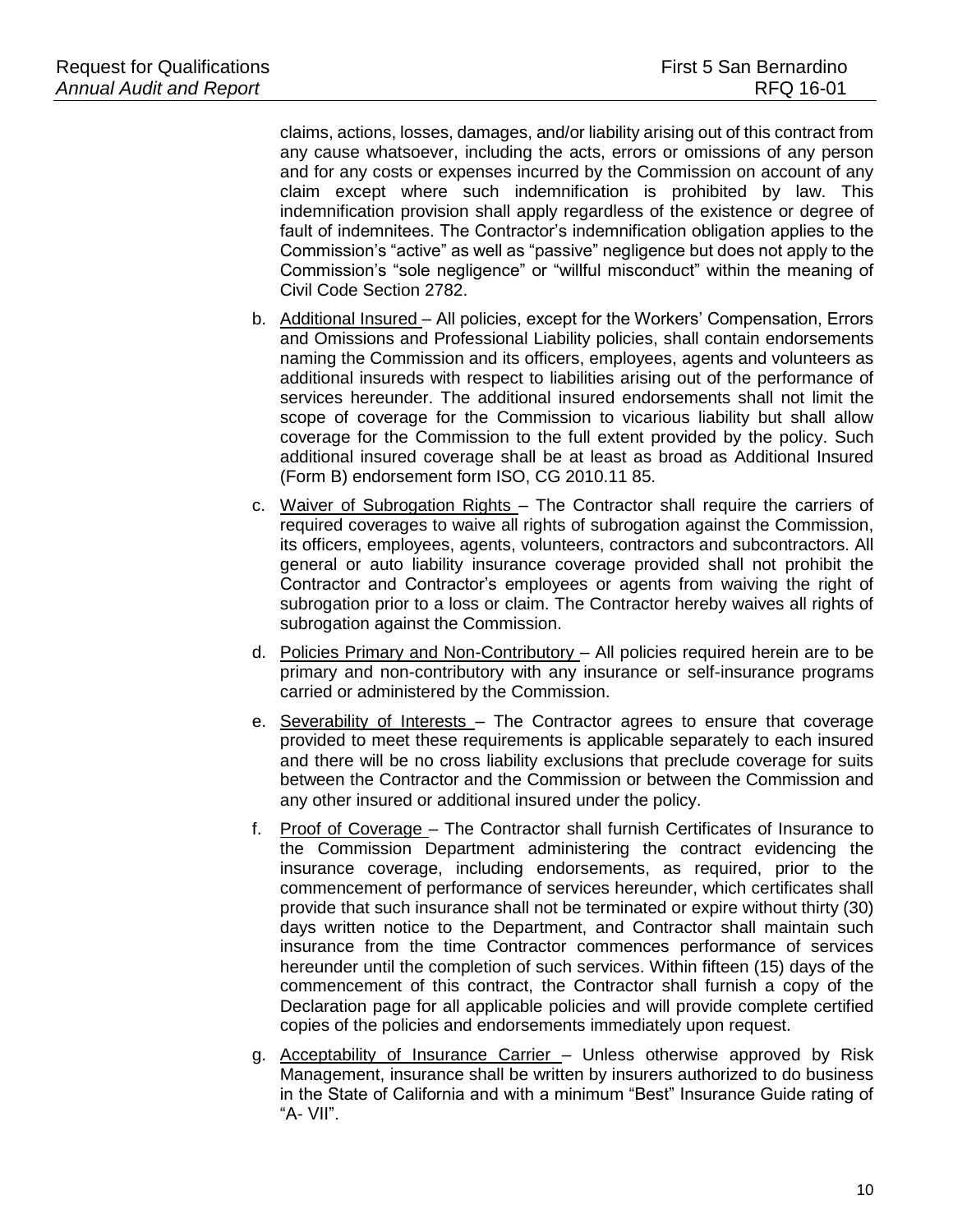- h. Deductibles and Self-Insured Retention Any and all deductibles or self-insured retentions in excess of \$10,000 shall be declared to and approved by Risk Management.
- i. Failure to Procure Coverage In the event that any policy of insurance required under this contract does not comply with the requirements, is not procured, or is canceled and not replaced, the Commission has the right but not the obligation or duty to cancel the contract or obtain insurance if it deems necessary and any premiums paid by the Commission will be promptly reimbursed by the Contractor or Commission payments to the Contractor will be reduced to pay for Commission purchased insurance.
- j. Insurance Review Insurance requirements are subject to periodic review by the Commission. The Director of Risk Management or designee is authorized, but not required, to reduce, waive or suspend any insurance requirements whenever Risk Management determines that any of the required insurance is not available, is unreasonably priced, or is not needed to protect the interests of the Commission. In addition, if the Department of Risk Management determines that heretofore unreasonably priced or unavailable types of insurance coverage or coverage limits become reasonably priced or available, the Director of Risk Management or designee is authorized, but not required, to change the above insurance requirements to require additional types of insurance coverage or higher coverage limits, provided that any such change is reasonable in light of past claims against the Commission, inflation, or any other item reasonably related to the Commission's risk.

Any change requiring additional types of insurance coverage or higher coverage limits must be made by amendment to this contract. Contractor agrees to execute any such amendment within thirty (30) days of receipt.

Any failure, actual or alleged, on the part of the Commission to monitor or enforce compliance with any of the insurance and indemnification requirements will not be deemed as a waiver of any rights on the part of the Commission.

k. The Contractor agrees to provide insurance set forth in accordance with the requirements herein. If the Contractor uses existing coverage to comply with these requirements and that coverage does not meet the specified requirements, the Contractor agrees to amend, supplement or endorse the existing coverage to do so. The type(s) of insurance required is determined by the scope of the contract services.

Without in anyway affecting the indemnity herein provided and in addition thereto, the Contractor shall secure and maintain throughout the contract term the following types of insurance with limits as shown:

- 1. Workers' Compensation/Employers Liability A program of Workers' Compensation insurance or a state-approved, self-insurance program in an amount and form to meet all applicable requirements of the Labor Code of the State of California, including Employer's Liability with \$250,000 limits covering all persons including volunteers providing services on behalf of the Contractor and all risks to such persons under this contract.
- 2. If Contractor has no employees, it may certify or warrant to the Commission that it does not currently have any employees or individuals who are defined as "employees" under the Labor Code and the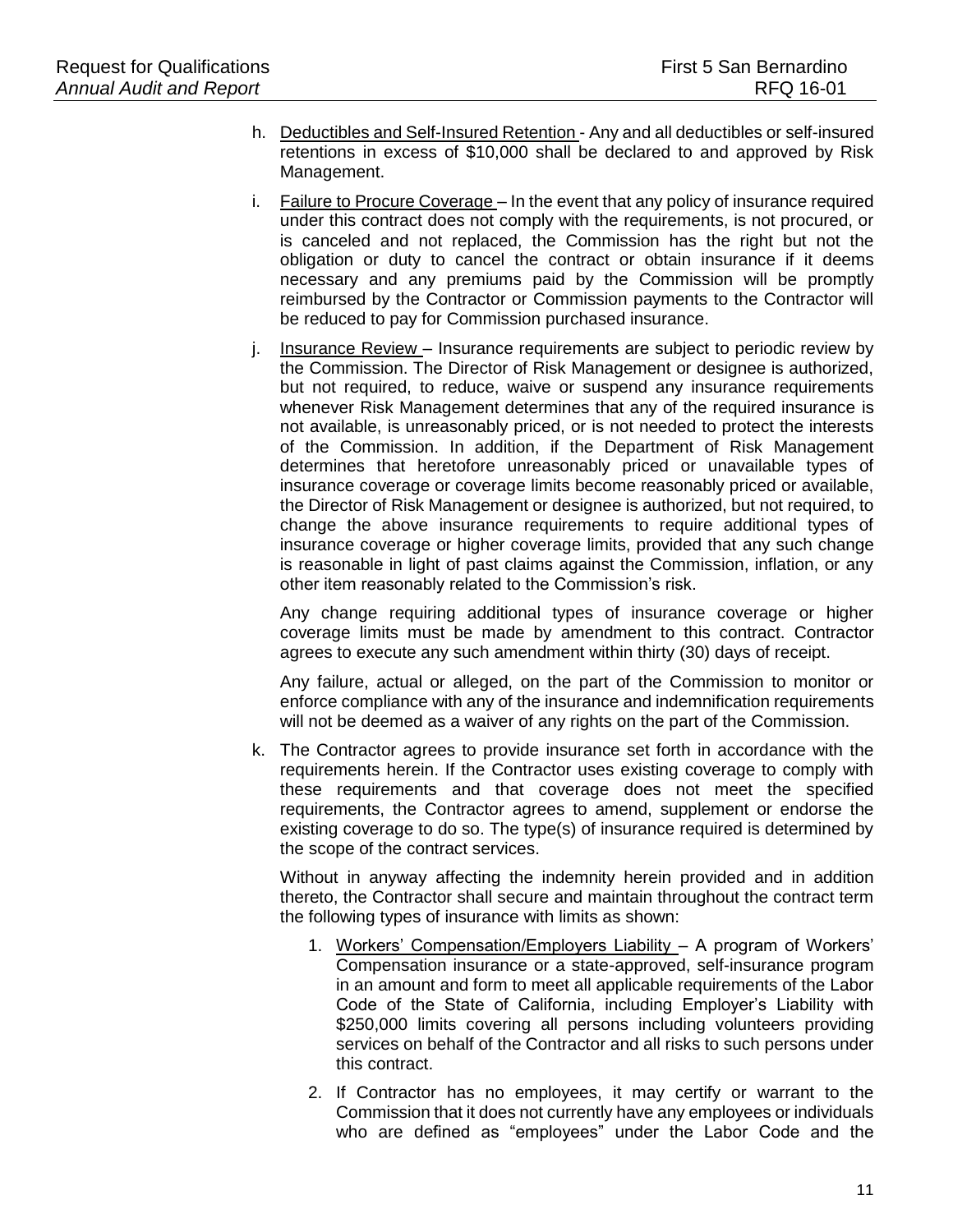requirement for Workers' Compensation coverage will be waived by the Commission's Director of Risk Management.

- 3. With respect to Contractors that are non-profit corporations organized under California or Federal law, volunteers for such entities are required to be covered by Workers' Compensation insurance.
- 4. Commercial/General Liability Insurance The Contractor shall carry General Liability Insurance covering all operations performed by or on behalf of the Contractor providing coverage for bodily injury and property damage with a combined single limit of not less than one million dollars (\$1,000,000), per occurrence. The policy coverage shall include:
	- (1) Premises operations and mobile equipment.
	- (2) Products and completed operations.
	- (3) Broad form property damage (including completed operations).
	- (4) Explosion, collapse and underground hazards.
	- (5) Personal injury
	- (6) Contractual liability.
	- (7) \$2,000,000 general aggregate limit.
- 5. Automobile Liability Insurance Primary insurance coverage shall be written on ISO Business Auto coverage form for all owned, hired and non-owned automobiles or symbol 1 (any auto). The policy shall have a combined single limit of not less than one million dollars (\$1,000,000) for bodily injury and property damage, per occurrence.

If the Contractor is transporting one or more non-employee passengers in performance of contract services, the automobile liability policy shall have a combined single limit of two million dollars (\$2,000,000) for bodily injury and property damage per occurrence.

- 6. If the Contractor owns no autos, a non-owned auto endorsement to the General Liability policy described above is acceptable.
- 7. Umbrella Liability Insurance An umbrella (over primary) or excess policy may be used to comply with limits or other primary coverage requirements. When used, the umbrella policy shall apply to bodily injury/property damage, personal injury/advertising injury and shall include a "dropdown" provision providing primary coverage for any liability not covered by the primary policy. The coverage shall also apply to automobile liability.
- 8. Professional Liability Professional Liability Insurance with limits of not less than one million (\$1,000,000) per claim or occurrence and two million (\$2,000,000) aggregate limits

or

Errors and Omissions Liability Insurance with limits of not less than one million (\$1,000,000) and two million (\$2,000,000) aggregate limits

or

Directors and Officers Insurance coverage with limits of not less than one million (\$1,000,000) shall be required for Contracts with charter labor committees or other not-for-profit organizations advising or acting on behalf of the County.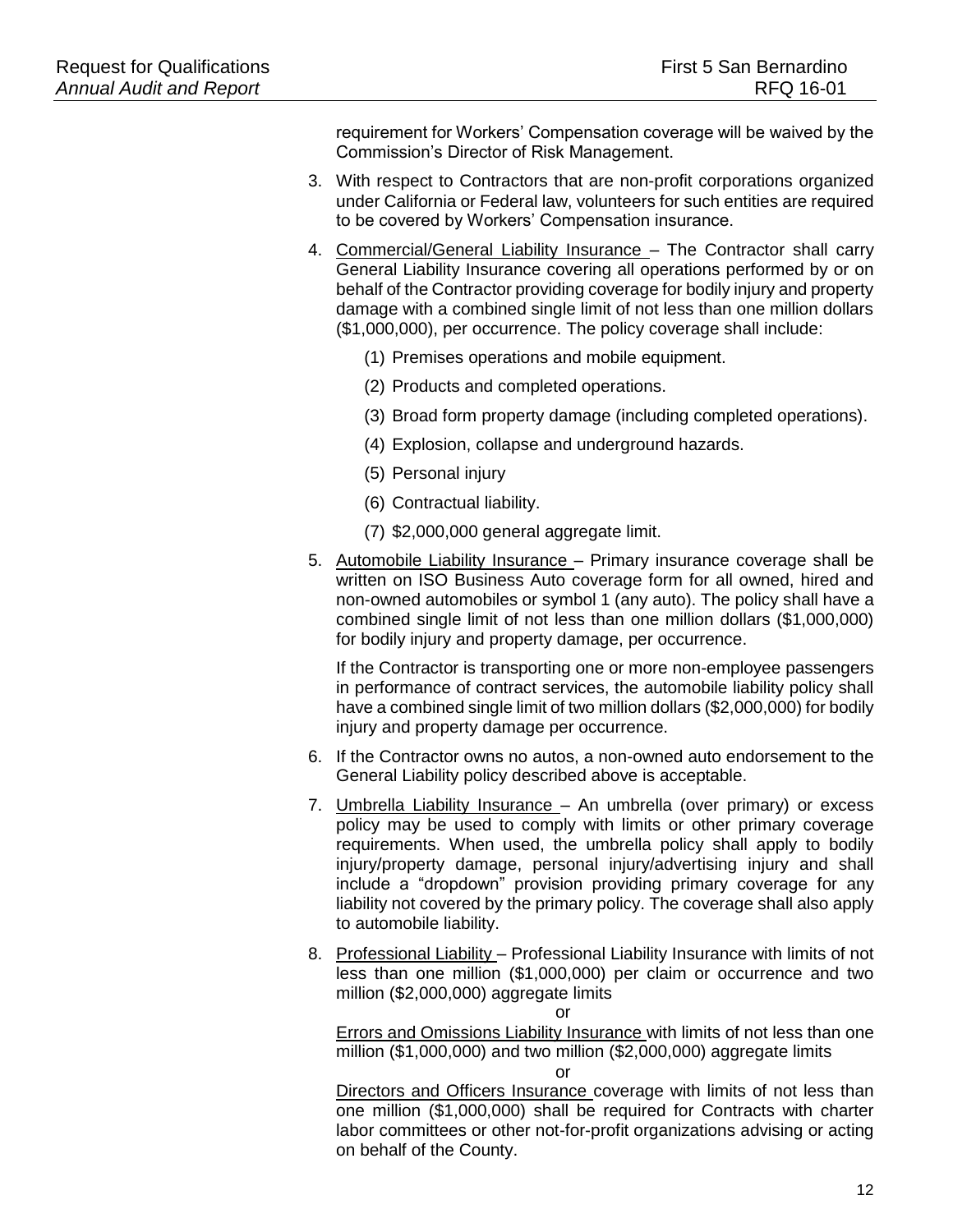If insurance coverage is provided on a "claims made" policy, the "retroactive date" shall be shown and must be before the date of the start of the contract work. The claims made insurance shall be maintained or "tail" coverage provided for a minimum of five (5) years after contract completion.

12. Licenses and Permits

Contractor shall comply with all applicable laws, statutes, ordinances, administrative orders, rules or regulations relating to its duties, obligations and performance under the terms of the Contract and shall procure all necessary licenses and permits required by the laws of the United States, State of California, San Bernardino County and all other appropriate governmental agencies, and agrees to pay all fees and other charges required thereby. Contractor shall maintain all required licenses during the term of this Contract. Contractor will notify the Commission immediately of loss or suspension of any such licenses and permits. Failure to comply with the provisions of this section may result in immediate termination of this Contract.

13. Contract Compliance/Equal Employment Opportunity

Contractor agrees to comply with the provisions of all applicable Federal, State, and County Laws, regulations and policies relating to equal employment, including laws and regulations hereafter enacted. Contractor shall not unlawfully discriminate against any employee, applicant for employment, or service Participant(s) on the basis of race, national origin or ancestry, religion, sex, marital status, age, political affiliation, sexual orientation, or disability. Information on the above rules and regulations may be obtained from the Commission.

14. Americans with Disabilities Act

Contractor shall comply with all applicable provisions of the Americans with Disabilities Act (ADA).

15. Attorney's Fees

Contractor understands and agrees that any and all legal fees or costs associated with lawsuits concerning this Contract against the Commission shall be the Contractor's sole expense and shall not be charged as a cost under this Contract. In the event of any Contract dispute hereunder, each Party to this Contract shall bear its own attorney's fees and costs regardless of who prevails in the outcome of the dispute.

16. Ownership Rights

The Commission shall have a royalty-free, non-exclusive and irrevocable license to publish, disclose, copy, translate, and otherwise use, copyright or patent, now and hereafter, all reports, studies, information, data, statistics, forms, designs, plans, procedures, systems, and any other materials or properties developed under this contract including those covered by copyright, and reserves the right to authorize others to use or reproduce such material*.* 

17. Attribution

Contractor shall properly acknowledge the Commission per the requirements stated in the First 5 San Bernardino Attribution Standards.

18. Pro-Children Act of 1994

Contractor will comply with Environmental Tobacco Smoke, also known as the Pro-Children Act of 1994 (20 U.S.C. 6081 et seq.).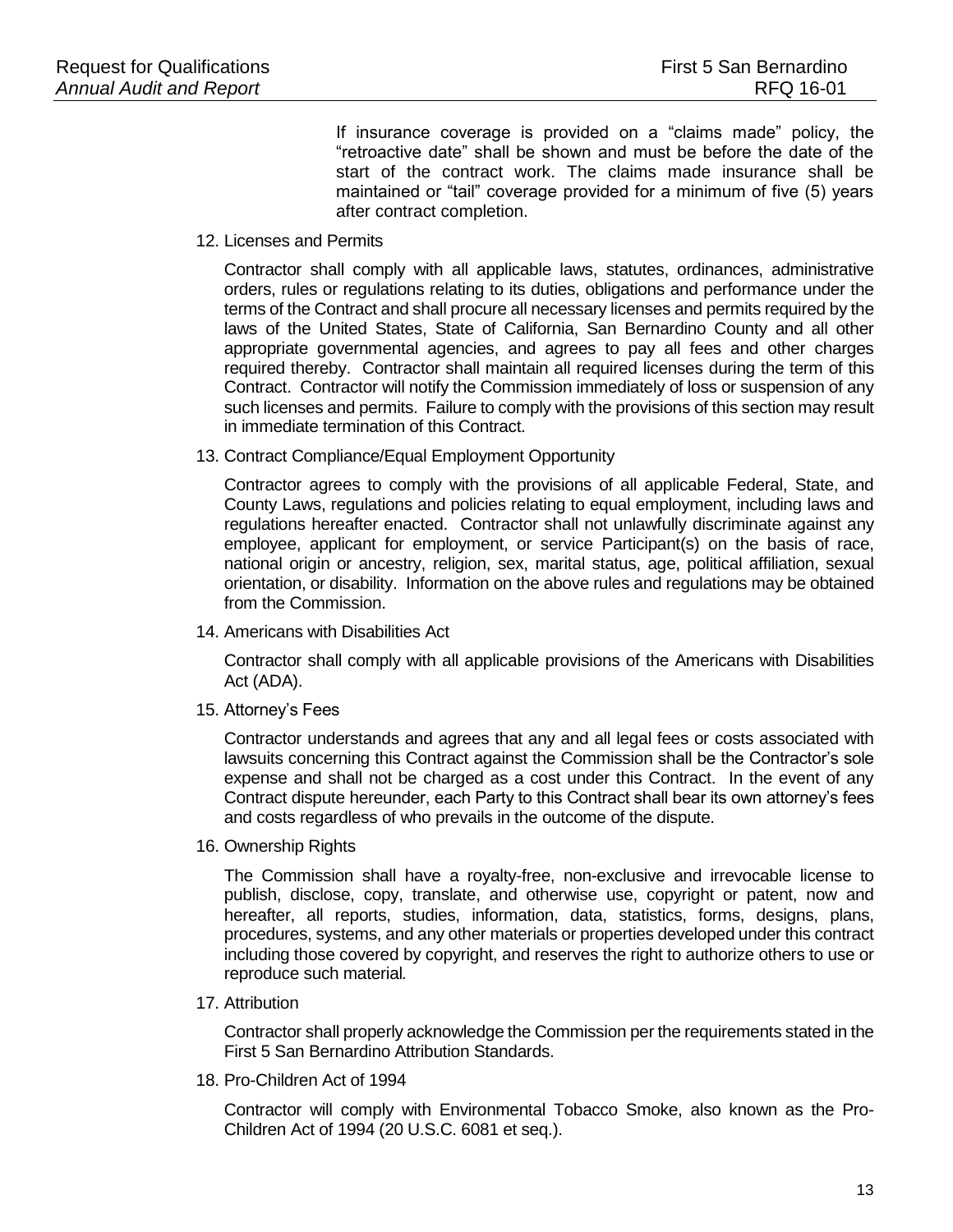19. Environmental Regulations

EPA Regulations - If the amount available to Contractor under the Contract exceeds \$100,000, Contractor will agree to comply with the Clean Air Act (42 U.S.C. section 7606); section 508 of the Clean Water Act (33 U.S.C. 1368); Executive Order 11738 [38 Fed. Reg. 25161 (Sept. 10, 1973)]; and Environmental Protection Agency regulations (40 C.F.R., part 32).

State Energy Conservation Clause - Contractor shall observe the mandatory standards and policies relating to energy efficiency in the State Energy Conservation Plan (California Code of Regulations, title 20, section 1401 et seq.).

20. Debarment, Suspension, and Other Responsibility Matters

As required by Executive Order 12549 [51 Fed. Reg. 6370 (Feb. 18, 1986)] and Debarment and Suspension, And Other Responsibility Matters (45 C.F.R., section 76):

- a. The Contractor certifies that it and any potential subcontractors:
	- 1) Are not presently debarred, suspended, proposed for debarment, declared ineligible, or voluntarily excluded from covered transactions (as defined at 45 C.F.R. section 76.200) by any federal department or agency;
	- 2) Have not within a three-year period preceding this application been convicted of or had a civil judgment rendered against them for commission of fraud or a criminal offense in connection with obtaining, attempting to obtain, or performing a public (federal, state, or local) transaction or contract under a public transaction, violation of federal or state antitrust statutes or commission of embezzlement, theft, forgery, bribery, falsification or destruction of records, making false statements, or receiving stolen property;
	- 3) Are not presently indicted for or otherwise criminally or civilly charged by a governmental entity (federal, state, or local) with commission of any of the offenses enumerated in paragraph (a) (2) of this certification; and
	- 4) Have not within a three-year period proceeding this application had one or more public transactions (federal, state, or local) terminated for cause or default; and
- b. Where the Contractor is unable to certify as true any of the statements in this certification, he or she shall include an explanation in the proposal.
- 21. Recycled Paper Products

The Commission has adopted a recycled product purchasing standards policy (11-10), which requires contractors to use recycled paper for proposals and for any printed or photocopied material created as a result of a contract with the Commission. The policy also requires Contractors to use both sides of the paper sheets for reports submitted to the Commission whenever practicable.

- B. Fiscal Provisions
	- 1. Payment Provisions

The Consultant(s) will be compensated on a progress basis. The Consultant is responsible for supplying all business equipment needed to implement the tasks above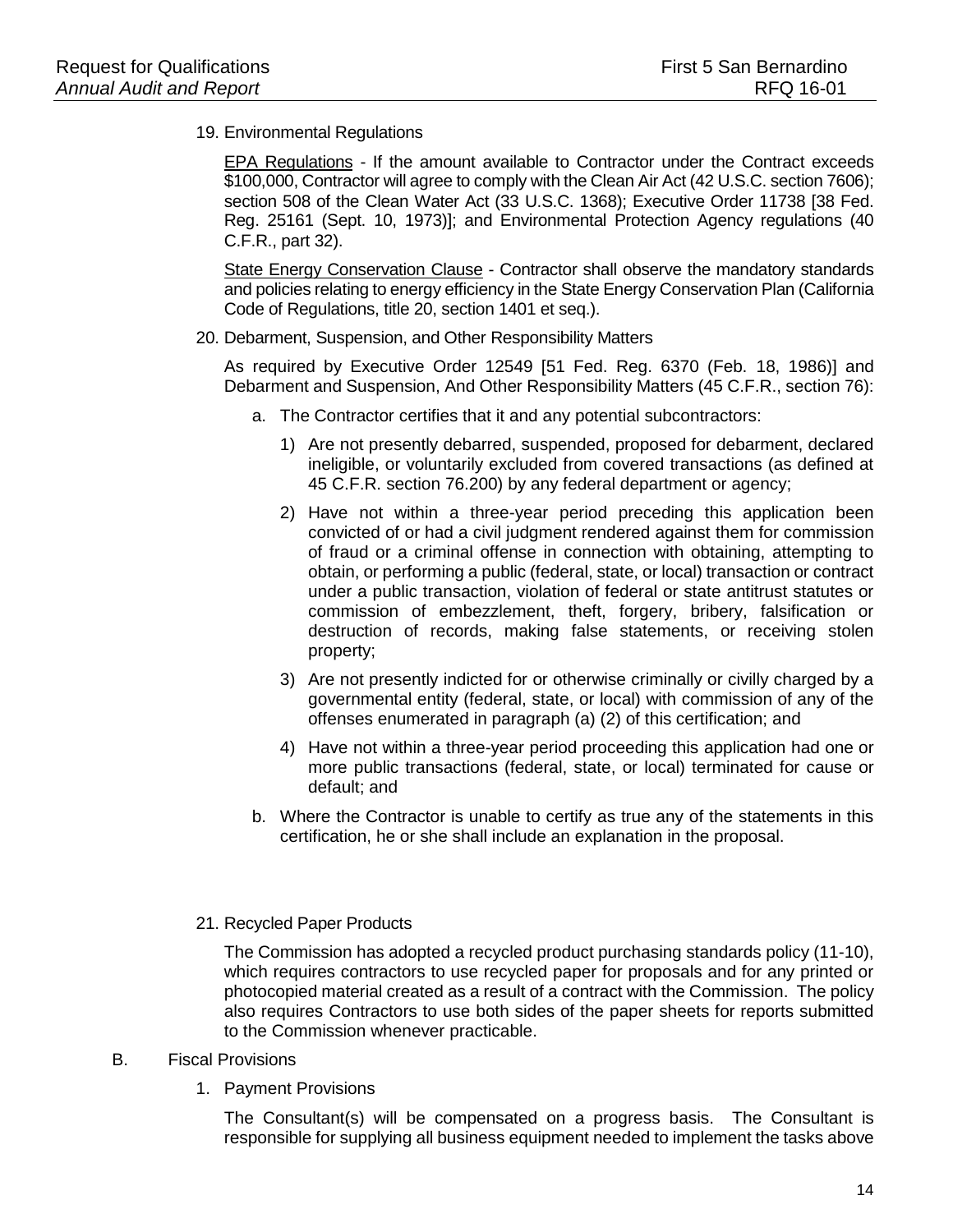(e.g., computer, printer, fax, internet access, etc.). Payment shall be after completion of each stage of the audit process.

2. EFT Payments

Contractor shall accept all payments from the Commission via electronic funds transfers (EFT) directly deposited into the Contractor's designated checking or other bank account. Contractor shall promptly comply with directions and accurately complete forms provided by the Commission required to process EFT payments.

3. Allowable Costs

Costs must be incurred only during the contract term, except when specifically approved by the Commission. Contractor shall not use current year funds to pay prior or future year obligations. Contractor will not be reimbursed for expenditures incurred after the expiration or termination of this contract.

4. Supplanting of Funds

In accordance with the Commission's Supplantation Policy, Contractor shall not supplant any Federal, State or County funds intended for the purposes of this contract with any funds made available under this contract. Contractor shall not claim reimbursement from Commission for, or apply sums received from Commission with respect to that portion of its obligations, which have been paid by another source of revenue. Contractor agrees that it will not use funds received pursuant to this contract, either directly or indirectly, as a contribution or compensation for purposes of obtaining State funds under any State program or County funds under any County programs without prior written approval of the Commission.

5. Payment of Taxes

Commission is not liable for the payments of any taxes, other than applicable sales or use tax, resulting from this Contract however designated, levied or imposed, unless Commission would otherwise be liable for the payment of such taxes in the course of its normal business operations.

6. Availability of Records

All records pertaining to service delivery and all fiscal, statistical and management books and records shall be available for examination and audit by the Commission, and State representatives for a period of five years after final payment under the Contract or until all pending Commission and State audits are completed, whichever is later.

7. Assistance by Contractor

Contractor shall provide all reasonable facilities and assistance for the safety and convenience of Commission's representatives in the performance of their duties. All inspections and evaluations shall be performed in such a manner as will not unduly delay the work of the Contractor.

- D. Correction of Performance Deficiencies and Termination
	- 1. Failure by Contractor to comply with any of the provisions, covenants, requirements, or conditions of this contract shall be a material breach of this contract. In such event the Commission, in addition to any other remedies available at law, in equity, or otherwise specified in this contract, may:
		- Afford Contractor a time period within which to cure the breach, which period shall be established at the sole discretion of the Executive Director; and/or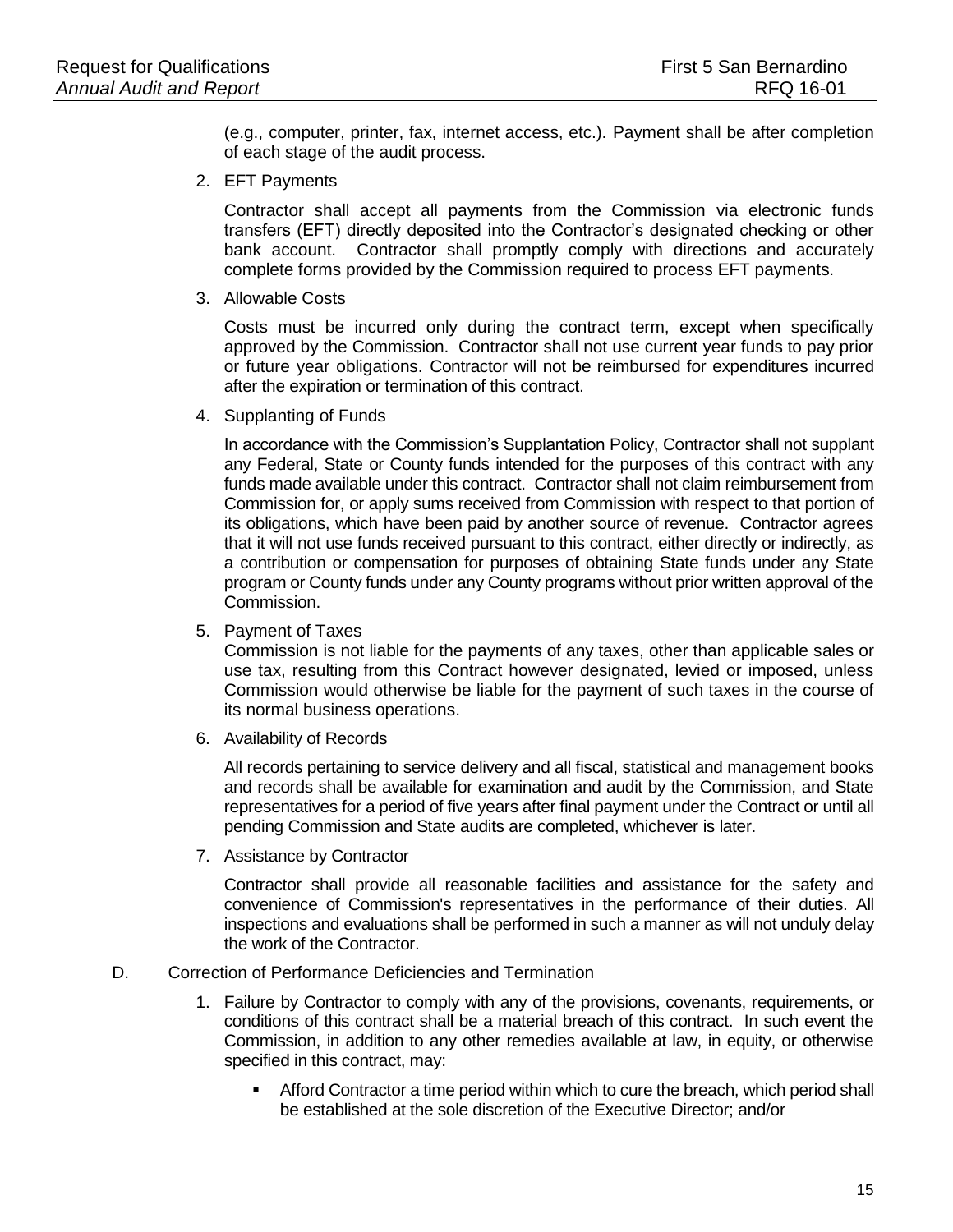- Request Contractor provide and implement an action plan to correct breach within a reasonable timeframe; and/or
- Discontinue reimbursement to the contractor for and during the period in which the Contractor is in breach, which reimbursement shall not be entitled to later recovery; and/or;
- Withhold funds pending duration of the breach; and/or
- Offset against any monies billed by the Contractor but yet unpaid by the Commission those monies disallowed pursuant to bullet 3 of this paragraph; and/or
- Immediately terminate this contract with just cause and be relieved of the payment of any consideration to the Contractor should the Contractor fail to perform the covenants herein contained at the time and in the manner herein provided. In the event of such termination, the Commission may proceed with the work in any manner deemed proper by the Commission. The cost to the Commission shall be deducted from any sum due to the contractor under this Contract and the balance, if any, shall be paid by the Contractor upon demand.
- 2. The Executive Director, on behalf of the Commission, shall give Contractor notice of any action pursuant to this paragraph, which notice shall be effective when given.
- 3. The Executive Director is authorized to exercise Commission's rights with respect to initiating any remedies or termination of this contract in his/her sole discretion and to give notice as set forth below in this Contract.

# **VI. EQUAL EMPLOYMENT OPPORTUNITY/CIVIL RIGHTS**

A. Equal Employment Opportunity Program

Contractor agrees to comply with: the provisions of the Commission of San Bernardino Equal Employment Opportunity Program and rules and regulations adopted pursuant thereto; Executive Order 11246 [30 Fed. Reg. 12319 (Sept. 24, 1965)], as amended by Executive Orders 11375, 11625, 12138, 12432, and 12250; Title VII of the Civil Rights Act of 1964 (42 U.S.C. section 2000(e), et seq.); Division 21 of the California Department of Social Services Manual of Policies and Procedures; California Welfare and Institutions Code section 10000); the California Fair Employment and Housing Act (Cal. Gov. Code section 12900, et seq.); and other applicable federal, state, and Commission laws, regulations and policies relating to equal employment or social services to welfare recipients, including laws and regulations hereafter enacted.

The Contractor shall not unlawfully discriminate against any employee, applicant for employment, or service recipient on the basis of race, color, national origin or ancestry, religion, sex, marital status, age, political affiliation or disability. Information on the above rules and regulations may be obtained from the Commission.

B. Civil Rights Compliance

The Contractor shall develop and maintain internal policies and procedures to assure compliance with each factor outlined by State regulation. These policies must be developed into a Civil Rights Plan, which is to be on file with the Commission within 30 days of awarding of the Contract. The Plan must address prohibition of discriminatory practices, accessibility, language services, staff development and training, dissemination of information, complaints of discrimination, compliance review, and duties of the Civil Rights Liaison. Upon request, the Commission will supply a sample of the Plan format. The Contractor will be monitored by the Commission for compliance with provisions of its Civil Rights Plan.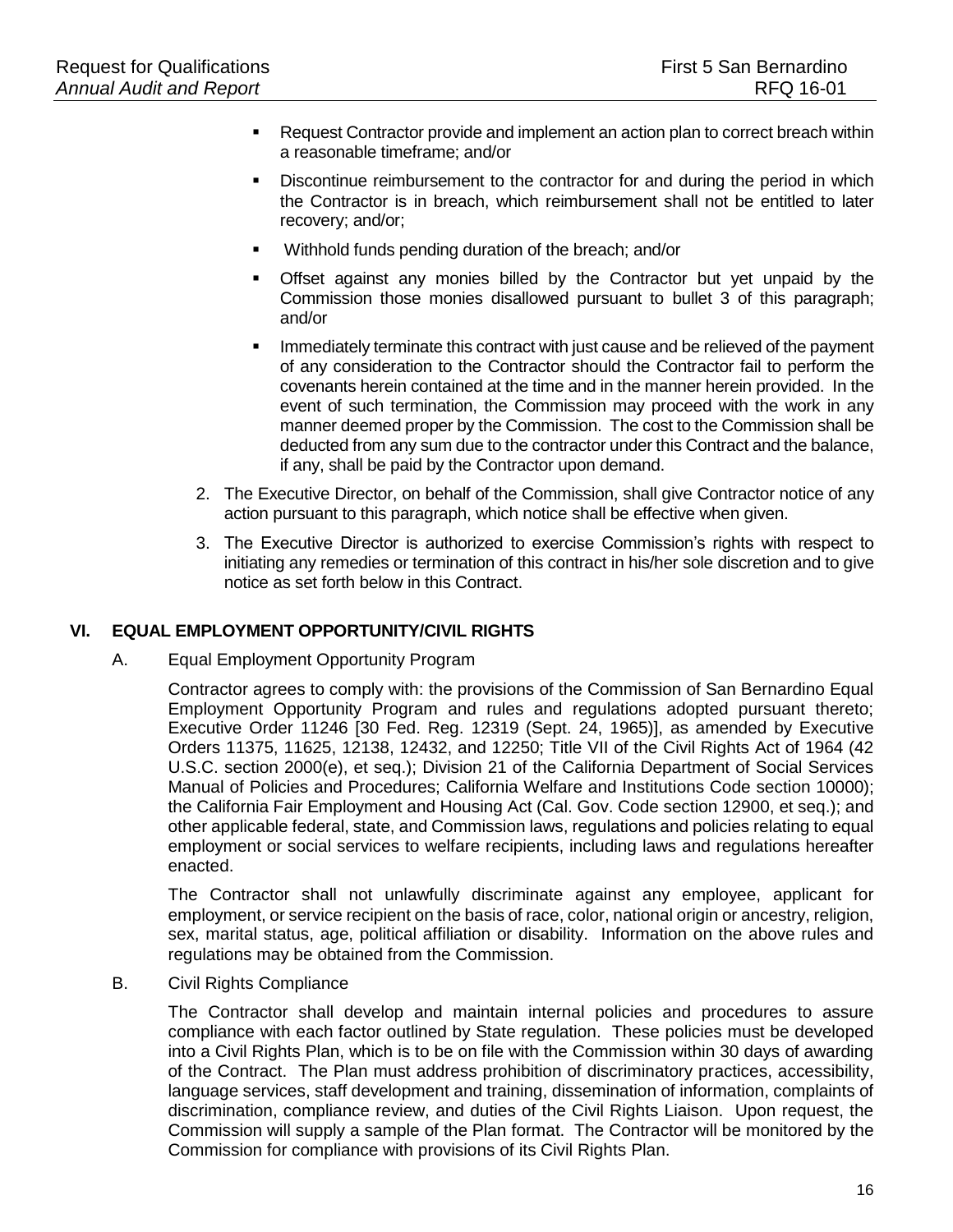# **VII. IMPROPER CONSIDERATION**

Consultant shall not offer (either directly or through an intermediary) any improper consideration such as, but not limited to, cash, discounts, service, the provision of travel or entertainment, or any items of value to any officer, employee or agent of the Commission in an attempt to secure favorable treatment regarding this RFQ.

The Commission, by written notice, may immediately reject any submission or terminate any Contract if it determines that any improper consideration as described in the preceding paragraph was offered to any officer, employee or agent of the Commission with respect to the submission and award process or any solicitation for consideration was not reported. This prohibition shall apply to any amendment, extension or evaluation process once a Contract has been awarded.

Consultant shall immediately report any attempt by a Commission officer, employee or agent to solicit (either directly or through an intermediary) improper consideration from Consultant. The report shall be made to the supervisor or manager charged with supervision of the employee or to the Commission Administrative Office. In the event of a termination under this provision, the Commission is entitled to pursue any available legal remedies.

# **VIII. DISCLOSURE OF CRIMINAL AND CIVIL PROCEEDINGS**

The Commission reserves the right to request the information described herein from the Consultant selected for contract award. Failure to provide the information may result in a disqualification from the selection process and no award of contract to the Consultant. The Commission also reserves the right to obtain the requested information by way of a background check performed by an investigative firm. The selected Consultant also may be requested to provide information to clarify initial responses. Negative information provided or discovered may result in disqualification from the selection process and no award of contract.

The selected Consultant may be asked to disclose whether the firm or any of its partners, principals, members, associates or key employees (as that term is defined herein), within the last ten years, has been indicted on or had charges brought against it or them (if still pending) or convicted of any crime or offense arising directly or indirectly from the conduct of the firms business, or whether the firm, or any of its partners, principals, members, associates or key employees, has within the last ten years, been indicted on or had charges brought against it or them (if still pending) or convicted of any crime or offense involving financial misconduct or fraud. If the response is affirmative, the Consultant will be asked to describe any such indictments or charges (and the status thereof), convictions and the surrounding circumstances in detail.

In addition, the selected Consultant may be asked to disclose whether the firm, or any of its partners, principals, members, associates or key employees, within the last ten years, has been the subject of legal proceedings as defined herein arising directly from the provision of services by the firm or those individuals. "Legal proceedings" means any civil actions filed in a court of competent jurisdiction, or any matters filed by an administrative or regulatory body with jurisdiction over the firm or the individuals. If the response is affirmative, the Consultant will be asked to describe any such legal proceedings (and the status and disposition thereof) and the surrounding circumstances in detail.

For the purposes of this provision "key employees" includes any individuals providing direct service to the Commission. "Key employees" do not include clerical personnel providing service at the Consultant's offices or locations.

# **IX. CALIFORNIA PUBLIC RECORDS ACT**

All information submitted in the submission or in response to request for additional information is subject to disclosure under the provisions of the California Public Records Act (California Government Code section 6250, et seq.). Submissions may contain financial or other data that constitutes a trade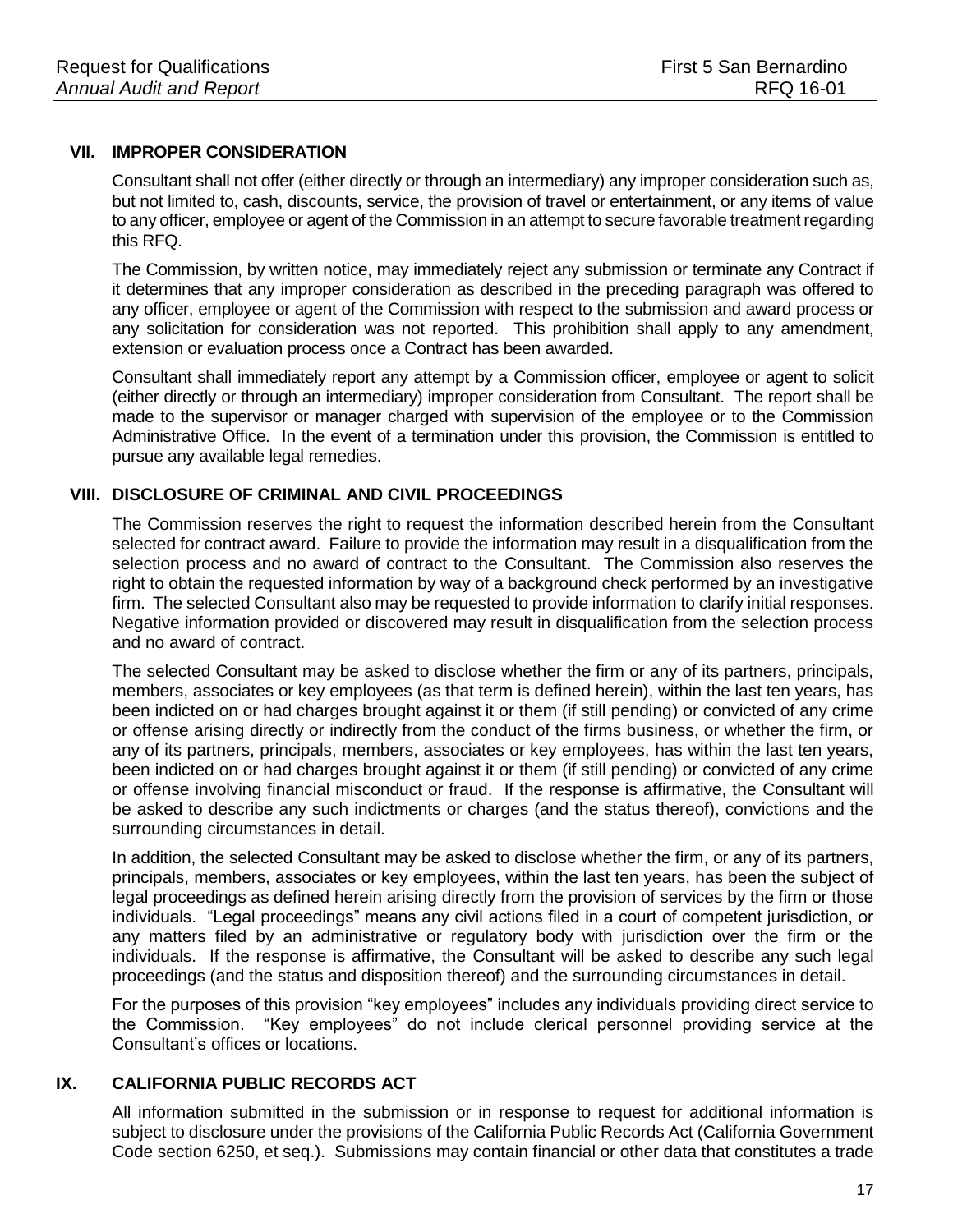secret. To protect such data from disclosure, Consultant should specifically identify the pages that contain confidential information by properly marking the applicable pages and inserting the following notice on the front of its response:

# **NOTICE**

The data on pages  $\qquad \qquad$  of this submission, identified by an asterisk (\*) or marked along the margin with a vertical line, contains information which are trade secrets. We request that such data be used only for the evaluation of our submission, but understand that disclosure will be limited to the extent that the Commission determines is proper under federal, state, and local law.

The proprietary or confidential data shall be readily separable from the submission in order to facilitate eventual public inspection of the non-confidential portion of the submission.

The Commission assumes no responsibility for disclosure or use of unmarked data for any purpose. In the event disclosure of properly marked data is requested, the Consultant will be advised of the request and may expeditiously submit to the Commission a detailed statement indicating the reasons it has for believing that the information is exempt from disclosure under federal, state and local law. This statement will be used by the Commission in making its determination as to whether or not disclosure is proper under federal, state and local law. The Commission will exercise care in applying this confidentiality standard but will not be held liable for any damage or injury which may result from any disclosure that may occur.

# **X. QUALIFICATIONS SUBMISSION**

- A. General
	- 1. All interested and qualified groups or individuals are invited to submit their qualifications for consideration. The qualified group or individual with prior experience working with a First 5 Commission is preferred. Submission of such qualifications indicates that the RFQ has been read and the entire contents of this RFQ is understood, including all attachments and addendums (as applicable) and agrees that all requirements of this RFQ have been satisfied.
	- 2. Qualifications must be submitted in the format described in this Section. Qualifications are to be prepared and submitted in such a way as to provide a straightforward, concise description of capabilities to satisfy the requirements of this RFQ. Expensive bindings, folders, colored displays, promotional materials, etc., are not necessary or desired. Emphasis should be concentrated on conformance to the RFQ instructions, responsiveness to the RFQ requirements, and on completeness and clarity of content.
	- 3. Qualifications submissions must be complete in all respects as required in this Section. Qualifications submissions may not be considered if they are conditional or incomplete.
	- 4. Qualifications submissions must be received at the designated location, specified in Section II, Paragraph C – Correspondence, no later than the date and time specified in Section II, Paragraph E – Qualifications Submission Deadline.
	- 5. All qualifications submissions and materials submitted become the property of the Commission.
- B. Procedures for Submitting Qualifications Packet
	- 1. Please submit one (1) original, which may be bound with a binder clip, and four (4) copies are required. The original copy must be clearly marked "Original". If one copy is not clearly marked "Original", the submission may be rejected. However, the Commission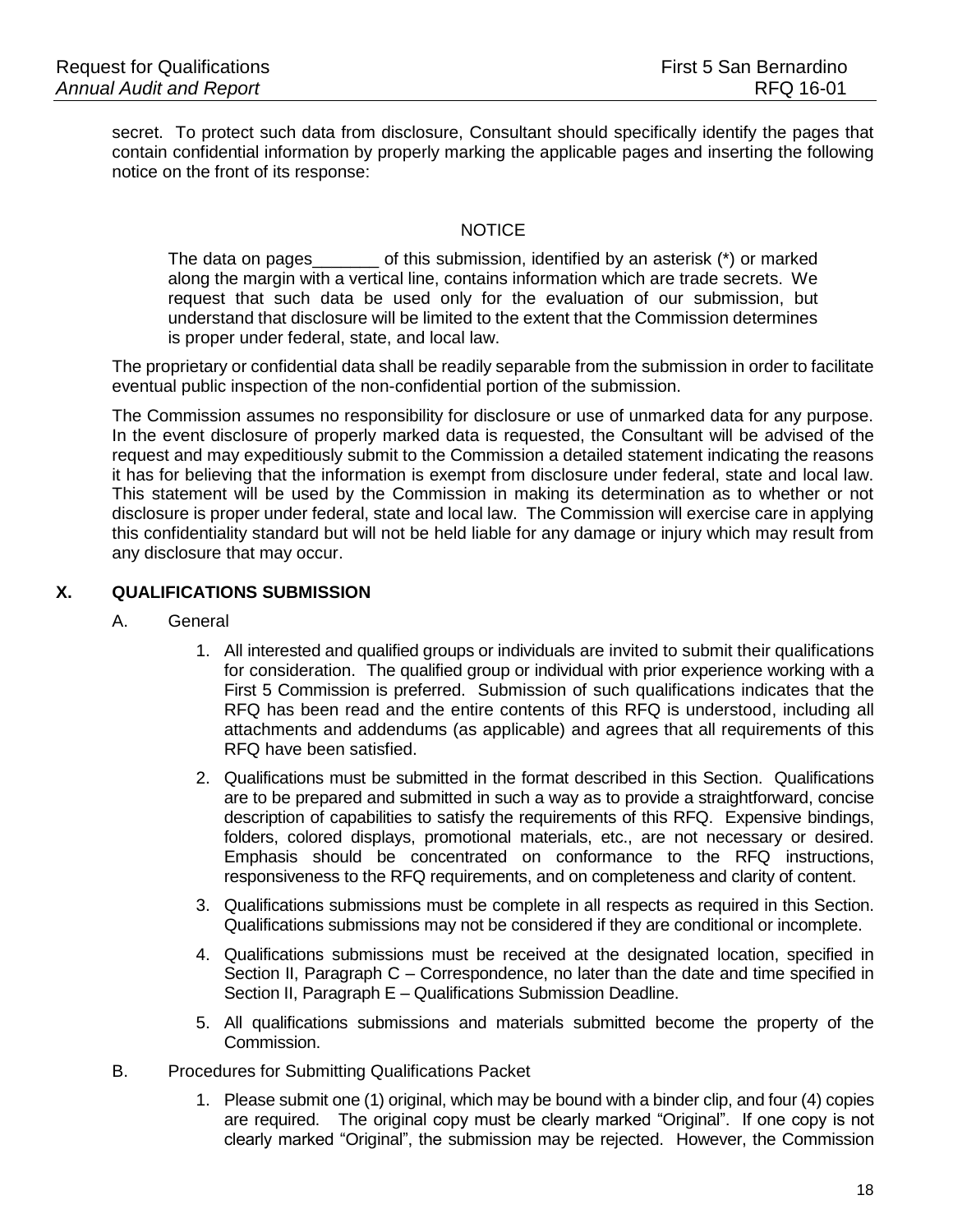may at its sole option select, immediately after opening, one copy to be used as the Original Copy. If discrepancies are found between two or more copies of the submitted qualifications, the submission may be rejected. However, if not rejected, the Master Copy will provide the basis for resolving such discrepancies.

- 2. The package containing the 1 original and 4 copies (for a total of 5 copies) must be sealed and marked with the Consultant's name and "CONFIDENTIAL – RFQ 16-01 Request for Annual Audit and Report
- 3. All qualifications submissions must be submitted on 8 1/2" by 11" paper with single sided printing, unless specifically shown to be impractical, with no less than 1/2" top, bottom, left and right margins. Submissions must be typed or prepared with word processing equipment and double-spaced. Typeface must be no more than 12 characters per inch. Each page, including attachments and exhibits, must be clearly and consecutively numbered at the bottom center of the page.
- C. Submission Format

Response to this RFQ must be submitted in the following sequence and format:

- 1. Cover Letter
- 2. Table of Contents
- 3. Corporate/Company/Agency Profile
- 4. Description of Services
- 5. Cost Proposal
- 6. Credential/Resumes/Certifications/Licenses
- 7. References
- 8. Evidence of Insurability/Business Licenses
- 9. Financial Information
- 10. Clarification/Exceptions/Deviations
- 11. Statement of Certification (Attachment A)
- 12. Local Preference Policy Form (Attachment B)
- 1. Cover Letter Include a cover letter, on letterhead stationary, signed by a duly authorized officer, employee, or agent of the Bidder submitting the proposal, which must include the following information:
	- a. A statement that the Bidder is submitted in response to the Request for Qualifications for Annual Audit and Report RFQ 16-01.
	- b. A statement indicating which individuals, by name, title, address, and phone number, are authorized to negotiate with the Commission on behalf of the Bidder.
	- c. A statement certifying that the undersigned, under penalty of perjury, is an agent authorized to submit bids on behalf of the Bidder.
	- d. A list of Former Commission Administrative Officials (as defined in Section V. B.) affiliated with the organization/firm. If none, so state.

The cover letter must be signed by an authorized representative. Signature by an authorized representative of the organization on the proposal cover page shall constitute a warranty, the falsity of which shall entitle the Commission to pursue any remedy authorized by law, which shall include the right, at the option of the Commission, of declaring any contract made as a result thereof, to be void.

- 2. Table of Contents A complete table of contents for the entire qualifications submission with respective page numbers opposite each topic listed above.
- 3. Corporate/Company/Agency Profile This section is designed to establish the bidder as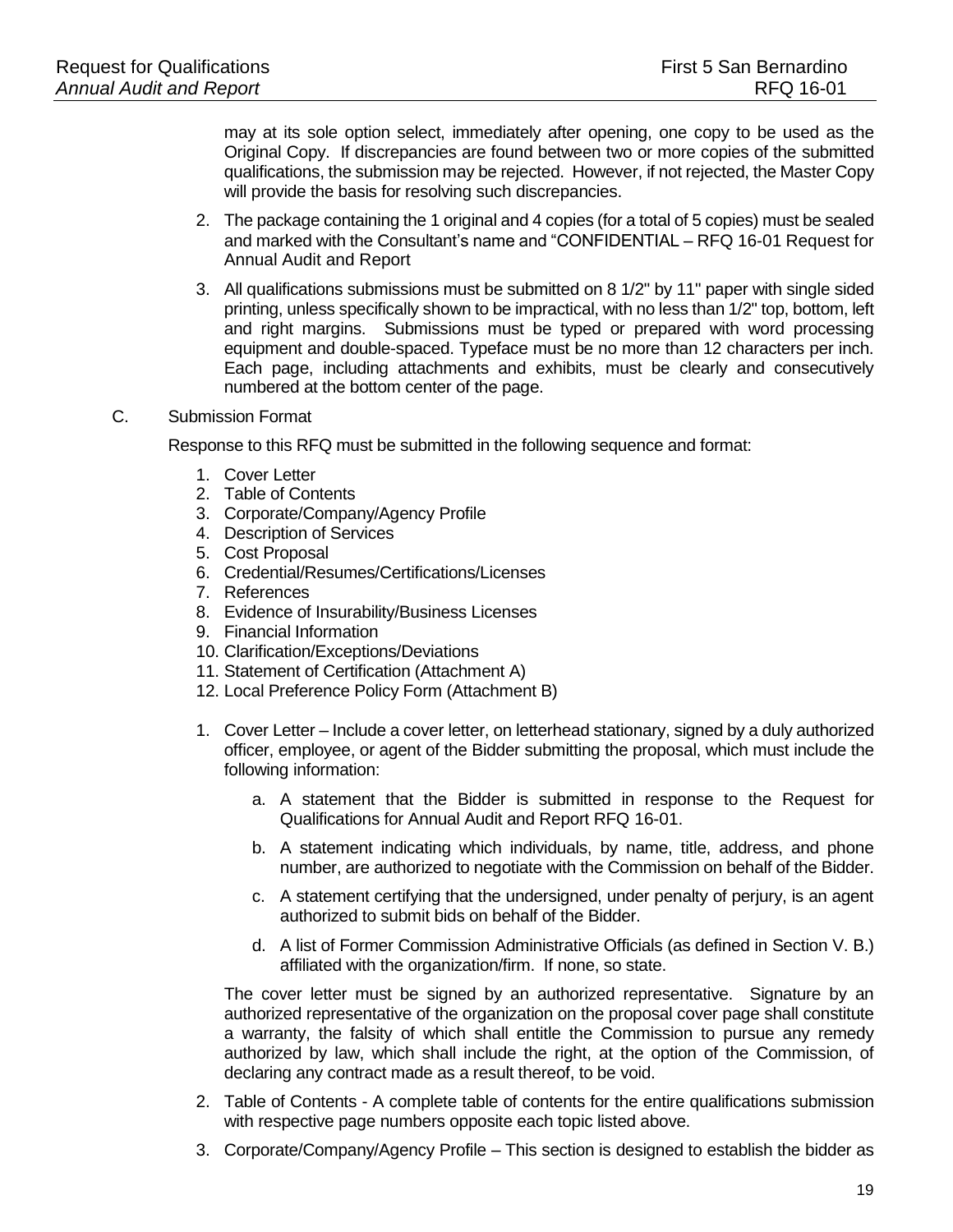an entity with the ability and experience to operate the project as specified in the RFQ. The Corporate/Company/Agency Profile should be concise and clear, and include descriptive information regarding service delivery. The following information must be provided as follows:

- a. Business name and legal business status (i.e., partnership, corporation, etc.);
- b. Proof of non-profit status, if applicable;
- c. Corporate/Company/Agency overview of services or activities performed include:
	- i) The history of the bidder's firm include a brief history of the firm.
	- ii) The number of years in business under the present business name, as well as prior business names.
	- iii) Number of years experience providing the proposed, equivalent, or related services.
	- iv) Corporate/Company/Agency hierarchy (President, Vice President, Company Officers, etc.) and organizational chart.
	- v) Company size, number of staff, and proposed number of staff to provide services.
	- vi) Location of the office from which the work under this contract will be provided and the staff allocation at that office.
- d. Whether the bidder holds controlling or financial interests in any other organization, or is owned or controlled by any other person or organization, if none, so state.
- 4. Description of Services All qualifications submissions must include a detailed description of the services to be rendered, including but not limited to the following:
	- a. A written general understanding to the requirements in the scope of services as detailed in the RFQ, Section IV., A-B, including:
		- i) Provide a work plan or description of how the work will be performed.
		- ii) Provide in detail areas that will be audited and what types of information the bidder will review.
		- iii) Give precise detail on your project reporting mechanisms. Include:
			- 1) A complete description of how the interaction between the bidder's company and the Commission will take place to ensure that the services are performed and to the Commission's satisfaction, including resolving problems that may be encountered during the project.
			- 2) Time of work; detail timeframe and phases of work.
			- 3) Describe the bidder's company policies regarding this project to ensure proper compliance and quality assurance.
			- 4) Provide the bidder's company background checking procedures and company utilized.
		- iv) Indicate whether or not the bidder will subcontract portion(s) of the work. If so, indicate the name of the subcontractor and the portion of the work which will be subcontracted.
		- v) Provide a sample invoice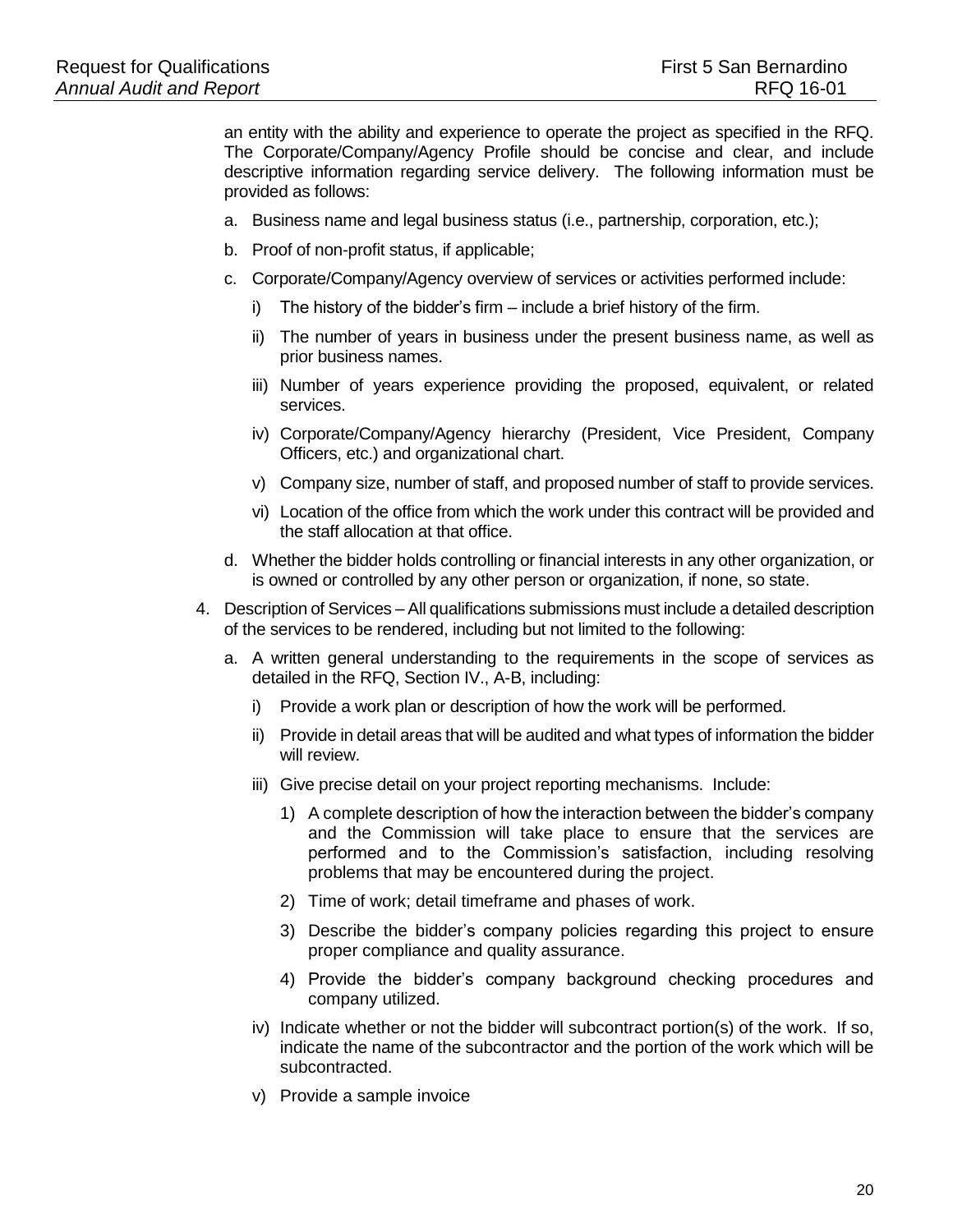- vi) **License to Practice in California –** An affirmative statement should be included verifying the firm and all assigned key professional staff are properly licensed to practice in California.
- vii) **Independence**  The firm should provide an affirmative statement that it is independent of the Commission as defined by auditing standards generally accepted in the United States of America and the General Accounting Office's Government Auditing Standards.
- viii)**Firm Qualifications and Experience** To qualify, the firm must have extensive experience in audits of local governments, comparable to First 5 San Bernardino, as well as experience with preparation of Comprehensive Annual Financial Statements in GASB 34 and GASB 54 format. Please include in the qualifications and experience statement a brief description of any work conducted previously for any First 5 Commission.
- ix) The Bidder must provide a list of all current municipal clients.
- x) The Bidder is also required to submit a copy of a report on its most recent external quality control review (peer review), with a statement whether that quality review included a review of specific government engagements (required by Government Audit Standards, 1994).
- xi) The Bidder shall also provide information on the results of any Federal or State desk reviews or field reviews of its audits during the past three (3) years. In addition, the Bidder shall provide information on the circumstances and status of any disciplinary action taken or pending against the firm during the past three (3) years with State regulatory bodies or professional organizations.
- 5. Cost Proposal In this section, please complete and include a cost proposal and narrative describing expenditures appropriate to the deliverables outlined in the Scope of Services. Bidders may also include any other documents as information to further explain the proposed costs. Proposals must fully describe all costs to charges to Commission as part of this project. Bidders must fully explain inclusive blended rates, which include all of the bidder's project-related or supported expenses.

Describe how costs will be controlled and properly identified to the specific tasks, while providing a high quality of services, high level of integrity and outcomes.

6. Credentials/Resumes/Certifications/Licenses – This section shall state the person(s) responsible for administering or providing the services. Identify the project manager and include his/her position, responsibilities, qualifications/experience, and a copy of his/her certification or licenses held, if applicable.

Bidder shall specifically provide the following information on all employees to be providing the service:

- Description of Education
- General experience
- Experience or education related to the RFQ project
- Letters of Reference
- Any other information, which will assist in evaluating qualifications
- Government audit experience
- Indicate if person is registered or licensed to practice as a CPA in California
- 7. References All Bidders must include present and past performance information with a minimum of three (3) references. Each reference shall include: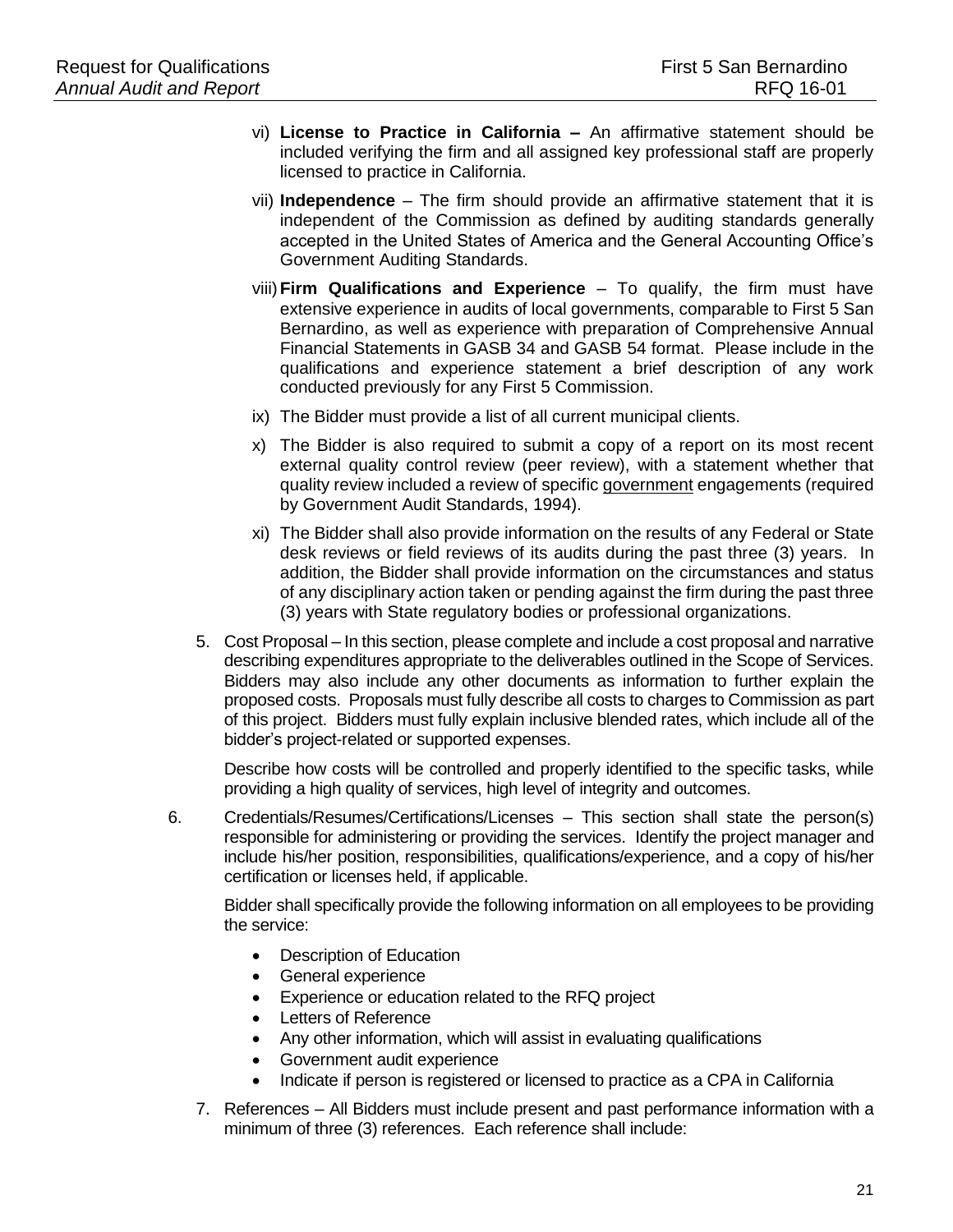- Dates of work performed
- Current contact person, company, address, email and telephone number for each reference identified
- Describe recent similar projects that are equivalent to the Commission. These experiences must show the qualifications of the Bidder's capabilities to complete the Commission's requirements. Provide a summary of the scope of services performed for these other projects.

Please verify that all reference information is correct. References must clearly correlate their performance with the requirements of this RFQ.

- 8. Evidence of Insurability/Business Licenses All Bidders shall submit evidence of all required insurance. An Accord cover page will suffice and if awarded the contract, the Bidder has ten (10) calendar days to produce the required insurances, including a certified endorsement naming the Commission as additionally insured. The Bidder shall certify to the possession of any and all current required licenses or certifications. Do not purchase additional insurance until this bid has been awarded. Provide a copy of **current** business license or other applicable licenses.
- 9. Financial Statement The Bidder must submit financial statements (**balance sheet and income statement**) for its business that are dated no more than twelve (12) months prior to the date of the proposal submission and cover a period of at least one (1) year. These statements should clearly identify the financial status and condition of the Bidder's entire business entity. Please place in a separate envelope and mark "confidential," if your firm requires this to be kept confidential. The Commission does not guarantee that the financials submitted will be kept confidential.
- 10. Clarification, Exceptions or Deviations All bidder(s) shall describe any exception or deviation from requirements of the RFQ. Each clarification exception or deviation must be clearly identified. If your firm has no clarification, exception or deviaition, a statement to that affect shall be included in this section. The following contractual terms are nonnegotiable:
	- Indemnification
	- All insurance terms
	- Termination
	- Ownership/Use of Contract Materials and Products (if applicable)
	- Disputes
	- Governing Law
- 11. Statements of Certifications (Attachment A) Complete and include Attachment A in your response to this RFQ.
- 12. Local Preference Policy Form (Attachment B) Complete and include Attachment B in your response to this RFQ.

# **XI. QUALIFICATIONS EVALUATION AND SELECTION**

A. Evaluation Process

All qualifications submissions will be subject to a standard review process developed by the Commission. A primary consideration shall be the effectiveness of the Consultant(s) in the delivery of comparable or related services based on demonstrated performance.

B. Evaluation Criteria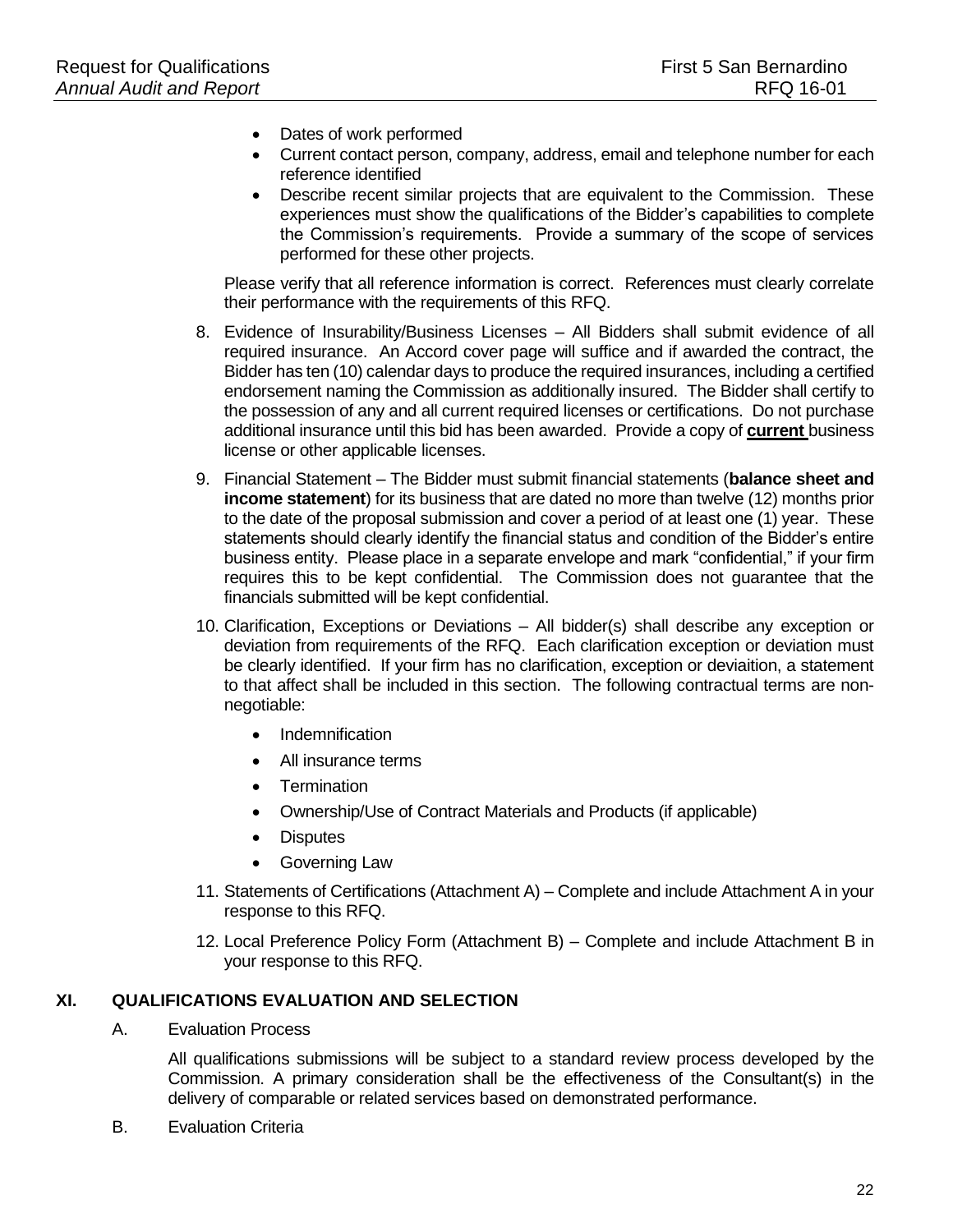All qualifications submissions will be subject to a standard review process developed by the Commission to yield the Consultant the proper due diligence in the evaluation phase of the RFQ process.

- 1. Administrative Review All qualifications submissions will be initially evaluated to determine if they meet the following minimum requirements:
	- a. Must be complete as set forth in Section  $X Q$ ualifications Submission, subsection – C Qualification Submission Format including all required documents, and be in compliance with all the requirements of this RFQ.

**Failure to meet these requirements will result in a rejected qualifications submission. Incomplete packages (those missing information/required documents) will be disqualified.** No package shall be rejected, however, if it contains a minor irregularity, defect or variation if the irregularity, defect or variation is considered by the Commission to be immaterial or inconsequential. In such cases the Commission may elect to waive the deficiency and accept the package. **Unsuccessful Consultant(s) in the Administrative Review phase will not have the option to submit an appeal.**

- 2. Critical Evaluation Submissions meeting the above requirements will be evaluated on the basis of the following criteria, (not necessarily in order of priority):
	- a. Cost
	- b. Proposed Program Services and Strategies
	- d. Readiness to provide services
	- e. Experience
	- f. Staffing levels and qualifications

While cost is a major consideration in the evaluation process, selection will be based on the determination of which submission will best meet the needs of the Commission and the requirements of this RFQ.

C. Contract Award

Contract(s) will be awarded based on a competitive selection of qualifications submissions received.

The contents of the submission of the successful Consultant will become contractual obligations and failure to accept these obligations in a contractual agreement may result in cancellation of the award.

D. Appeals

In response to a denied award, Consultant may protest, provided the appeal is in writing, is delivered to the address listed, and submitted within five (5) business days of the date on the notification of a denied award. Grounds for an appeal are that the Commission failed to follow the selection procedures and adhere to requirements specified in the RFQ and any addenda or amendments; there has been a violation of conflict of interest provided by California Government Code Section 87100 et seq.; or violation of State or Federal law. Appeals will not be accepted on any other grounds. Only an agency that has submitted a RFQ in compliance with the RFQ 16-01 and addenda or amendments may present a protest to the Commission. An appeal submitted by any other parties or individuals, including potential subcontractors, employees or unrelated entities, will not be considered and shall be automatically rejected.

In the event of an appeal, all appeals will be handled by a panel designated by the Commission. The Commission will consider only those specific issues addressed in the written appeal. A written response will be directed to the protesting Consultant advising of the decision with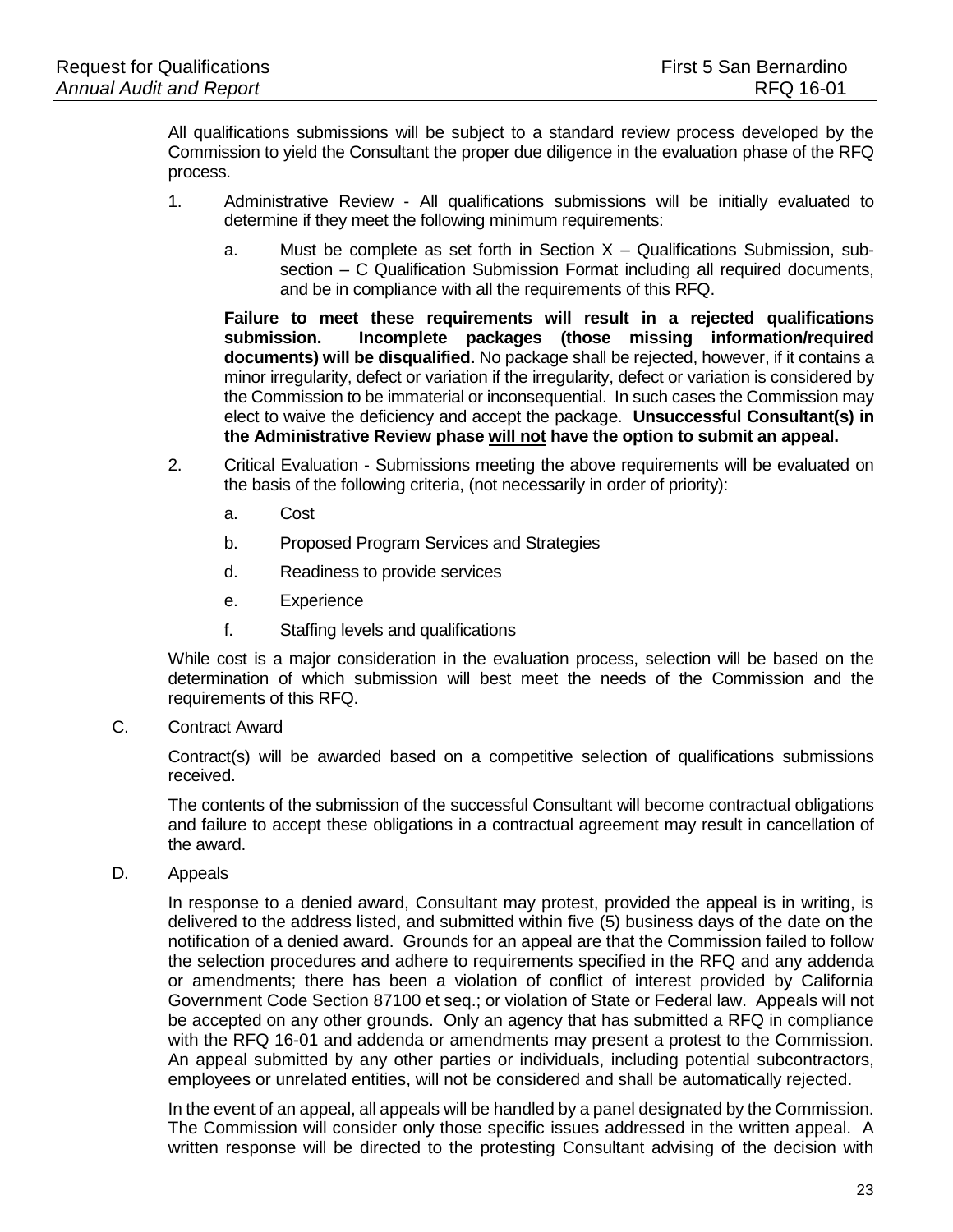regard to the protest and the basis for the decision. Any decision of the Commission will be final.

The appeal must include the following: 1) reference to the RFQ for Annual Audit and Report 16-01 Appeal; 2) basis of appeal; 3) supporting documentation and statements (optional); and 4) name, position, address, telephone, facsimile numbers, and email for agency point of contact for the appeal.

E. Final Authority

The final authority to award a Contract rests solely with the Children and Families Commission for San Bernardino County.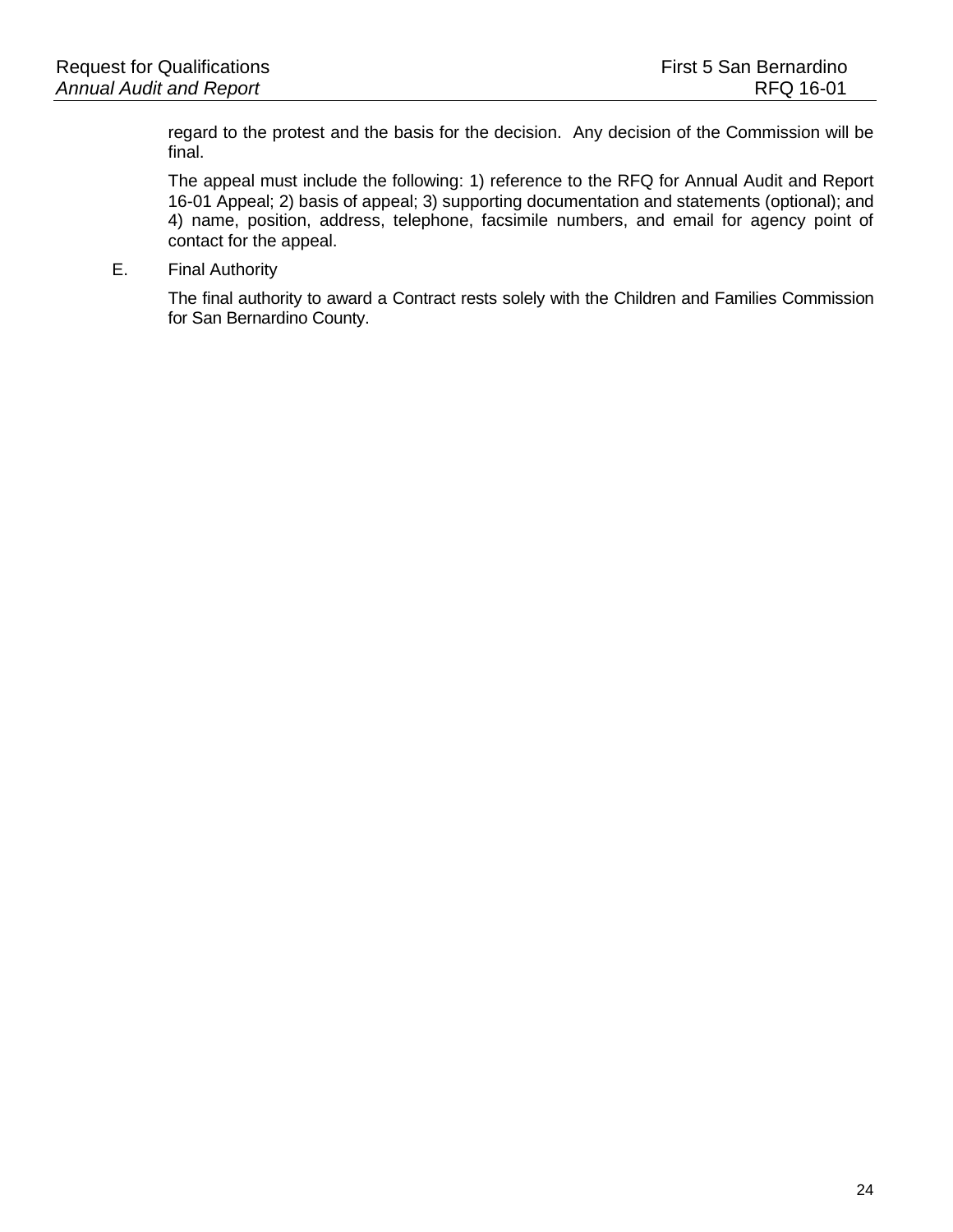

# **STATEMENTS OF CERTIFICATION Annual Audit and Report RFQ 16-01**

|    | <b>Statement</b>                                                                                                                                                                                                                                                                                                                                                                                                                                                    | <b>Initial</b> |
|----|---------------------------------------------------------------------------------------------------------------------------------------------------------------------------------------------------------------------------------------------------------------------------------------------------------------------------------------------------------------------------------------------------------------------------------------------------------------------|----------------|
| 1. | All declarations in the bid and any attachments are true and shall constitute<br>a warranty, the falsity of which shall entitle the Commission to pursue any<br>remedy by law.                                                                                                                                                                                                                                                                                      |                |
| 2. | Will provide the Commission with any other information requested and<br>necessary for an accurate determination of the Bidder's ability to perform<br>services as proposed.                                                                                                                                                                                                                                                                                         |                |
| 3. | Will permit official representatives of First 5 San Bernardino access to its<br>facilities, staff, and records in conducting pre-award correspondence<br>and/or site visits in connection with this bid.                                                                                                                                                                                                                                                            |                |
| 4. | Hereby authorizes First 5 San Bernardino to contact any references and/or<br>sources named, herein, in order to verify funding, accreditation,<br>performance, and other information deemed necessary for review of this<br>bid.                                                                                                                                                                                                                                    |                |
| 5. | Will provide services as described, herein, at the price stipulated, herein,<br>from July 1, 2016 and continuing through October 31, 2018. The price(s)<br>contained herein is/are the same as charged to all other individuals or<br>organizations contracted for and/or receiving the same services.<br>All<br>material facts presented in this bid shall be binding and included as part of<br>the contract, if the proposal is selected and a contract awarded. |                |
| 6. | All aspects of the bid, including cost, have been determined independently,<br>without consultation with any other prospective Bidder or competitor for the<br>purpose of restricting competition.                                                                                                                                                                                                                                                                  |                |
| 7. | If selected and awarded a contract, the Bidder agrees to comply with all<br>applicable rules, laws, and regulations, along with the terms of the contract.                                                                                                                                                                                                                                                                                                          |                |

Signature (Authorized Signer) Date

\_\_\_\_\_\_\_\_\_\_\_\_\_\_\_\_\_\_\_\_\_\_\_\_\_\_\_\_\_\_\_\_\_\_\_\_\_\_\_\_\_\_\_\_\_\_\_\_

\_\_\_\_\_\_\_\_\_\_\_\_\_\_\_\_\_\_\_\_\_\_\_\_\_\_\_\_\_\_\_\_\_\_\_\_\_\_\_\_\_\_\_\_\_\_\_\_ \_\_\_\_\_\_\_\_\_\_\_\_\_\_\_\_\_\_\_\_\_\_\_\_\_\_\_

\_\_\_\_\_\_\_\_\_\_\_\_\_\_\_\_\_\_\_\_\_\_\_\_\_\_\_\_\_\_\_\_\_\_\_\_\_\_\_\_\_\_\_\_\_\_\_\_ Print Name, Title

\_\_\_\_\_\_\_\_\_\_\_\_\_\_\_\_\_\_\_\_\_\_\_\_\_\_\_\_\_\_\_\_\_\_\_\_\_\_\_\_\_\_\_\_\_\_\_\_ Agency/Company

Address

\_\_\_\_\_\_\_\_\_\_\_\_\_\_\_\_\_\_\_\_\_\_\_\_\_\_\_\_\_\_\_\_\_\_\_\_\_\_\_\_\_\_\_\_\_\_\_\_ City, State Zip Code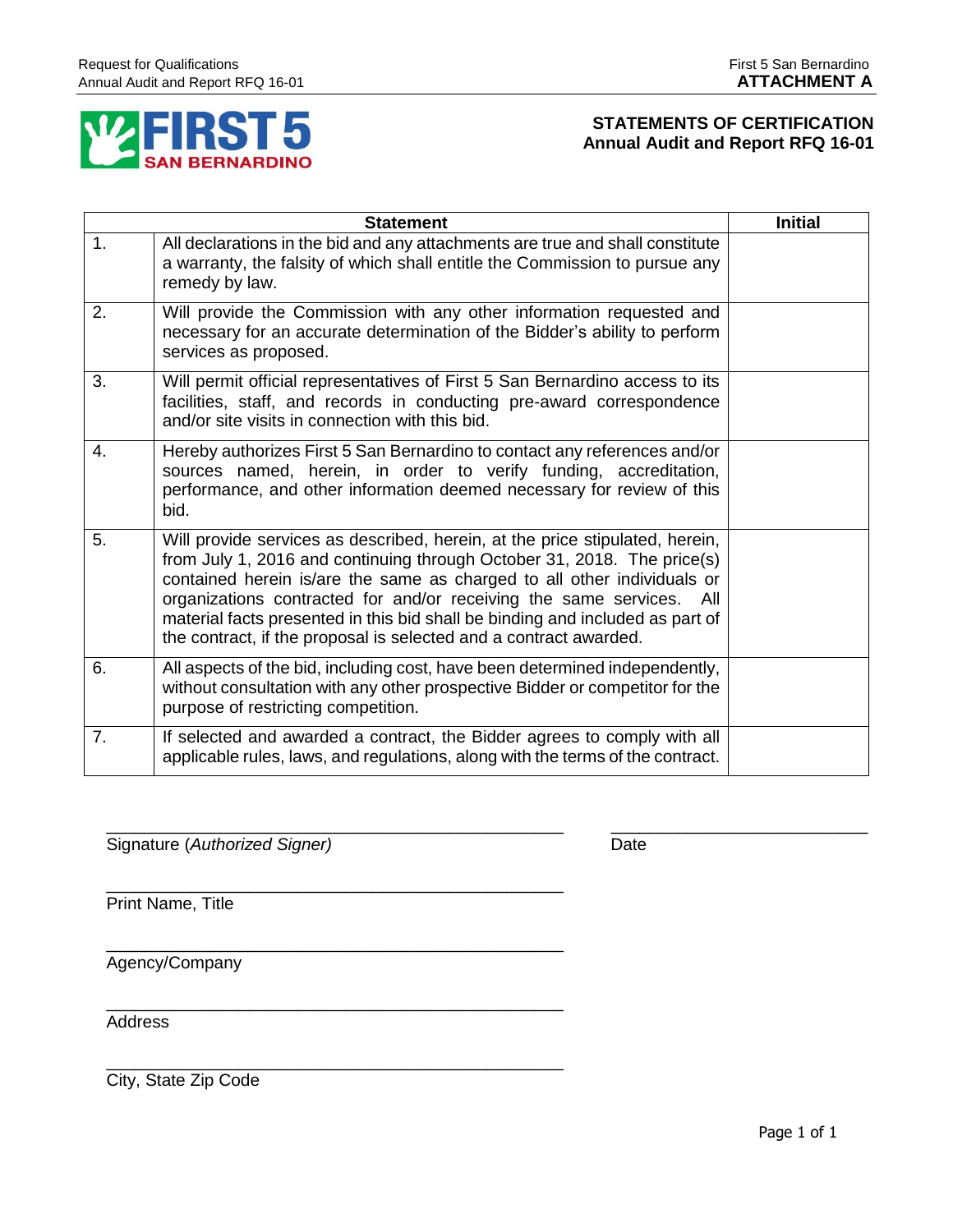

# **LOCAL PREFERENCE POLICY FORM**

Please check all that apply:

| 1. | Main or regional Office located within County boundaries.                                                                       |  |
|----|---------------------------------------------------------------------------------------------------------------------------------|--|
| 2. | Issued a business license, if required, and has been established and open for<br>six months prior to release of solicitation.   |  |
| 3. | Has a minimum of 25% full-time management employed and 25% of its full-<br>time regular employed working from County locations. |  |
| 4. | The statements above do not apply to our agency.                                                                                |  |

\_\_\_\_\_\_\_\_\_\_\_\_\_\_\_\_\_\_\_\_\_\_\_\_\_\_\_\_\_\_\_\_\_\_\_\_\_\_\_\_\_\_\_\_\_\_ \_\_\_\_\_\_\_\_\_\_\_\_\_\_\_\_\_\_\_\_\_\_\_\_\_\_\_\_\_\_

| Signature (Authorized Signer) | Date |
|-------------------------------|------|
|                               |      |

\_\_\_\_\_\_\_\_\_\_\_\_\_\_\_\_\_\_\_\_\_\_\_\_\_\_\_\_\_\_\_\_\_\_\_\_\_\_\_\_\_\_\_\_\_\_

\_\_\_\_\_\_\_\_\_\_\_\_\_\_\_\_\_\_\_\_\_\_\_\_\_\_\_\_\_\_\_\_\_\_\_\_\_\_\_\_\_\_\_\_\_\_

\_\_\_\_\_\_\_\_\_\_\_\_\_\_\_\_\_\_\_\_\_\_\_\_\_\_\_\_\_\_\_\_\_\_\_\_\_\_\_\_\_\_\_\_\_\_

\_\_\_\_\_\_\_\_\_\_\_\_\_\_\_\_\_\_\_\_\_\_\_\_\_\_\_\_\_\_\_\_\_\_\_\_\_\_\_\_\_\_\_\_\_\_

Print Name

Company/Agency

Address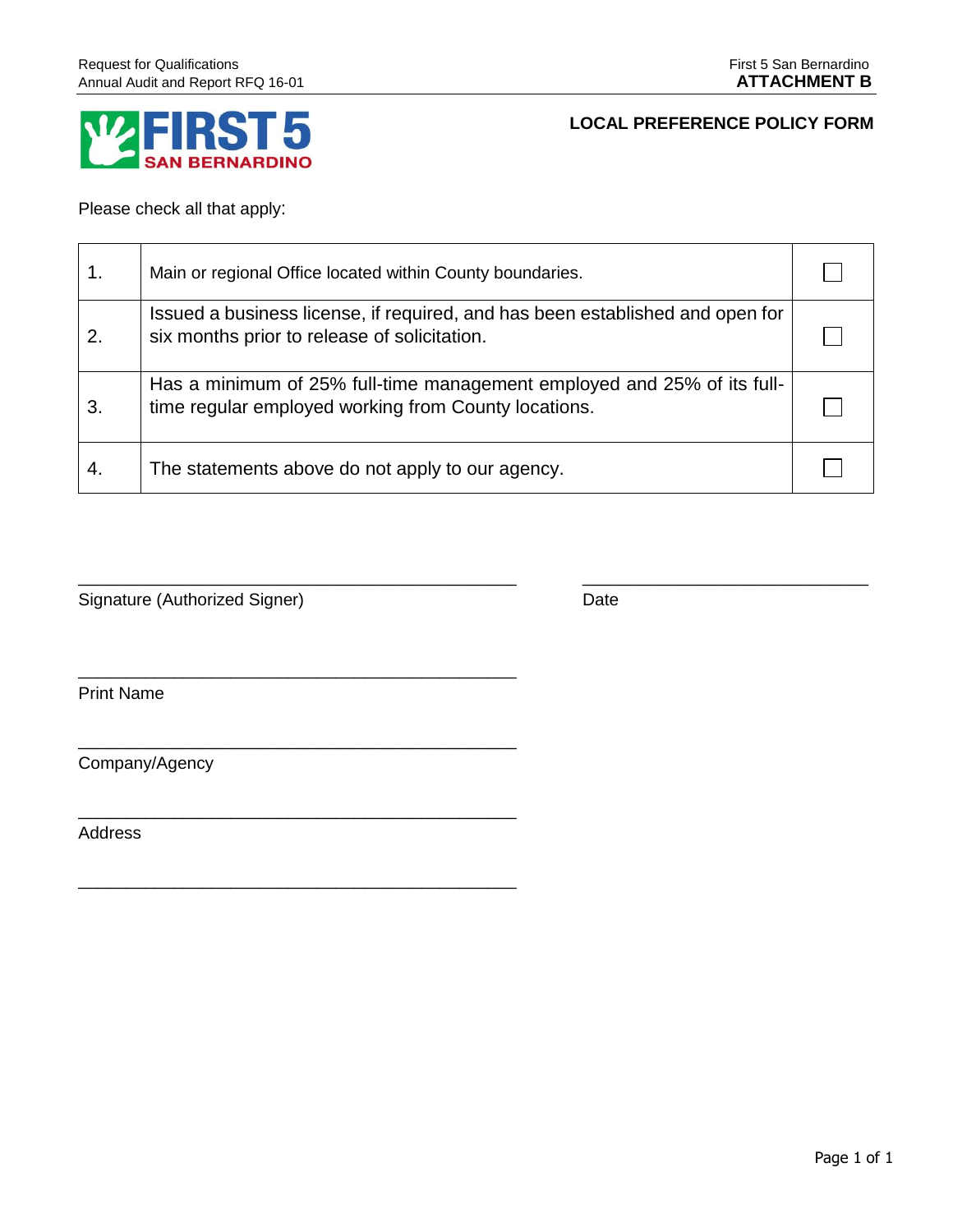# **STANDARDS AND PROCEDURES FOR AUDITS OF LOCAL ENTITIES ADMINISTERING THE CALIFORNIA CHILDREN AND FAMILIES ACT (FIRST 5)**



# BETTY T. YEE California State Controller

June 2015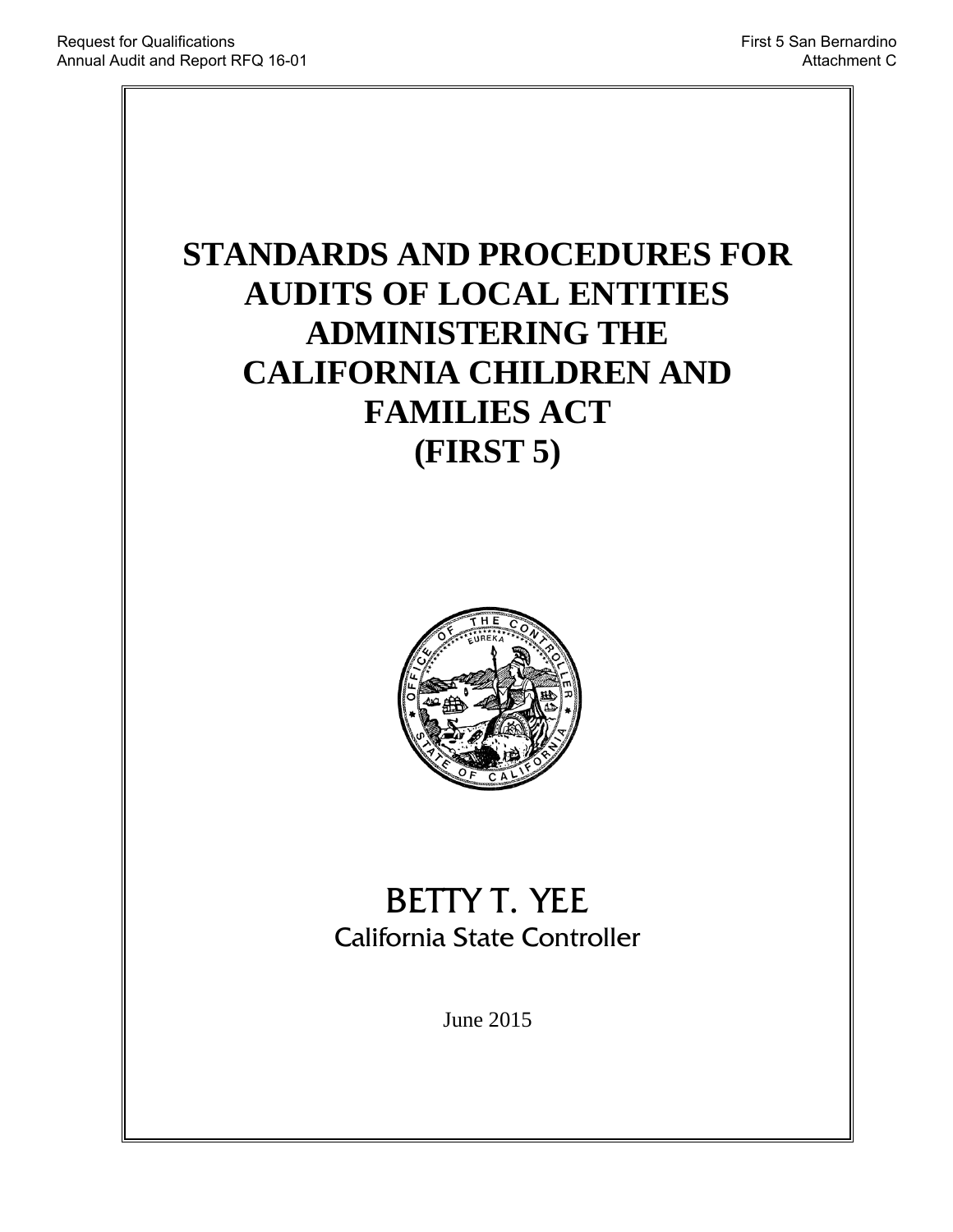# **Contents**

<span id="page-30-0"></span>

| I.  |                                                  | 1              |
|-----|--------------------------------------------------|----------------|
| II. |                                                  | $\mathbf{1}$   |
|     |                                                  | $\mathbf{1}$   |
|     |                                                  | $\mathbf{1}$   |
|     |                                                  | $\overline{2}$ |
|     |                                                  | $\overline{2}$ |
|     |                                                  | $\overline{2}$ |
|     |                                                  | $\overline{2}$ |
|     |                                                  | $\overline{2}$ |
|     |                                                  | $\overline{2}$ |
|     |                                                  | 3              |
| V.  |                                                  | 3              |
|     |                                                  | 3              |
|     |                                                  | $\overline{4}$ |
|     |                                                  | 5              |
|     |                                                  | 5              |
|     |                                                  | 6              |
|     |                                                  | 6              |
|     |                                                  | 7              |
|     |                                                  | 7              |
|     | <b>APPENDIX A-Illustrative Auditor's Reports</b> |                |

| A-1   |
|-------|
| $A-2$ |
| $A-4$ |
| A-6   |

# **APPENDIX B-Audit Guide Revision Log**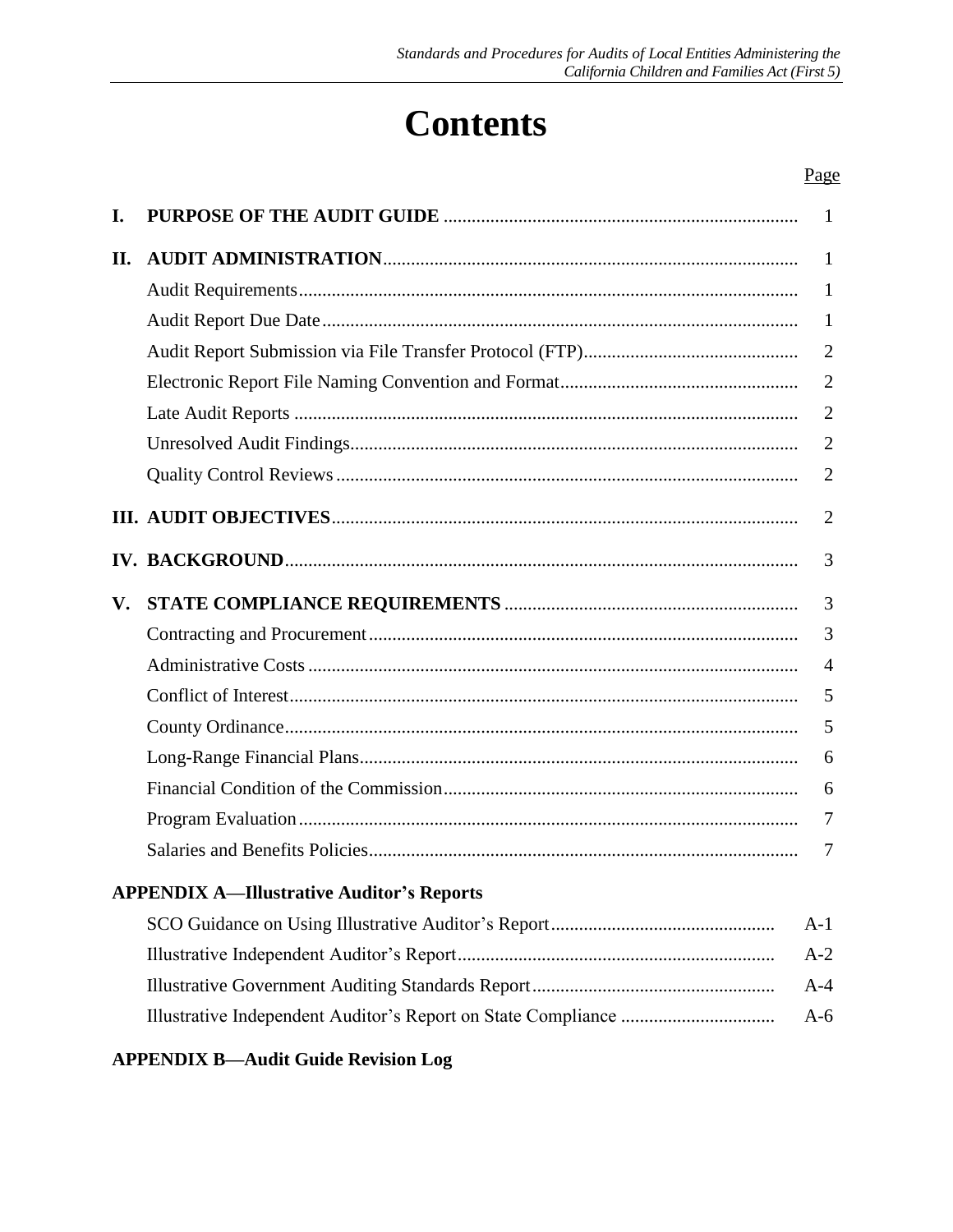# <span id="page-31-0"></span>**I. PURPOSE OF THE AUDIT GUIDE**

The State Controller's Office *Standards and Procedures for Audits of Local Entities Administering the California Children and Families Act (First 5)* is designed to assist auditors in performing the expanded annual audits of the First 5 Program in participating counties. It offers general insight into the nature and scope of the engagement and provides guidelines for performing the expanded audits that are necessary for compliance with statutory requirements pursuant to Health and Safety Code sections 130150(a) and 130151(b). It is not intended to be a complete manual of procedures, nor is it intended to supplant the auditor's judgment. The provisions of this guide are applicable to audits of fiscal years beginning after June 30, 2008.

This June 2015 revision was produced with authoritative reference materials that were available as of June 2015. If any subsequent revision is required, an updated guide will be made available on the SCO's website and local entities will be notified of its availability. As described in Appendix A of this guide, the independent auditor performing the audit is responsible for identifying and applying the audit standards applicable to the audit period and the audit entity.

The expanded annual audit must be performed in conjunction with the county commission's annual audit. The Appendix to this guide includes an illustrative audit report. The First 5 Financial Management Guide provides guidance on the annual audit [\(http://www.f5ac.org/item.asp?id=3205\)](http://www.f5ac.org/item.asp?id=3205).

# **II. AUDIT ADMINISTRATION**

#### Audit Requirements

The audit will be performed in accordance with auditing standards generally accepted in the United States of America as promulgated by the American Institute of Certified Public Accountants and the standards applicable to financial audits set forth in *Government Auditing Standards*, issued by the Comptroller General of the United States.

## <span id="page-31-1"></span>Audit Report Due Date

In accordance with Health and Safety Code sections 130150(a) and 130151(c), each county commission's auditor shall annually submit the audit report for the preceding fiscal year by November 1. The report must be filed with **both** the State Controller's Office (SCO) and the state commission at the following addresses:

State Controller's Office Division of Audits ATTN: First 5 Audit Oversight Unit P.O. Box 942850 Sacramento, CA 94250-5874

First 5 California ATTN: Administrative Services Division 2389 Gateway Oaks Drive, Ste. 260 Sacramento, CA 95833

Reports sent through a private carrier (UPS, Federal Express, etc.) that requires a physical address should be sent to:

State Controller's Office Division of Audits/Community-Related Audits Bureau ATTN: First 5 Audit Oversight Unit 3301 C Street, Suite 700 Sacramento, CA 95816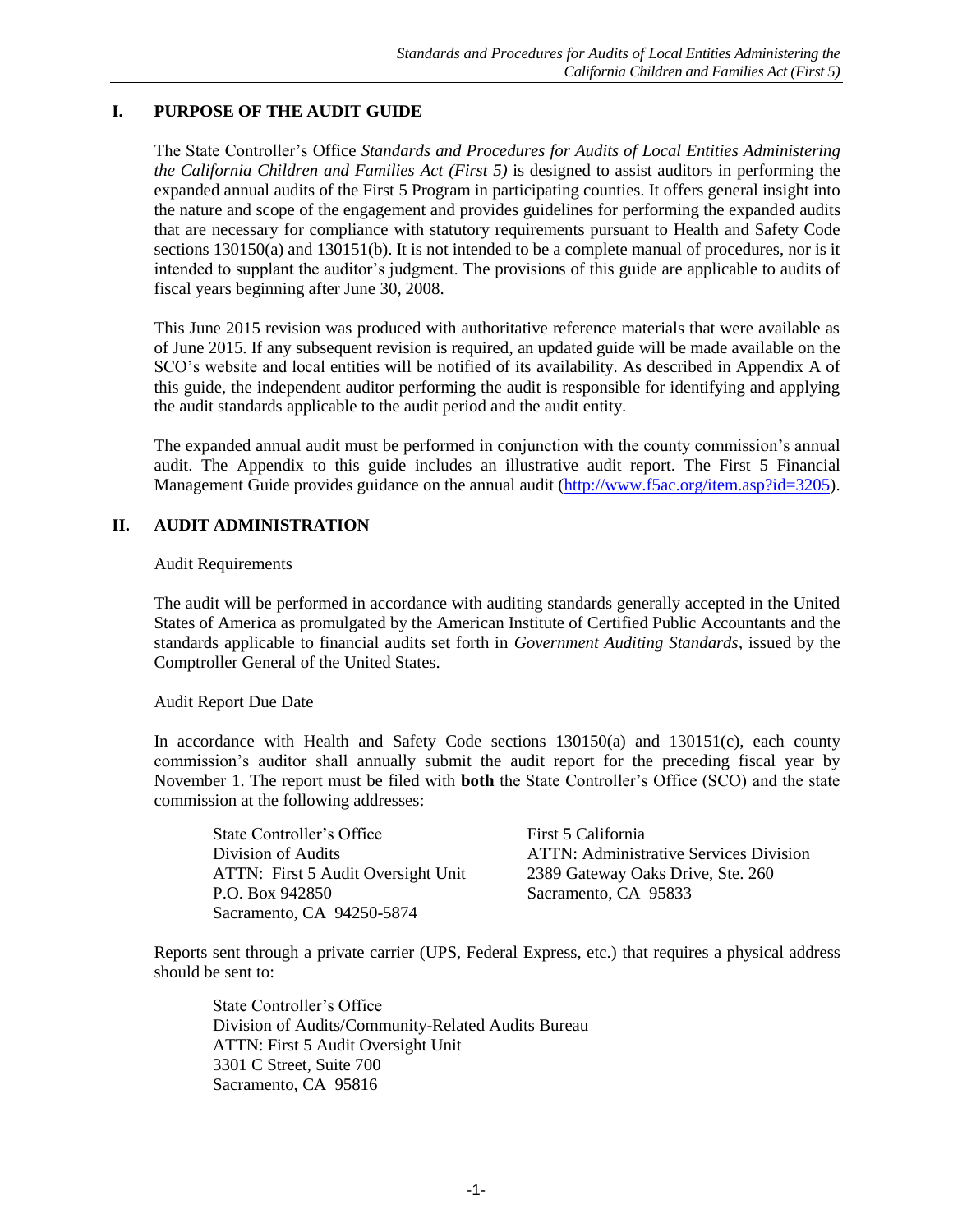# Audit Report Submission via File Transfer Protocol (FTP)

Beginning July 1, 2014, reports may be submitted via File Transfer Protocol (FTP). In May 2014 the SCO issued user IDs and passwords to the local commission contacts and the local commission's independent auditors of record. To request changes or additional user IDs/passwords, contact [First5Audits@sco.ca.gov.](mailto:First5Audits@sco.ca.gov) Report submission instructions are posted on the SCO FTP site at https://eft.sco.ca.gov/EFTClient/SCOEFTReferenceGuide.pdf

# Electronic Report File Naming Convention and Format

Name the file according to the entity name, the document type, and fiscal year end. For example, for First 5 ABC, the following names would be used:

- Report = First5ABCRpt.13.pdf
- Revisions = First5ABCRevision13.pdf
- Revised Report = First5ABCRevisedRpt13.pdf

The SCO requests that the electronic audit report files be in **unsecured** PDF file format. Electronic files submitted in this format facilitate efficient processing of the annual independent audit reports.

# <span id="page-32-0"></span>Late Audit Reports

The state commission may withhold a county commission's funds from the California Children and Families Trust Fund until the county commission submits the required audit report [Health and Safety Code section 130150(b)(3)].

## <span id="page-32-1"></span>Unresolved Audit Findings

The SCO shall determine whether the county commission successfully corrected any findings identified in the prior audit report. The SCO may recommend to the state commission that it withhold the allocation of money that the county commission would otherwise receive from the California Children and Families Trust Fund [Health and Safety Code section 130151(e)].

## <span id="page-32-2"></span>Quality Control Reviews

Health and Safety Code section 130151(a) authorizes the SCO to conduct quality control reviews. The county commission's auditor shall make audit documentation available to the SCO upon request. The county commission's auditor shall maintain the audit documentation for a minimum of seven years as required by Business and Professions Code section 5097(e) and Title 16, *California Code of Regulations*, Article 9, Section 68.3.

# <span id="page-32-3"></span>**III. AUDIT OBJECTIVES**

The general objectives of each expanded audit are to determine whether the county commission:

- Established contracting and procurement policies pursuant to paragraph (4) of subdivision (d) of Health and Safety Code section 130140, operated in accordance with these policies, and incorporated into these policies provisions to ensure that the commission's grants and contracts are consistent with its strategic plan.
- Established administrative cost definitions that comply with the state commission's guidelines, and established a process for monitoring these costs.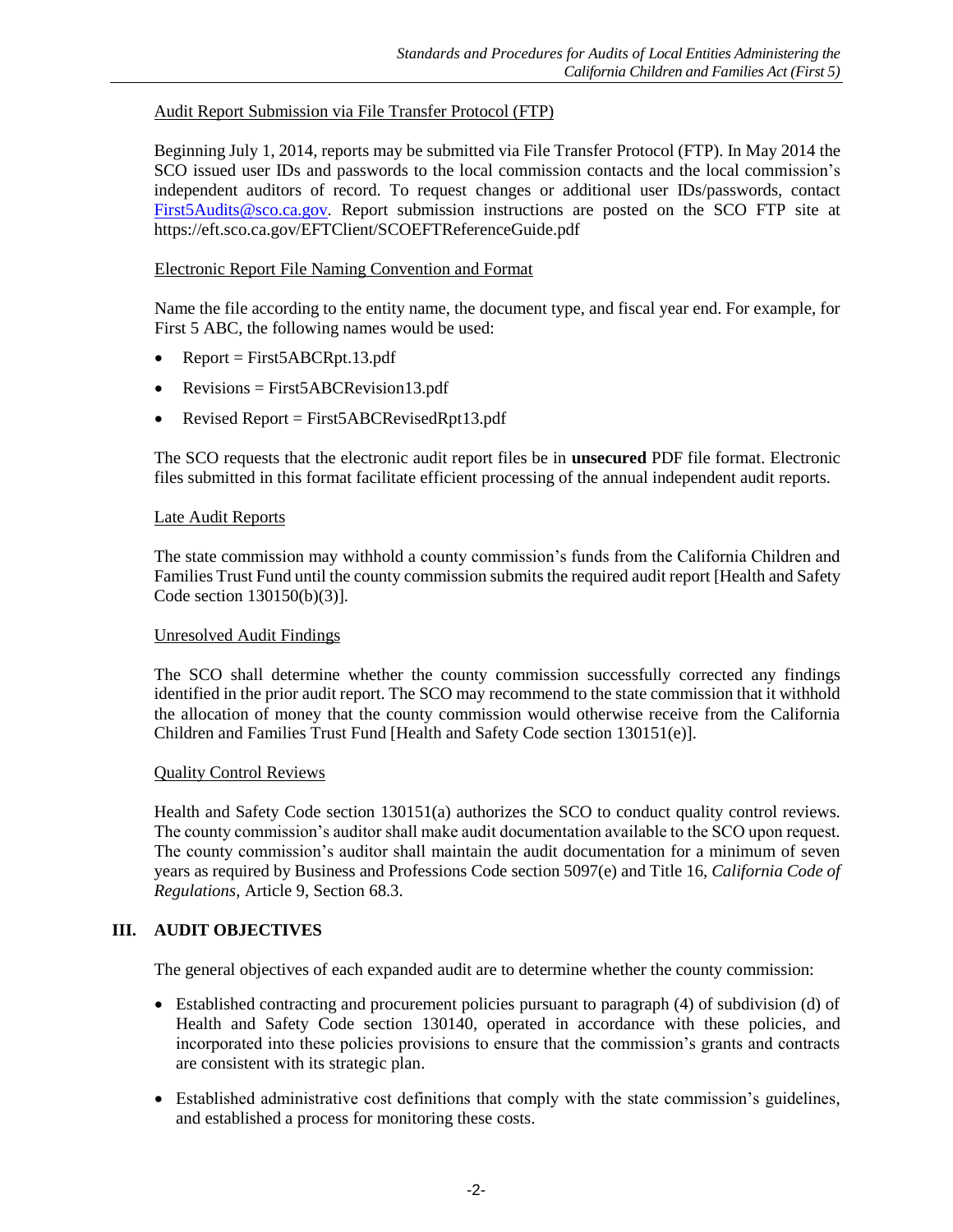- Established conflict-of-interest policies and procedures pursuant to paragraph (4) of subdivision (d) of Health and Safety Code section 130140 and complied with all applicable state and local conflict-of-interest statutes and regulations.
- Established policies and practices designed to ensure its adherence to the county ordinance established pursuant to Health and Safety Code section 130140(a)(1).
- Created a long-range financial plan and formally adopted it in a public hearing.
- Communicated its financial condition as required by law.
- Documented its program evaluation expenditure amounts and results.
- Established salaries and benefits policies pursuant to paragraph (6) of subdivision (d) of Health and Safety Code section 130140.

# <span id="page-33-0"></span>**IV. BACKGROUND**

The California Children and Families Act of 1998 (Act), an initiative measure, requires that the California Children and Families Program (established by the Act) be funded by surtaxes imposed statewide on the sale and distribution of cigarettes and tobacco products and deposited into the California Children and Families Trust Fund. The money deposited into the fund shall be used for the implementation of comprehensive early childhood development and smoking-prevention programs.

Existing law established a state commission, First 5 California, with powers and duties related to the administration of the Act at the state level, and authorized county boards of supervisors to establish children and families commissions to administer the Act at the county level.

Providing that certain requirements are met, a county commission receives a portion of the total funds available to all county commissions equal to the percentage of the number of births recorded in that county relative to the number of births recorded in all of the counties participating in the First 5 Program.

Health and Safety Code section 130150 requires each county commission, on or before October 15 of each year, to conduct an audit of, and issue a written report on the implementation and performance of, its functions during the preceding fiscal year. Section 130150 also requires the state commission to prepare a written report that consolidates, summarizes, analyzes, and comments on the annual audits and reports submitted by all of the county commissions.

Health and Safety Code section 130151 directs the SCO to issue guidelines for expanded annual audits of each county commission and to perform associated quality control functions.

# <span id="page-33-1"></span>**V. STATE COMPLIANCE REQUIREMENTS**

#### A. Contracting and Procurement

Compliance Requirement:

County commissions must adopt, in a public hearing, contracting and procurement policies that are consistent with the following state law(s):

 Government Code, Article 7, section 54201 (Purchases of Supplies and Equipment by Local Agencies)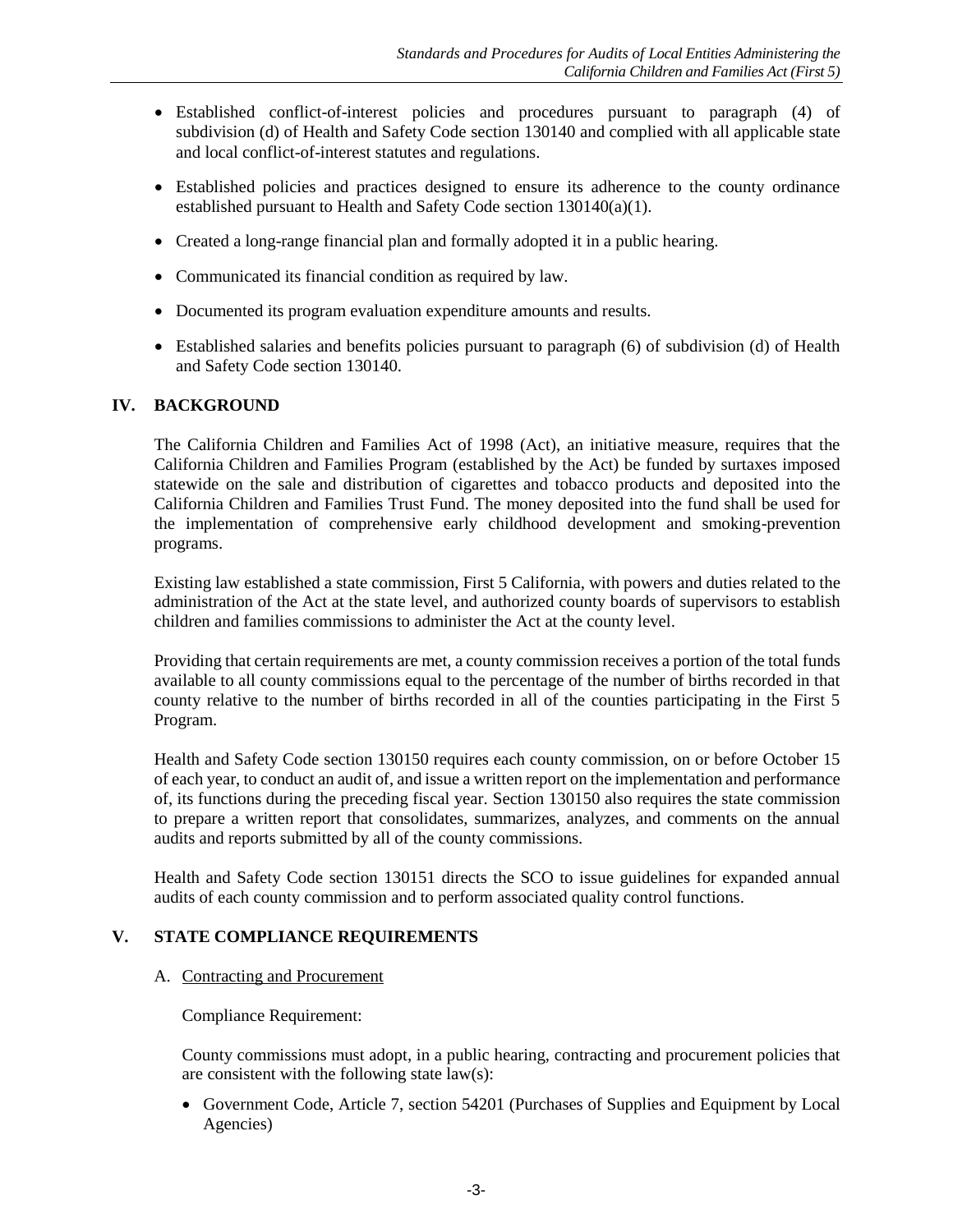- Public Contract Code, Chapter 2, section 2000 (Responsive Bidders)
- Public Contract Code, Chapter 3, Article 5, section 3410 (Preference for United States-Grown Produce and Processed Foods in Contract of Public Entity for Purchase of Food)
- Public Contract Code, Chapter 3.5, section 22150 (Recycled Product Procurement Mandates Pertaining to Local Governments)

The contracting and procurement policies must contain provisions to ensure that the grants and contracts are consistent with the county commission's strategic plan [Health and Safety Code sections 130140(d)(4) and 130151(b)(1)].

Suggested Audit Procedures:

- 1. Obtain meeting minutes to confirm that the commission adopted, in a public hearing/meeting, its contracting and procurement policies, including the applicable amendments to the policies.
- 2. Obtain the county commission's written contracting and procurement policies and gain an understanding of how they are applied.
- 3. Obtain a representation letter from the commission's legal representative stating whether or not the commission's contracting and procurement policies are consistent with state law.
- 4. Test a representative sample of contract and procurement transactions against supporting source documentation, as follows:
	- a. Determine whether the transactions are in compliance with the commission's contracting and procurement policies (e.g., test for evidence of contract splitting, which occurs when multiple contracts are awarded to a single contractor in order to avoid monetary limits).
	- b. Determine whether expenditures are consistent with those identified in contracts and other types of agreements (e.g., grants, contracts, and memoranda of understanding).
	- c. Verify that the commission has determined whether grants, contracts, and other types of agreements are consistent with the commission's strategic plan.
- 5. Include a finding in the Findings and Recommendations section of the audit report, noncompliance is identified through the foregoing audit procedures. The finding should state that future allocations may be withheld.
- <span id="page-34-0"></span>B. Administrative Costs

Compliance Requirement:

Administrative cost definitions must comply with the state commission's guidelines and the county commission must have a process in place to monitor these costs [Health and Safety Code sections 130140(d)(5) and 130151(b)(2)].

## Suggested Audit Procedures:

1. Review meeting minutes to confirm that the commission adopted, in a public hearing/meeting, a limit on the percentage of the operating budget that may be spent on administrative functions.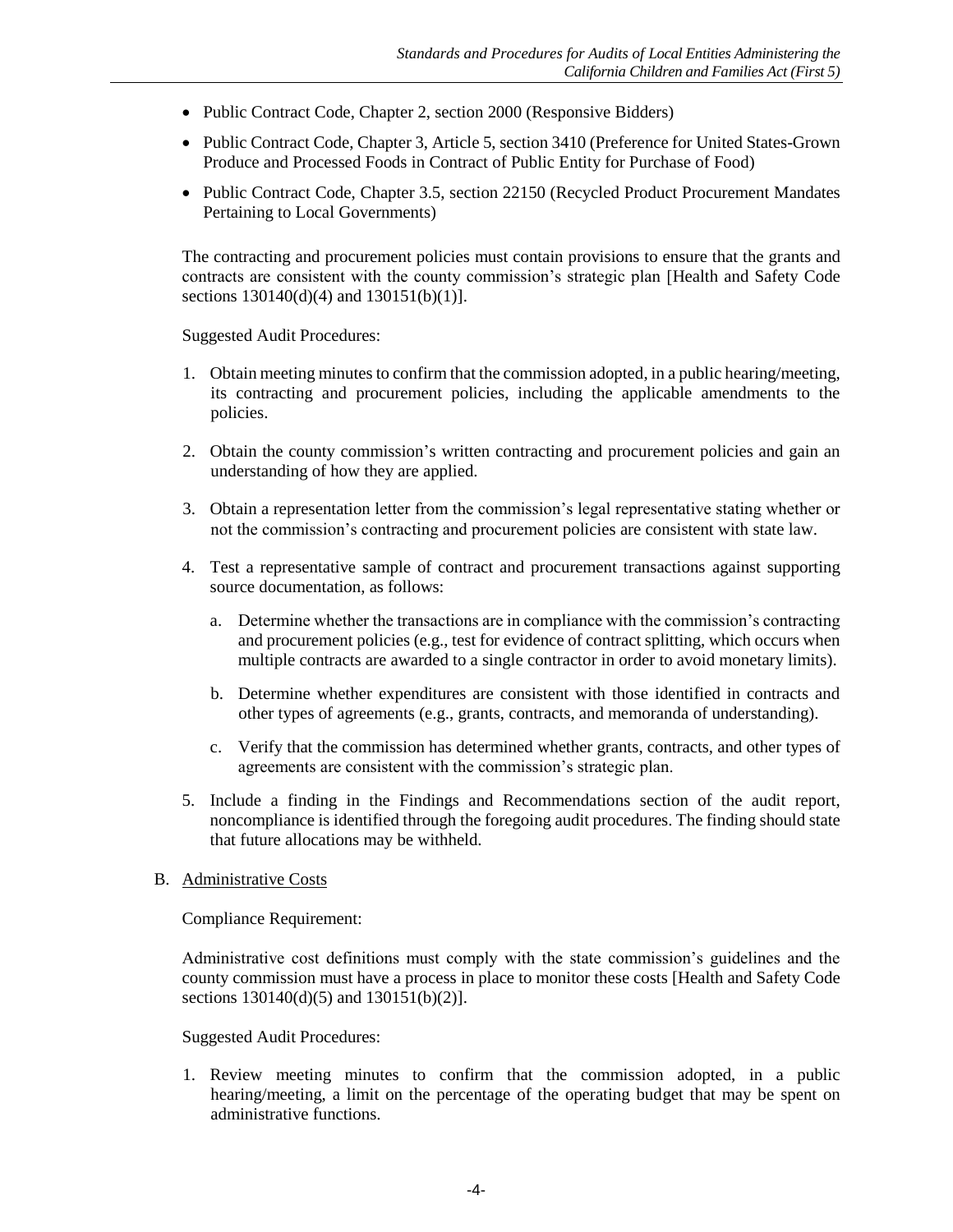- 2. Determine whether the administrative costs definition is consistent with the state commission guidelines that define administrative functions.
- 3. Verify through inquiry and inspection whether the county commission has implemented a system to monitor its administrative costs.
- 4. Include a finding in the Findings and Recommendations section of the audit report, noncompliance is identified through the foregoing audit procedures. The finding should state that future allocations may be withheld.

# <span id="page-35-0"></span>C. Conflict of Interest

Compliance Requirement:

County commissions must adopt, for commission members, conflict-of-interest policies that are consistent with the following applicable state law(s):

- Government Code, Article 4, section 1090, et seq. (Prohibitions Applicable to Specified Officers)
- Government Code, Article 4.7, section 1125, et seq. (Incompatible Activities)
- Government Code, Chapter 7, section 87100, et seq. (Conflict of Interest)

These conflict-of-interest policies must be designed to ensure that the county commission complies with all applicable state and local conflict-of-interest statutes and regulations [Health and Safety Code sections 130140(d)(4) and 130151(b)(3)].

Suggested Audit Procedures:

- 1. Review the commission's public hearing/meeting minutes to confirm that the county commission has adopted conflict-of-interest policies.
- 2. Obtain a representation letter from the county commission's legal representative stating whether or not the conflict-of-interest policies are consistent with applicable state and local conflict-of-interest statutes and regulations.
- 3. Determine whether the commission is complying with the conflict-of-interest policies and procedures.
- 4. Include a finding in the Findings and Recommendations section of the audit report, noncompliance is identified through the foregoing audit procedures. The finding should state that future allocations may be withheld.

## <span id="page-35-1"></span>D. County Ordinance

Compliance Requirement:

The county commission must adopt policies and practices to ensure that it is adhering to the county ordinance establishing the commission. The ordinance must be adopted by the county's board of supervisors and contain the minimum provisions specified in the Health and Safety Code [Health and Safety Code sections  $130140(a)(1)$ ,  $130140(d)(1)$ , and  $130151(b)(4)$ ].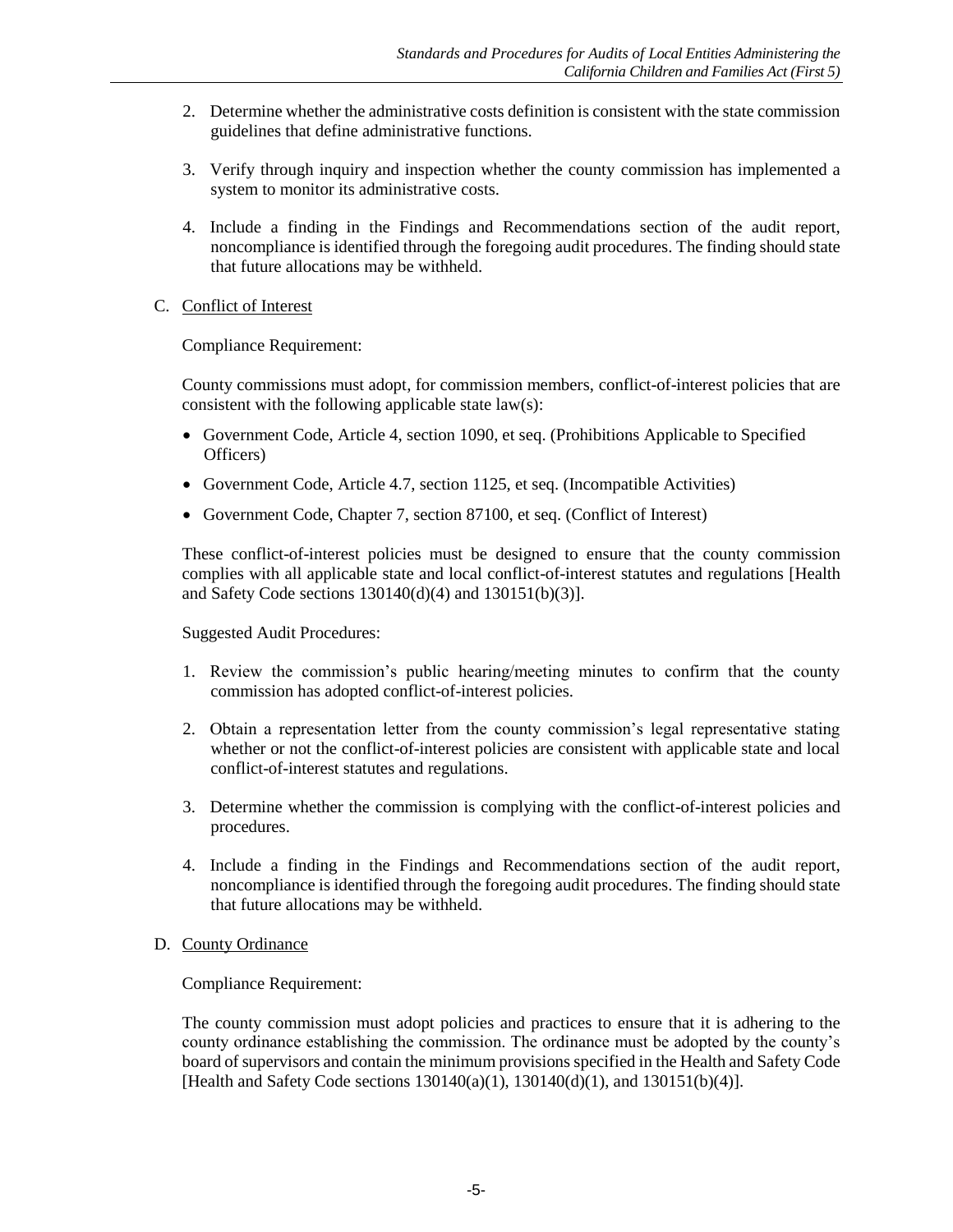# Suggested Audit Procedures:

- 1. Obtain a management representation letter that describes how the commission is complying with each component of the ordinance.
- 2. Verify that the county commission followed its written policies and procedures for adherence to the county ordinance:
	- a. Review source documents (e.g., commission by-laws, organization charts, minutes, and accounting records) to verify that the county commission complied with the county ordinance.
	- b. Obtain commission minutes to confirm that the commission conducted the annual review of the strategic plan.
	- c. Review the minutes to confirm that the commission conducted at least one public hearing/meeting before it adopted any revisions to the plan.
- 3. Include a finding in the Findings and Recommendations section of the audit report, noncompliance is identified through the foregoing audit procedures. The finding should state that future allocations may be withheld.

## <span id="page-36-0"></span>E. Long-Range Financial Plans

Compliance Requirement:

The county commission must have a long-range financial plan that has been adopted in a public hearing [Health and Safety Code section 130151(b)(5)].

Suggested Audit Procedures:

- 1. Verify that the county commission has a long-range financial plan.
- 2. Review the meeting minutes to confirm that the county commission formally adopted a longrange financial plan.
- 3. Include a finding in the Findings and Recommendations section of the audit report, noncompliance is identified through the foregoing audit procedures.

## <span id="page-36-1"></span>F. Financial Condition of the Commission

Compliance Requirement:

The county commission must have established policies and practices with respect to communicating its financial condition [Health and Safety Code section 130151(b)(6)].

Suggested Audit Procedures:

- 1. Verify that the county commission has policies and practices with respect to communicating its financial condition. At a minimum, the policies and procedures should include the annual audit required by the state commission guidelines.
- 2. Include a finding in the Findings and Recommendations section of the audit report, noncompliance is identified through the foregoing audit procedures.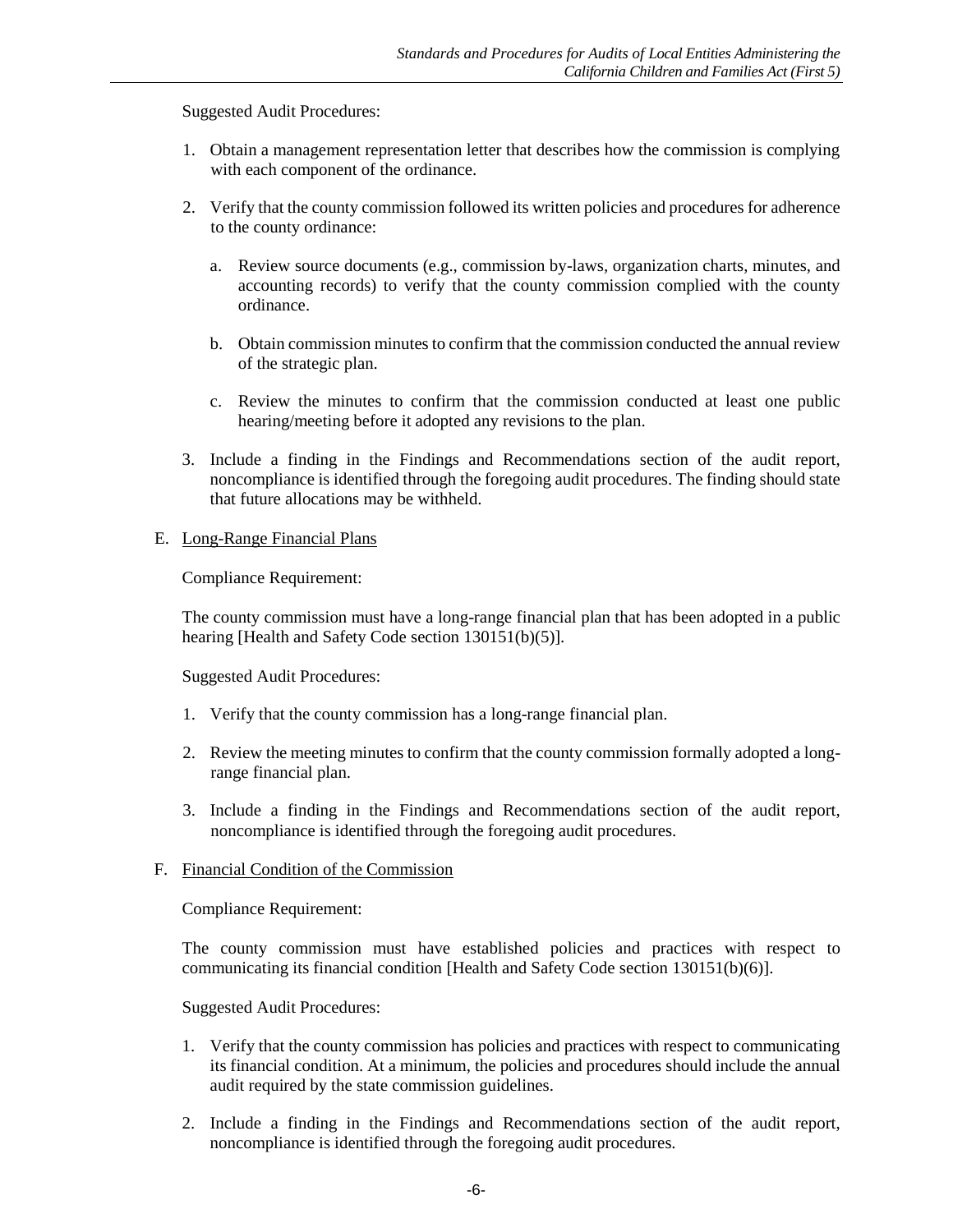<span id="page-37-0"></span>G. Program Evaluation

Compliance Requirement:

The county commission must have policies and practices with respect to the amount it spends on program evaluation and documenting results of these expenditures [Health and Safety Code section 130151(b)(7)].

Suggested Audit Procedures:

- 1. Verify that the amount spent on program evaluation is in compliance with the commission's policies and/or practices on evaluation costs (e.g., the adopted budget, commission minutes, funding resolution, or board action). For guidance, refer to section 7.2 of the chapter on Administrative Costs in the First 5 Financial Management Guide.
- 2. Confirm the existence of evaluation data collected and/or reports prepared on program evaluation. Evidence may be in the form of minutes of meetings at which evaluation results were presented, written reports, or other data files that document program evaluation.
- 3. Include the notes to the financial statements, a statement that identifies the amount spent on program evaluation during the period under audit. Examples are as follows:

Program Evaluation

The commission spent \$\_\_\_\_\_\_\_ on program evaluation during the audit period.

*or*

The commission did not maintain documentation to identify the amount spent on program evaluation during the audit period.

- 4. Include a finding in the Findings and Recommendations section of the audit report, noncompliance is identified through the foregoing audit procedures.
- <span id="page-37-1"></span>H. Salaries and Benefits Policies

Compliance Requirement:

The county commission must adopt, in a public hearing, policies and procedures for establishing salaries and benefits for its employees. The employees' salaries and benefits policies must comply with those set forth in the commission policies or the county government policies [Health and Safety Code sections 130151(b)(8) and 130140 (d)(6)].

Suggested Audit Procedures:

- 1. Obtain meeting minutes to confirm that the commission has adopted salaries and benefits policies and procedures.
- 2. Test a representative sample of payroll and benefit transactions. Verify that the actual salaries and benefits of commission employees are consistent with the salaries and benefits policies adopted by the commission.
- 3. Include a finding in the Findings and Recommendations section of the audit report, noncompliance is identified through the foregoing audit procedures. The finding should state that future allocations may be withheld.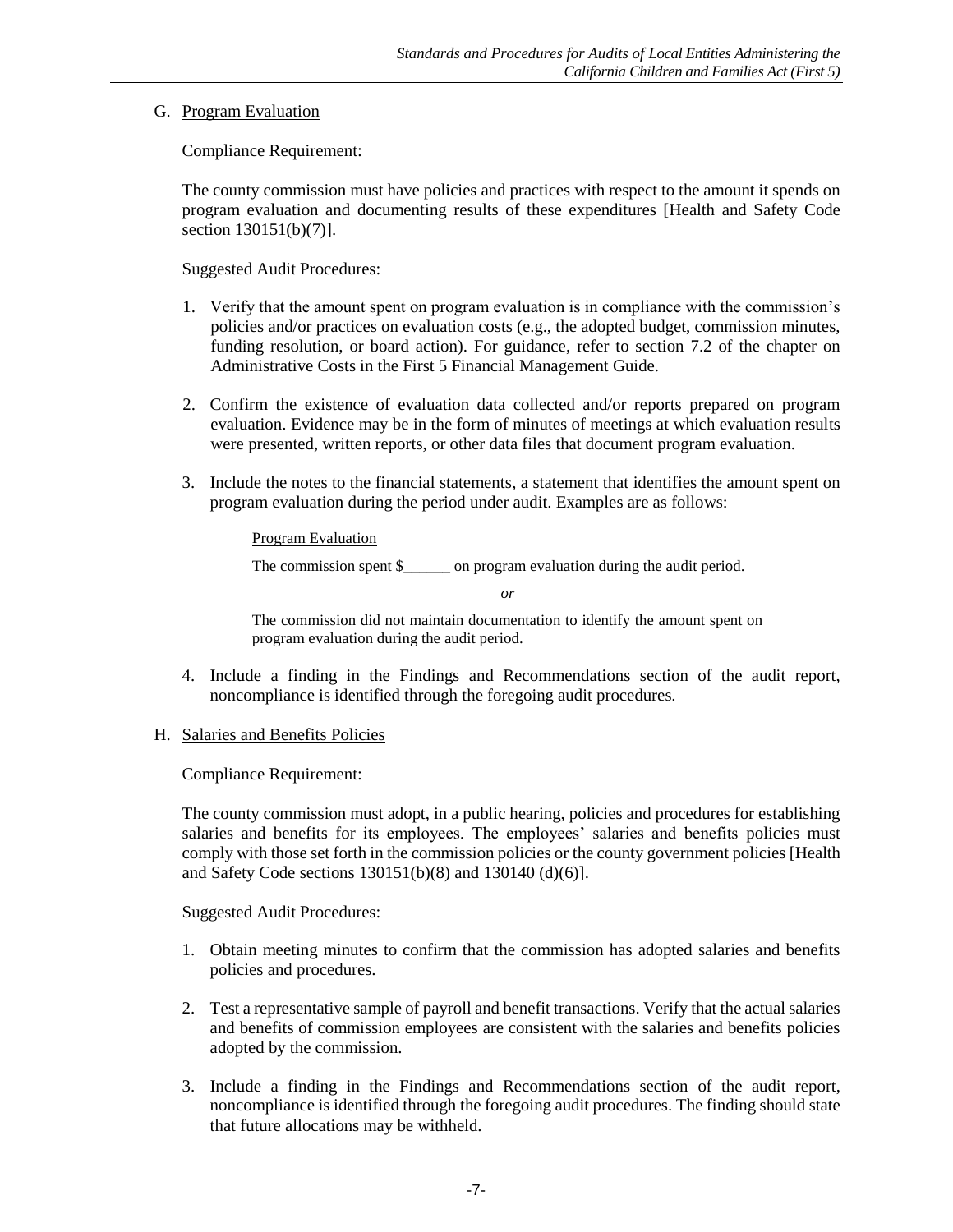# **Appendix A— SCO Guidance on Using Illustrative Auditor's Report**

The illustrations provided are not intended to be all-inclusive or representative of the specific reporting requirements for a particular county commission audit. The independent auditor performing the audit is responsible for identifying and applying the audit standards applicable to the audit period and the audit entity.

The following illustrative auditor's reports are provided in this appendix:

- The independent auditor's report on the financial statements (**page A-2**)
- The independent auditor's report on internal control over financial reporting and on compliance and other matters based on an audit of financial statements performed in accordance with *Government Auditing Standards* (**page A-4**)
- The independent auditor's report on state compliance (**page A-5**)<sup>1</sup>

The county commission's management discussion and analysis, the financial statements, corresponding note disclosures, and required supplementary information should be presented as prescribed in the American Institute of Certified Public Accountants' (AICPA) *Audit and Accounting Guide for State and Local Governments*. Other supplementary information should be presented as prescribed by the state commission and/or county.

Additional reference materials that should be consulted in conducting the audit include, but are not limited to:

- *Government Auditing Standards*, published by the Comptroller General of the United States
- *Codification of Governmental Accounting and Financial Reporting Standards*, issued by the Governmental Accounting Standards Board

Auditor Independence – County Auditor-Controller's Offices:

 $\overline{a}$ 

It is the responsibility of the county auditor-controller to determine his or her independence. For guidance on determining auditor independence, refer to Government Auditing Standards (Yellow Book), paragraphs 3.02 through 3.59. Specifically, paragraph 3.27 refers to government auditors and audit organization structure. These standards are effective for financial audits for periods ending on or after December 15, 2012.

For county auditor-controller's offices that are not independent, the auditor should disclaim his or her opinion and should specifically state that he or she is not independent (AU-C section 705.16). For guidance, refer to AU-C section 705, contained in the AICPA Professional Standards. This section is effective for audits of financial statements for periods ending on or after December 15, 2012.

<sup>1</sup> Auditors must use the provided format for the Independent Auditor's Report on State Compliance and provide an opinion on the commission's compliance with requirements described in Section V of this audit guide.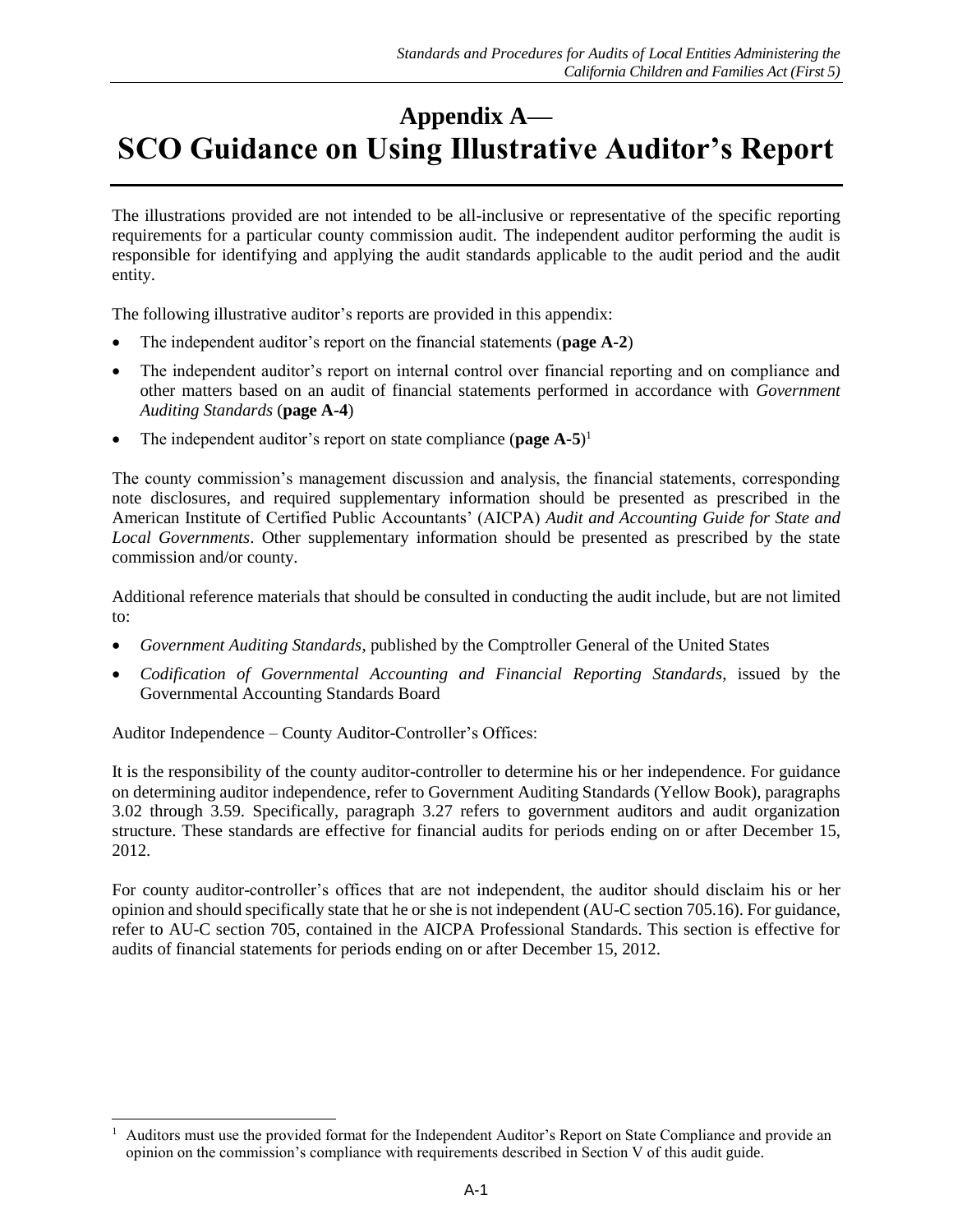#### *[Independent Auditor's Letterhead]*

Board of Commissioners ABC County Children and Families Commission City, CA XXXXX

#### INDEPENDENT AUDITOR'S REPORT

#### **Report on the Financial Statements**

We have audited the accompanying financial statements of the governmental activities and each major fund of the ABC County Children and Families Commission (Commission), a component unit of ABC County, as of and for the year ended June 30, 20XX, and the related notes to the financial statements, which collectively comprise the Commission's basic financial statements as listed in the table of contents.

#### **Management's Responsibility for the Financial Statements**

Management is responsible for the preparation and fair presentation of these financial statements in accordance with accounting principles generally accepted in the United States of America; this includes the design, implementation, and maintenance of internal control relevant to the preparation and fair presentation of financial statements that are free from material misstatement, whether due to fraud or error.

#### **Auditor's Responsibility**

Our responsibility is to express opinions on these financial statements based on our audit. We conducted our audit in accordance with auditing standards generally accepted in the United States of America. Those standards require that we plan and perform the audit to obtain reasonable assurance about whether the financial statements are free from material misstatement.

An audit involves performing procedures to obtain audit evidence about the amounts and disclosures in the financial statements. The procedures selected depend on the auditor's judgment, including the assessment of the risks of material misstatement of the financial statements, whether due to fraud or error. In making those risk assessments, the auditor considers internal control relevant to the Commission's preparation and fair presentation of the financial statements in order to design audit procedures that are appropriate in the circumstances, but not for the purpose of expressing an opinion on the effectiveness of the Commission's internal control. Accordingly, we express no such opinion. An audit also includes evaluating the appropriateness of accounting policies used and the reasonableness of significant accounting estimates made by management, as well as evaluating the overall presentation of the financial statements.

We believe that the audit evidence we have obtained is sufficient and appropriate to provide a basis for our audit opinions.

#### **Opinions <sup>2</sup>**

In our opinion, the financial statements referred to above present fairly, in all material respects, the respective financial position of the governmental activities and each major fund of the ABC County Children and Families Commission as of June 30, 20XX, and the respective changes in financial position thereof for the year then ended, in accordance with accounting principles generally accepted in the United States of America.

#### **Other Matters**

l

Accounting principles generally accepted in the United States of America require that the Management's Discussion and Analysis and Budgetary Comparison Information on pages XX through XX and XX through XX, be presented to supplement the basic financial statements. Such information, although not a part of the basic financial statements, is required by the Governmental Accounting Standards Board, who considers it to be an essential part of financial

<sup>&</sup>lt;sup>2</sup> Refer to AU-C Section 705 if modification to the auditor's opinion on the financial statements is necessary.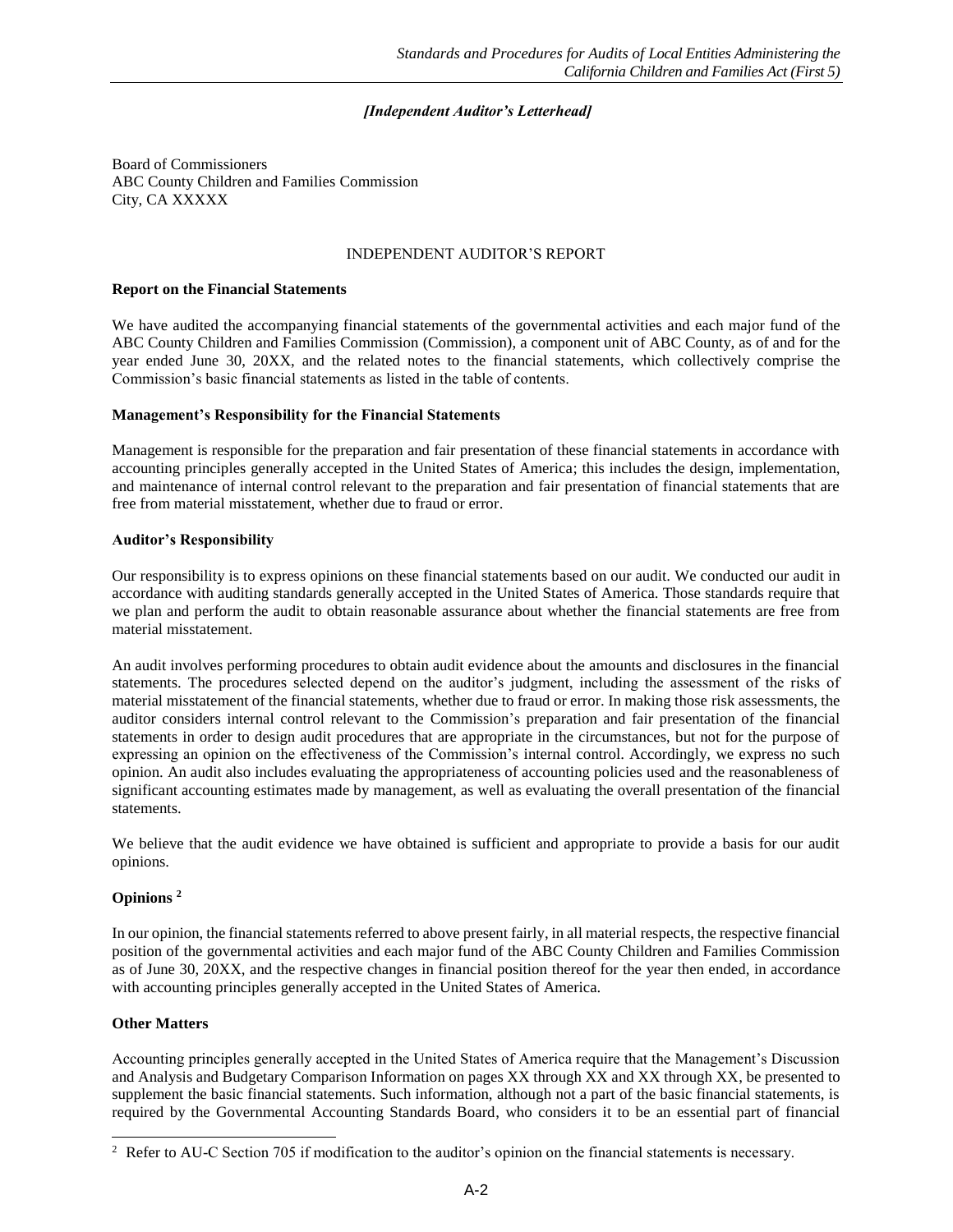reporting for placing the basic financial statements in an appropriate operational, economic, or historical context. We have applied certain limited procedures to the required supplementary information in accordance with auditing standards generally accepted in the United States of America, which consisted of inquiries of management about the methods of preparing the information, and comparing the information for consistency with management's responses to our inquiries, the basic financial statements, and other knowledge we obtained during our audit of the basic financial statements. We do not express an opinion or provide any assurance on the information because the limited procedures do not provide us with sufficient evidence to express an opinion or provide any assurance.

#### **Other Information**

Our audit was conducted for the purpose of forming opinions on the financial statements that collectively comprise the ABC County Children and Families Commission's basic financial statements. The organization table and summary schedules listed in the table of contents are presented for purposes of additional analysis and are not a required part of the basic financial statements.

Such information is the responsibility of management and was derived from and relates directly to the underlying accounting and other records used to prepare the basic financial statements. The information has been subjected to the auditing procedures applied in the audit of the basic financial statements and certain additional procedures, including comparing and reconciling such information directly to the underlying accounting and other records used to prepare the basic financial statements or to the basic financial statements themselves, and other additional procedures in accordance with auditing standards generally accepted in the United States of America. In our opinion, the information is fairly stated in all material respects in relation to the financial statements as a whole.<sup>3</sup>

#### **Other Reporting Required by Government Auditing Standards**

In accordance with Government Auditing Standards, we also have issued our report dated [date of report] on our consideration of the Commission's internal control over financial reporting and our tests of its compliance with certain provisions of laws, regulations, contracts, and grant agreements and other matters. The purpose of that report is to describe the scope of our testing of internal control over financial reporting and compliance and the results of that testing, and not to provide an opinion on internal control over financial reporting or on compliance. That report is an integral part of an audit performed in accordance with Governmental Auditing Standards in considering the ABC County Children and Families Commission's internal control over financial reporting and compliance.

*[Manual or printed signature of firm]*

*[Firm's city and state]*

 $\overline{a}$ 

*[Date of the firm's report]*

<sup>3</sup> If audit procedures were not applied to the referenced information, then modify the statement in accordance with applicable audit standards.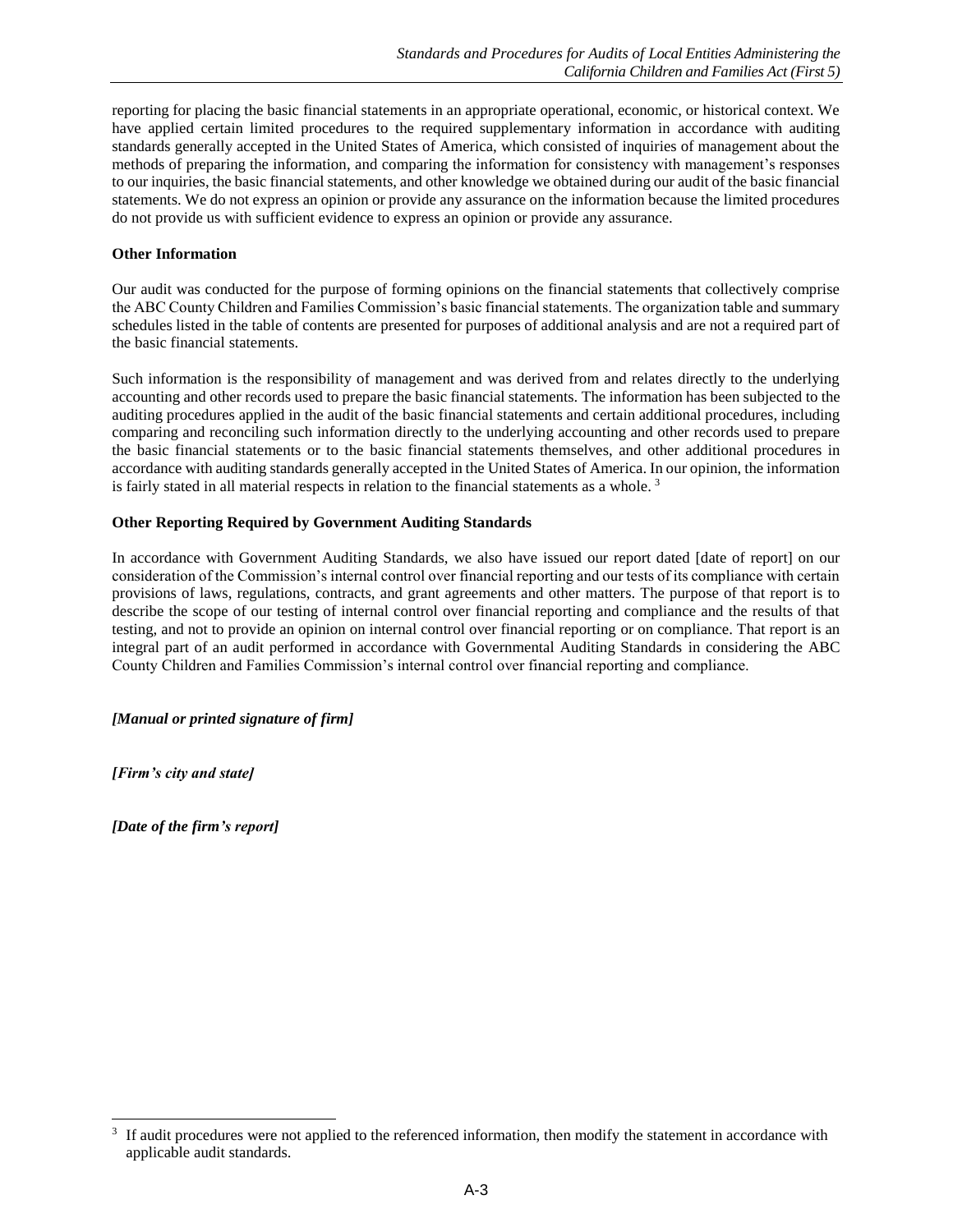#### *[Independent Auditor's Letterhead]*

Board of Commissioners ABC County Children and Families Commission City, CA XXXXX

#### REPORT ON INTERNAL CONTROL OVER FINANCIAL REPORTING AND ON COMPLIANCE AND OTHER MATTERS BASED ON AN AUDIT OF FINANCIAL STATEMENTS PERFORMED IN ACCORDANCE WITH *GOVERNMENT AUDITING STANDARDS*

We have audited, in accordance with the auditing standards generally accepted in the United States of America and the standards applicable to financial audits contained in *Government Auditing Standards* issued by the Comptroller General of the United States, the financial statements of the governmental activities of ABC County Children and Families Commission (Commission), a component unit of ABC County, as of and for the year ended June 30, 20XX, and the related notes to the financial statements, which collectively comprise the Commission's basic financial statements, and have issued our report thereon dated *[date of report]*.

#### **Internal Control Over Financial Reporting**

In planning and performing our audit of the financial statements, we considered the Commission's internal control over financial reporting (internal control) to determine the audit procedures that are appropriate in the circumstances for the purpose of expressing an opinion on the financial statements, but not for the purpose of expressing an opinion on the effectiveness of the Commission's internal control. Accordingly, we do not express an opinion on the effectiveness of the Commission's internal control.

A *deficiency in internal control* exists when the design or operation of a control does not allow management or employees, in the normal course of performing their assigned functions, to prevent, or detect and correct, misstatements on a timely basis. A *material weakness* is a deficiency, or combination of deficiencies, in internal control such that there is a reasonable possibility that a material misstatement of the Commission's financial statements will not be prevented, or detected and corrected on a timely basis. A *significant deficiency* is a deficiency, or a combination of deficiencies, in internal control, that is less severe than a material weakness, yet important enough to merit attention by those charged with governance.

Our consideration of internal control was for the limited purpose described in the first paragraph of this section and was not designed to identify all deficiencies in internal control that might be material weaknesses, or significant deficiencies. Given these limitations, during our audit we did not identify any deficiencies in internal control that we consider to be material weaknesses. However, material weaknesses may exist that have not been identified.<sup>1</sup>

#### **Compliance and Other Matters**

\_\_\_\_\_\_\_\_\_\_\_\_\_\_\_\_\_\_\_\_\_\_\_\_\_\_\_\_

As part of obtaining reasonable assurance about whether the Commission's financial statements are free from material misstatement, we performed tests of its compliance with certain provisions of laws, regulations, contracts, and grant agreements, noncompliance with which could have a direct and material effect on the determination of financial statement amounts. However, providing an opinion on compliance with those provisions was not an objective of our audit, and accordingly, we do not express such an opinion. The results of our tests disclosed no instances of noncompliance or other matters that are required to be reported under *Government Auditing Standards*. 1

<sup>1</sup> This section of the report should be modified if findings were noted. Refer to the AICPA's *Audit Guide: Government Auditing Standards and Circular A-133 Audits* for guidance.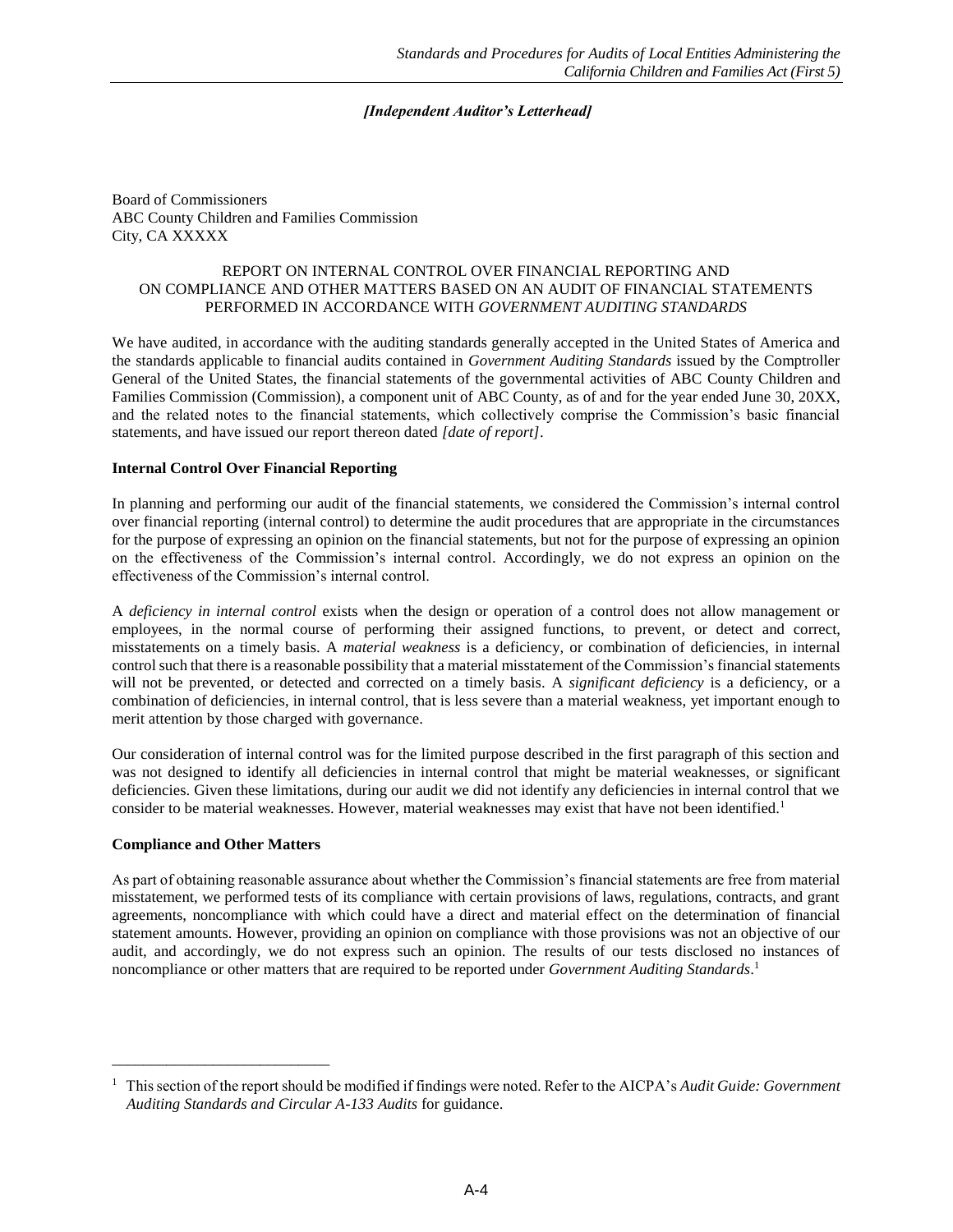#### **Purpose of this Report**

The purpose of this report is solely to describe the scope of our testing of internal control and compliance and the results of that testing, and not to provide an opinion on the effectiveness of the Commission's internal control or on compliance. This report is an integral part of an audit performed in accordance with *Government Auditing Standards* in considering the Commission's internal control and compliance. Accordingly, this communication is not suitable for any other purpose.

*[Manual or printed signature of firm]*

*[Firm's city and state]*

*[Date of the firm's report]*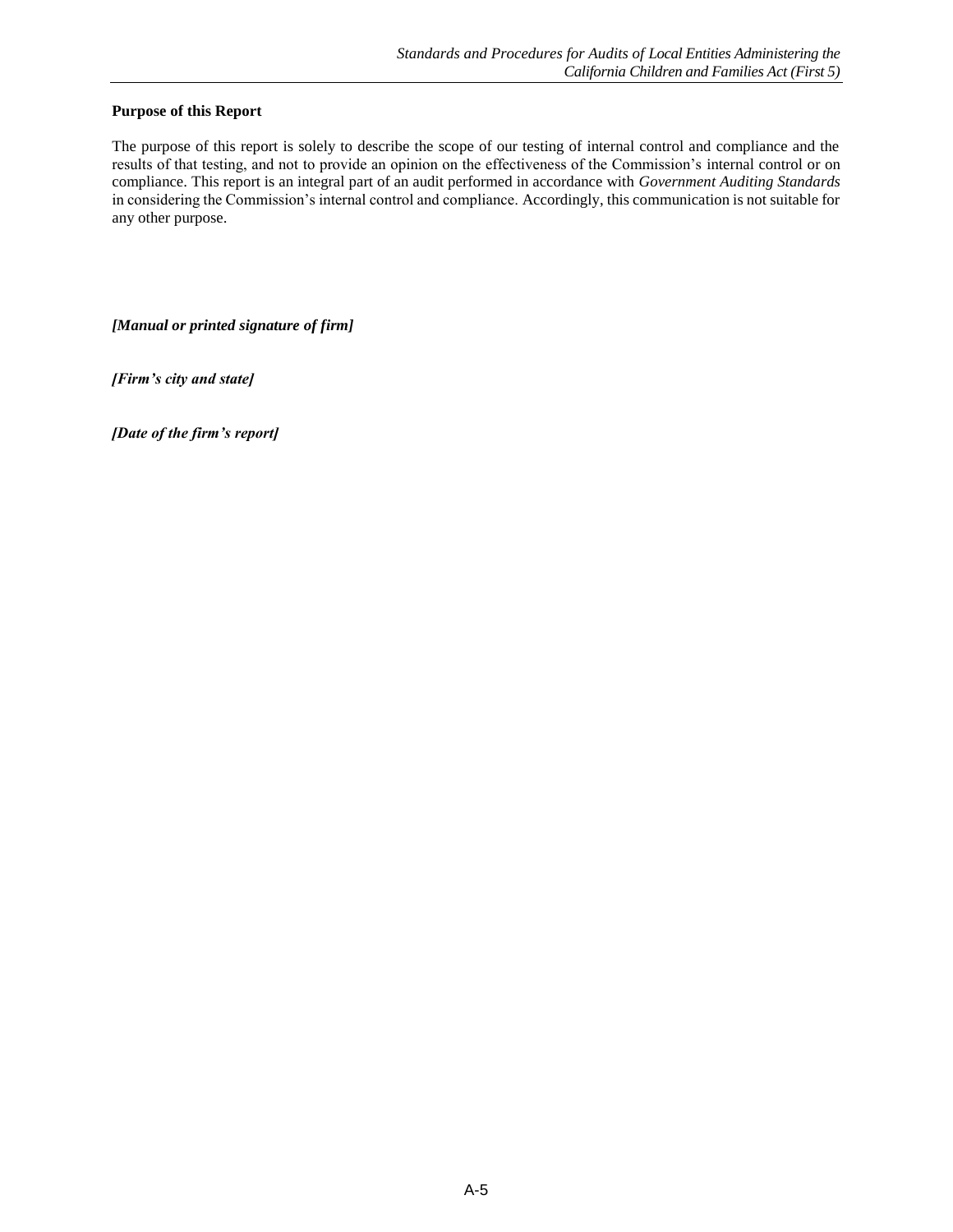#### *[Independent Auditor's Letterhead]*

Board of Commissioners ABC County Children and Families Commission City, CA XXXXX

#### INDEPENDENT AUDITOR'S REPORT ON STATE COMPLIANCE

#### **Compliance**

We have audited the ABC County Children and Families Commission's (Commission) compliance with the requirements specified in the State of California's *Standards and Procedures for Audits of Local Entities Administering the California Children and Families Act*, issued by the State Controller's Office, applicable to the Commission's statutory requirements identified below for the year ended June 30, 20XX.

#### **Management's Responsibility**

Management is responsible for compliance with the requirements of the laws and regulations applicable to the California Children and Families Act.

#### **Auditor's Responsibility**

Our responsibility is to express an opinion on the Commission's compliance with the requirements referred to above based on our audit. We conducted our audit of compliance in accordance with auditing standards generally accepted in the United States of America, the standards applicable to financial audits contained in *Government Auditing Standards* issued by the Comptroller General of the United States, and the State of California's *Standards and Procedures for Audits of Local Entities Administering the California Children and Families Act*, issued by the State Controller's Office. Those standards and the State of California's *Standards and Procedures for Audits of Local Entities Administering the California Children and Families Act* require that we plan and perform the audit to obtain reasonable assurance about whether noncompliance with the requirements referred to above that could have a direct and material effect on the statutory requirements listed below. An audit includes examining, on a test basis, evidence about the Commission's compliance with those requirements and performing such other procedures as we considered necessary in the circumstances.

We believe that our audit provides a reasonable basis for our opinion on compliance. However, our audit does not provide a legal determination of the Commission's compliance with those requirements. In connection with the audit referred to above, we selected and tested transactions and records to determine the Commission's compliance with the state laws and regulations applicable to the following items:

| Description                           | Audit Guide<br>Procedures <sup>1</sup> | Procedures<br>Performed <sup>2</sup> |
|---------------------------------------|----------------------------------------|--------------------------------------|
| Contracting and Procurement           | 6                                      |                                      |
| <b>Administrative Costs</b>           | 3                                      |                                      |
| Conflict-of-Interest                  | 3                                      |                                      |
| County Ordinance                      | 4                                      |                                      |
| Long-range Financial Plans            | 2                                      |                                      |
| Financial Condition of the Commission |                                        |                                      |
| <b>Program Evaluation</b>             |                                        |                                      |
| Salaries and Benefit Policies         |                                        |                                      |

 $1$  Do not change number of procedures listed in this column.

\_\_\_\_\_\_\_\_\_\_\_\_\_\_\_\_\_\_\_\_\_\_\_\_\_\_\_\_\_

<sup>2</sup> Indicate "**yes**" or "**no**." If the response is "no," include a statement explaining why procedures were not performed.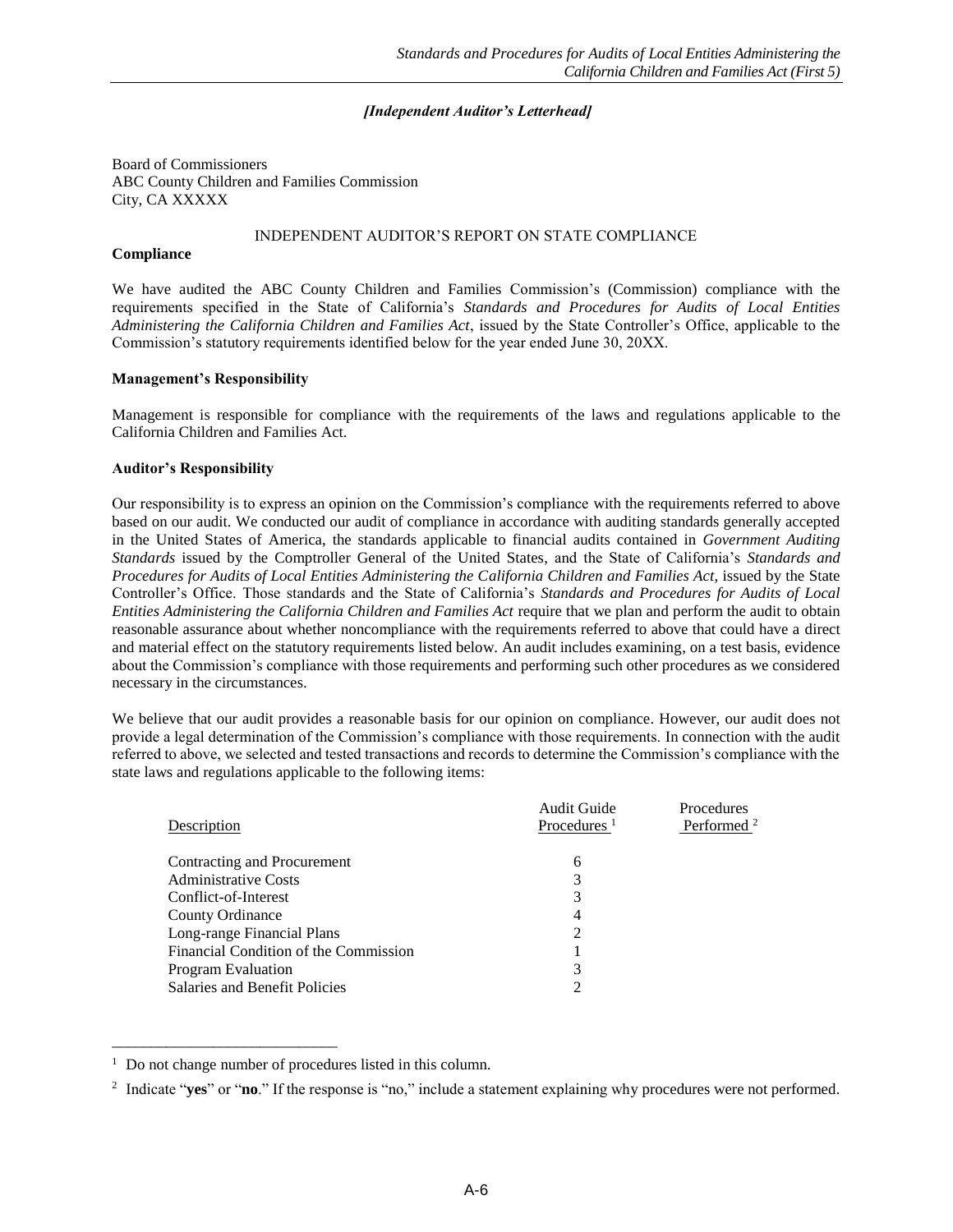#### **Opinion 3, 4**

In our opinion, ABC County California Children and Families Commission complied, in all material respects, with the compliance requirements referred to above that could have a direct and material effect on the California Children and Families Program for the year ended June 30, 20XX.

#### **Other Matters**

The results of our auditing procedures disclosed other instances of noncompliance, which are described in the accompanying schedule of Findings and Questioned Costs as items [*List finding reference numbers, for example,*  20XX-1 and 20XX-2].

The commission's response to the noncompliance findings identified in our audit is described in the accompanying schedule of Findings and Questioned Costs. The Commission's response was not subjected to the auditing procedures applied in the audit of compliance and accordingly, we express no opinion on the response.

#### *[Manual or printed signature of firm]*

\_\_\_\_\_\_\_\_\_\_\_\_\_\_\_\_\_\_\_\_\_\_\_\_\_\_\_\_\_

*[Firm City and State]*

*[Date]*

<sup>3</sup> If non-compliance results in a modified opinion, the auditor should include a section with an appropriate heading, indicating the basis for the modified opinion that includes a description of such non-compliance in an accompanying Schedule of Findings and Questioned Costs. See AU-C Section 935.30 for additional guidance.

<sup>4</sup> If the auditor expresses a modified opinion (qualified, adverse, or disclaimer), the auditor should use a heading that indicates the type of opinion expressed (e.g. Qualified Opinion). See AU-C Section 705 for additional guidance.

<sup>5</sup> If noncompliance is not identified in the schedule of findings and questioned costs, the *Other Matters* section would be omitted.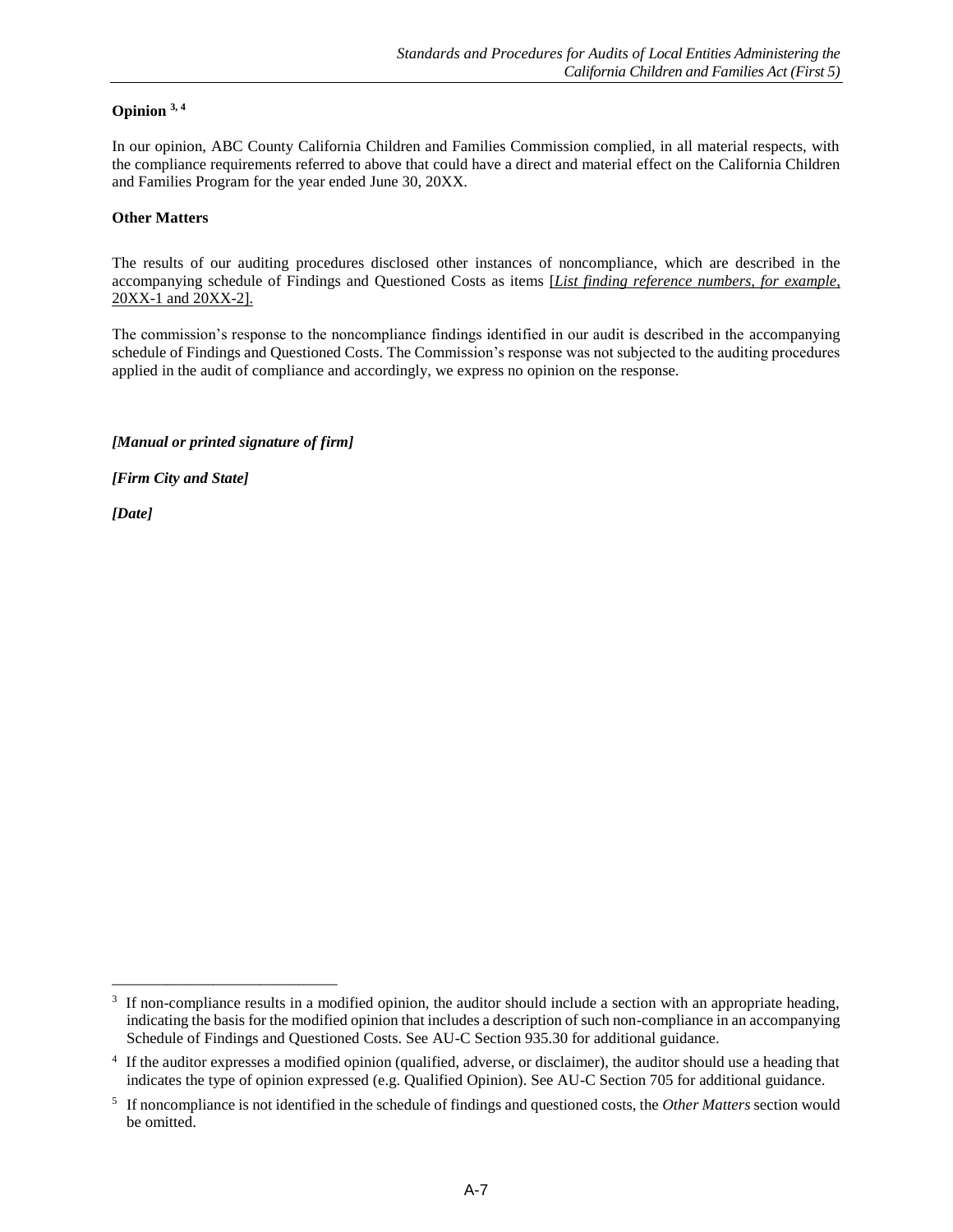# **Appendix B— Audit Guide Revision Log**

| <b>Revision Date</b> | <b>Revision Description</b>                                                                                                     | <b>Revised Page</b> |
|----------------------|---------------------------------------------------------------------------------------------------------------------------------|---------------------|
| <b>July 2007</b>     | Added specific language regarding standards to be followed in<br>performing the audit.                                          | 1                   |
| <b>July 2007</b>     | Updated the name and address of the Commission in the<br>report submission/due date section.                                    | 1                   |
| <b>July 2007</b>     | Added specific procurement code sections specified in AB<br>2932 to Contracting and Procurement audit area.                     | 3                   |
| <b>July 2007</b>     | Added specific conflict of interest code sections specified in<br>AB 2932 to Conflict of Interest audit area.                   | 5                   |
| <b>July 2007</b>     | Added Appendix B to track audit guide changes.                                                                                  | $B-1$               |
| September 2007       | Corrected number of audit procedures listed under County<br>Ordinance in Appendix A.                                            | $A-6$               |
| September 2007       | Updated the sample report language in Appendix A to reflect<br>Statement on Auditing Standards 112 (SAS No. 112).               | $A-4$               |
| <b>July 2008</b>     | Updated dates.                                                                                                                  | Cover, 1            |
| <b>July 2008</b>     | Added statutory reference for the audit report due date.                                                                        | 1                   |
| <b>July 2008</b>     | Verified statutory references and examples.                                                                                     | All                 |
| August 2008          | Corrected statutory reference for the audit report due date.                                                                    | 1                   |
| April 2009           | Updated the program name to First 5 Program.                                                                                    | All                 |
| April 2009           | Updated Standards and Procedures revision date.                                                                                 | Cover               |
| April 2009           | Added roman numerals to main sections.                                                                                          | All                 |
| April 2009           | Added statutory reference to audit report due date.                                                                             | 1                   |
| April 2009           | Added specific language regarding audit report due date and<br>late audit reports.                                              | 1, 2                |
| April 2009           | Revised wording on the special note preceding the illustrative<br>audit report to clarify independent auditor's responsibility. | $A-1$               |
| April 2009           | Added footnote 1 and revised footnote 2.                                                                                        | $A-6$               |
| September 2009       | Amended link to First 5 Financial Management Guide.                                                                             | $\mathbf{1}$        |
| September 2009       | Revised reference section G based on revision to First 5<br>Financial Management Guide.                                         | $\overline{7}$      |
| May 2010             | <b>Updated Standards and Procedures revision date.</b>                                                                          | Cover               |
| <b>May 2010</b>      | Updated the sample report language in Appendix A to reflect<br>SAS No. 115 (AU 325). SAS No. 115 supersedes SAS No.<br>112.     | $A-4$               |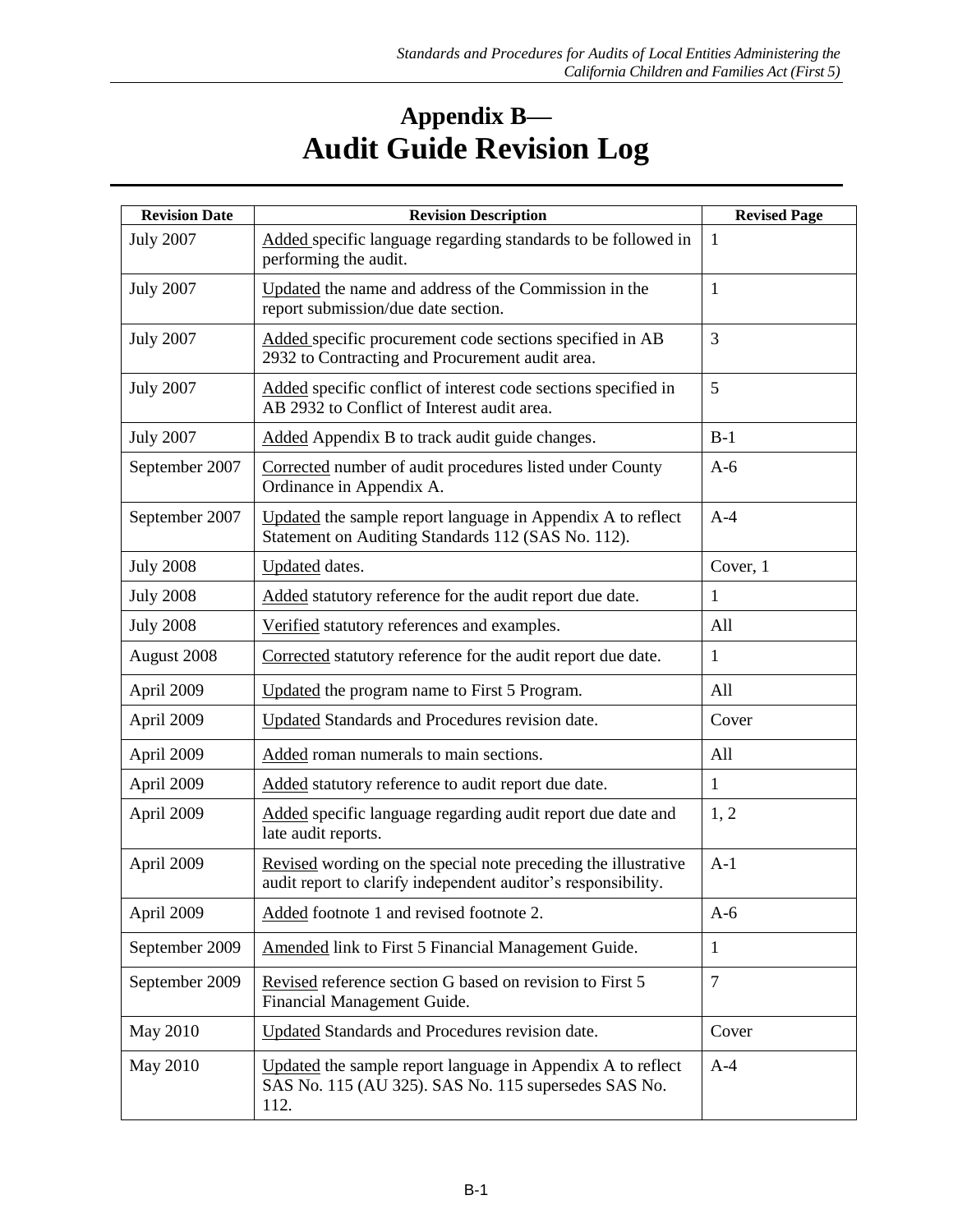| <b>Revision Date</b>   | <b>Revision Description</b>                                                                                                                                                                                                                                                                                          | <b>Revised Page</b> |
|------------------------|----------------------------------------------------------------------------------------------------------------------------------------------------------------------------------------------------------------------------------------------------------------------------------------------------------------------|---------------------|
| <b>May 2010</b>        | Updated the physical address for the State Controller's Office,<br>Division of Audits.                                                                                                                                                                                                                               | $\mathbf{1}$        |
| June 2011              | <b>Updated Standards and Procedures revision date.</b>                                                                                                                                                                                                                                                               | Cover               |
| June 2011              | Added the title and page number for each Illustrative<br>Auditor's Report to the table of contents.                                                                                                                                                                                                                  | Contents            |
| June 2011              | Updated the State Controller's Office, Division of Audits, and<br>Bureau Name.                                                                                                                                                                                                                                       | $\mathbf{1}$        |
| June 2011              | Added footnote 1.                                                                                                                                                                                                                                                                                                    | $A-1$               |
| June 2011              | Updated the sample report language in Appendix A to reflect<br>SAS No. 115 (AU 325).                                                                                                                                                                                                                                 | $A-2$               |
| June/August<br>2011    | Updated the sample report language in Appendix A to reflect<br>SAS No. 117 (AU 801). SAS No. 117 supersedes SAS No. 74.                                                                                                                                                                                              | $A-4$               |
| August 2011            | Added footnote 2.                                                                                                                                                                                                                                                                                                    | $A-2$               |
| May 2012               | Updated Standards and Procedures revision date.                                                                                                                                                                                                                                                                      | Cover               |
| May 2012               | Updated the sample report language in the sample report in<br>Appendix A to reflect SAS Nos. 118-120 (AU 550, 551, and<br>558).                                                                                                                                                                                      | $A-2$               |
| June 2013              | Omitted footnote 1 and replaced with footnote 2.                                                                                                                                                                                                                                                                     | $A-1, A-2$          |
| June 2013              | Added guidance for County Auditor-Controller's Offices<br>regarding auditor independence reflecting the 2011 revisions<br>of Government Auditing Standards (paragraphs 3.02 through<br>3.59); and SAS Nos. 122 and 123 (AU-C section 705).                                                                           | $A-1$               |
| June 2013              | Clarified Auditing Standards. Clarity Project: The AICPA<br>converged and clarified its Auditing Standards. The clarified<br>standards supersede the prior standards associated with the<br>auditor's report for financial statement audits. The clarity<br>standards change the appearance of the auditor's report. | $A-2$               |
| June 2013              | Updated the sample report language in Appendix A to reflect<br>SAS No. 122 (AU-C sections 725 and 730). Contains required<br>changes in specific paragraphs and footnotes.                                                                                                                                           | $A-2$               |
| June/September<br>2013 | Updated the sample report language in Appendix A to reflect<br>SAS Nos.122 and 125 (AU section 265).                                                                                                                                                                                                                 | $A-4, A-6$          |
| June 2013              | Added section headings to the sample report in Appendix A to<br>reflect SAS No. 122 (AU-C 935.30). SAS No. 117 was<br>originally codified as AU section 801. SAS No. 122,<br>Clarification and Recodification, redesignates AU section 801<br>as section 935, but does not supersede SAS No. 117.                    | $A-6$               |
| September 2013         | Updated the sample report language in Appendix A-4 to<br>reflect SAS No. 125 (AU-C section 905). This section<br>addresses requirements to include an alert that restricts the use<br>of the auditor's written communication.                                                                                        | $A-4$               |